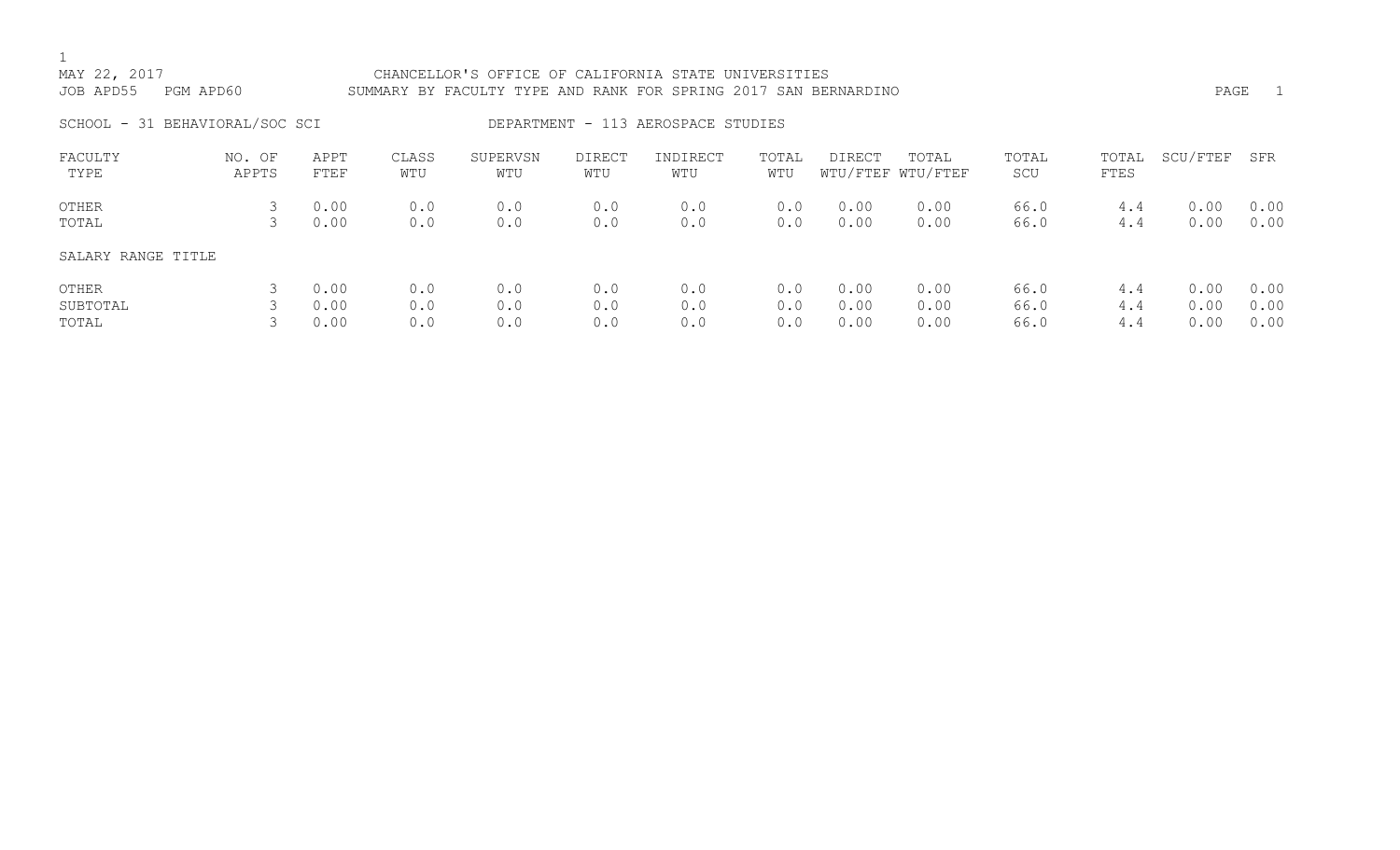## MAY 22, 2017 CHANCELLOR'S OFFICE OF CALIFORNIA STATE UNIVERSITIES JOB APD55 PGM APD60 SUMMARY BY FACULTY TYPE AND RANK FOR SPRING 2017 SAN BERNARDINO PAGE 2

SCHOOL - 31 BEHAVIORAL/SOC SCI DEPARTMENT - 134 ANTHROPOLOGY

| FACULTY            | NO. OF | APPT | CLASS | SUPERVSN | <b>DIRECT</b> | INDIRECT | TOTAL | <b>DIRECT</b> | TOTAL             | TOTAL  | TOTAL | SCU/FTEF | SFR   |
|--------------------|--------|------|-------|----------|---------------|----------|-------|---------------|-------------------|--------|-------|----------|-------|
| TYPE               | APPTS  | FTEF | WTU   | WTU      | WTU           | WTU      | WTU   |               | WTU/FTEF WTU/FTEF | SCU    | FTES  |          |       |
| FULL TIME          | 8      | 7.33 | 54.0  | 9.6      | 63.6          | 32.0     | 95.6  | 8.68          | 13.04             | 2623.0 | 178.7 | 357.89   | 24.39 |
| PART TIME          | 3      | 1.47 | 22.0  | 0.0      | 22.0          | 0.0      | 22.0  | 14.99         | 14.99             | 887.0  | 59.2  | 604.22   | 40.33 |
| SUBTOTAL           | 11     | 8.80 | 76.0  | 9.6      | 85.6          | 32.0     | 117.6 | 9.73          | 13.37             | 3510.0 | 237.9 | 399.00   | 27.05 |
| TOTAL              | 11     | 8.80 | 76.0  | 9.6      | 85.6          | 32.0     | 117.6 | 9.73          | 13.37             | 3510.0 | 237.9 | 399.00   | 27.05 |
| SALARY RANGE TITLE |        |      |       |          |               |          |       |               |                   |        |       |          |       |
| PROFESSOR/LECT D   | 4      | 3.33 | 30.0  | 0.0      | 30.0          | 12.0     | 42.0  | 9.01          | 12.61             | 1272.0 | 85.3  | 381.98   | 25.60 |
| ASST PROF/LECT B   | 4      | 4.00 | 24.0  | 9.6      | 33.6          | 20.0     | 53.6  | 8.40          | 13.40             | 1351.0 | 93.5  | 337.83   | 23.37 |
| INSTRUCTOR/LECT A  |        | 1.47 | 22.0  | 0.0      | 22.0          | 0.0      | 22.0  | 14.99         | 14.99             | 887.0  | 59.2  | 604.22   | 40.33 |
| SUBTOTAL           |        | 8.80 | 76.0  | 9.6      | 85.6          | 32.0     | 117.6 | 9.73          | 13.37             | 3510.0 | 237.9 | 399.00   | 27.05 |
| TOTAL              |        | 8.80 | 76.0  | 9.6      | 85.6          | 32.0     | 117.6 | 9.73          | 13.37             | 3510.0 | 237.9 | 399.00   | 27.05 |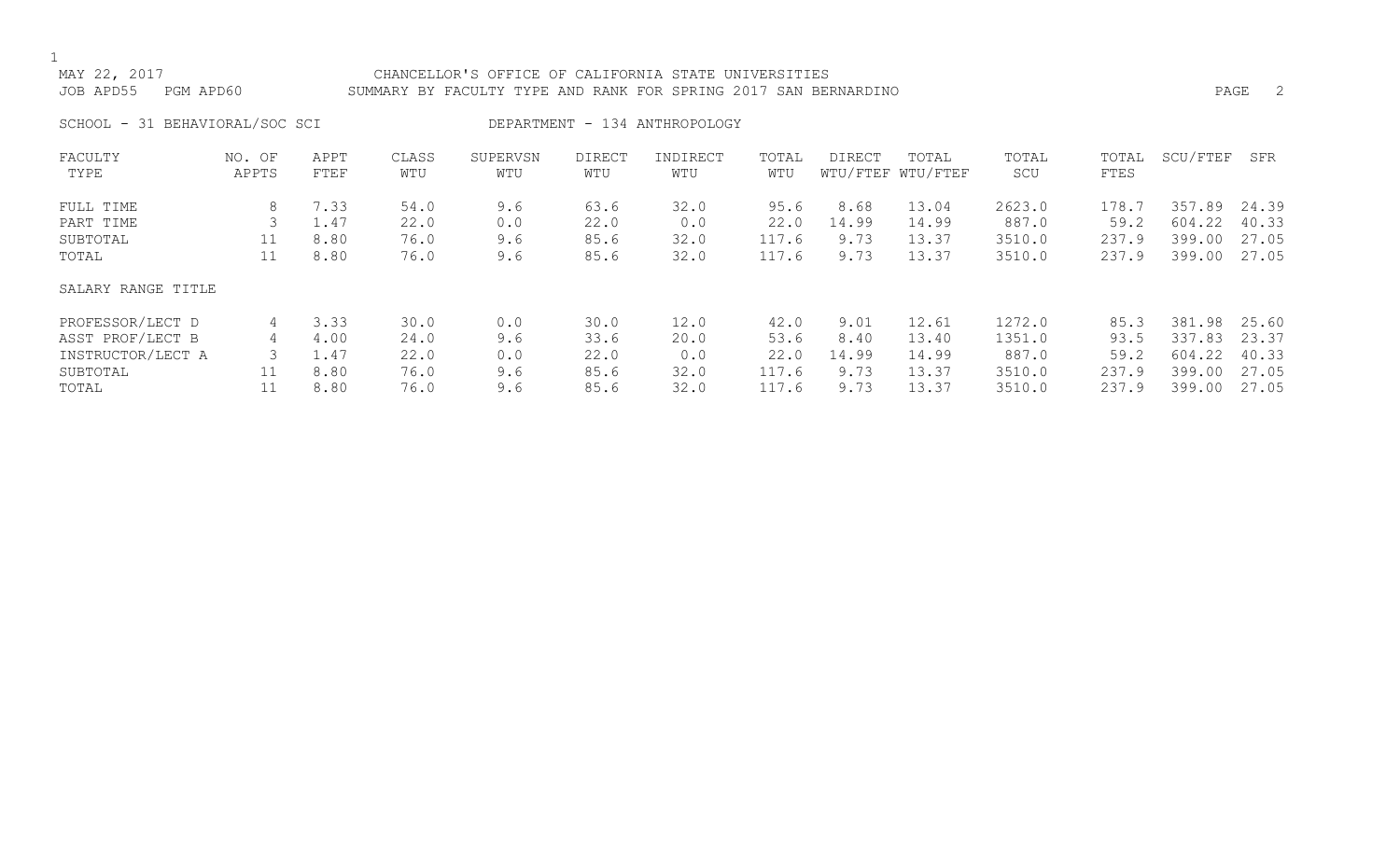## MAY 22, 2017 CHANCELLOR'S OFFICE OF CALIFORNIA STATE UNIVERSITIES JOB APD55 PGM APD60 SUMMARY BY FACULTY TYPE AND RANK FOR SPRING 2017 SAN BERNARDINO PAGE 3

SCHOOL - 31 BEHAVIORAL/SOC SCI DEPARTMENT - 197 CRIMINOLOGY

| FACULTY            | NO. OF | APPT  | CLASS | SUPERVSN | <b>DIRECT</b> | INDIRECT | TOTAL | <b>DIRECT</b> | TOTAL             | TOTAL  | TOTAL | SCU/FTEF | SFR   |
|--------------------|--------|-------|-------|----------|---------------|----------|-------|---------------|-------------------|--------|-------|----------|-------|
| TYPE               | APPTS  | FTEF  | WTU   | WTU      | WTU           | WTU      | WTU   |               | WTU/FTEF WTU/FTEF | SCU    | FTES  |          |       |
| FULL TIME          | 13     | 12.22 | 92.0  | 5.2      | 97.2          | 52.0     | 149.2 | 7.95          | 12.21             | 3472.0 | 234.1 | 284.12   | 19.15 |
| PART TIME          |        | 2.67  | 40.0  | 0.0      | 40.0          | 0.0      | 40.0  | 14.98         | 14.98             | 1760.0 | 117.4 | 659.18   | 43.97 |
| SUBTOTAL           | 20     | 14.89 | 132.0 | 5.2      | 137.2         | 52.0     | 189.2 | 9.21          | 12.71             | 5232.0 | 351.5 | 351.38   | 23.60 |
| OTHER              |        | 0.00  | 0.0   | 0.7      | 0.7           | 0.0      | 0.7   | 0.00          | 0.00              | 4.0    | 0.3   | 0.00     | 0.00  |
| TOTAL              | 22     | 14.89 | 132.0 | 5.9      | 137.9         | 52.0     | 189.9 | 9.26          | 12.75             | 5236.0 | 351.7 | 351.65   | 23.62 |
| SALARY RANGE TITLE |        |       |       |          |               |          |       |               |                   |        |       |          |       |
| PROFESSOR/LECT D   | 4      | 3.22  | 20.0  | 0.5      | 20.5          | 20.0     | 40.5  | 6.36          | 12.57             | 742.0  | 50.2  | 230.22   | 15.58 |
| ASSOC PROF/LECT C  |        | 3.00  | 24.0  | 0.3      | 24.3          | 12.0     | 36.3  | 8.10          | 12.10             | 742.0  | 49.6  | 247.42   | 16.55 |
| ASST PROF/LECT B   | 6      | 6.00  | 48.0  | 4.4      | 52.4          | 20.0     | 72.4  | 8.74          | 12.07             | 1988.0 | 134.2 | 331.44   | 22.37 |
| INSTRUCTOR/LECT A  |        | 2.67  | 40.0  | 0.0      | 40.0          | 0.0      | 40.0  | 14.98         | 14.98             | 1760.0 | 117.4 | 659.18   | 43.97 |
| SUBTOTAL           | 20     | 14.89 | 132.0 | 5.2      | 137.2         | 52.0     | 189.2 | 9.21          | 12.71             | 5232.0 | 351.5 | 351.38   | 23.60 |
| ADMINISTRATOR      |        | 0.00  | 0.0   | 0.0      | 0.0           | 0.0      | 0.0   | 0.00          | 0.00              | 0.0    | 0.0   | 0.00     | 0.00  |
| OTHER              |        | 0.00  | 0.0   | 0.7      | 0.7           | 0.0      | 0.7   | 0.00          | 0.00              | 4.0    | 0.3   | 0.00     | 0.00  |
| SUBTOTAL           |        | 0.00  | 0.0   | 0.7      | 0.7           | 0.0      | 0.7   | 0.00          | 0.00              | 4.0    | 0.3   | 0.00     | 0.00  |
| TOTAL              | 22     | 14.89 | 132.0 | 5.9      | 137.9         | 52.0     | 189.9 | 9.26          | 12.75             | 5236.0 | 351.7 | 351.65   | 23.62 |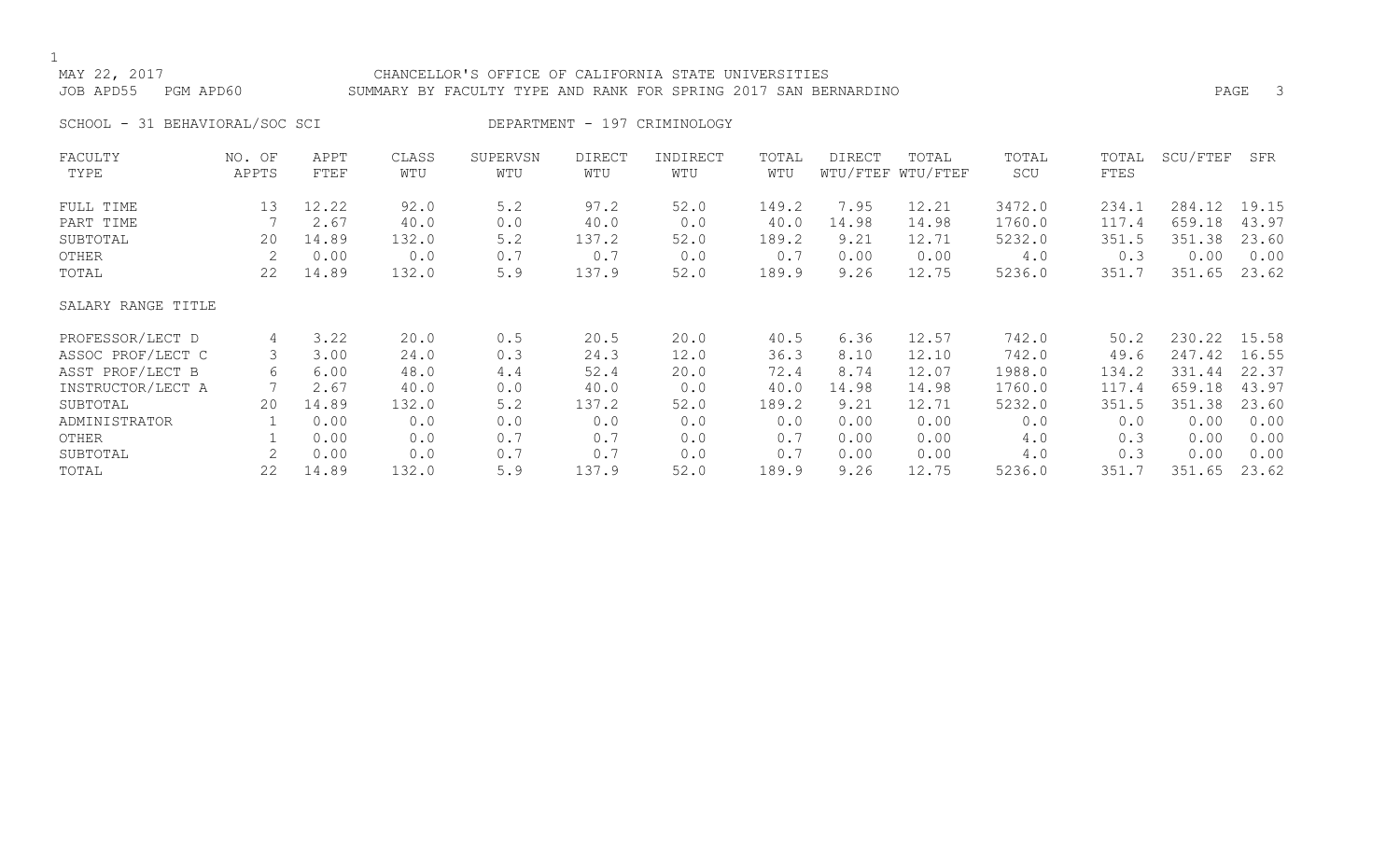## MAY 22, 2017 CHANCELLOR'S OFFICE OF CALIFORNIA STATE UNIVERSITIES JOB APD55 PGM APD60 SUMMARY BY FACULTY TYPE AND RANK FOR SPRING 2017 SAN BERNARDINO PAGE 4

SCHOOL - 31 BEHAVIORAL/SOC SCI DEPARTMENT - 235 ECONOMICS

| FACULTY            | NO. OF | APPT | CLASS | SUPERVSN | <b>DIRECT</b> | INDIRECT | TOTAL | <b>DIRECT</b> | TOTAL             | TOTAL  | TOTAL | SCU/FTEF | SFR   |
|--------------------|--------|------|-------|----------|---------------|----------|-------|---------------|-------------------|--------|-------|----------|-------|
| TYPE               | APPTS  | FTEF | WTU   | WTU      | WTU           | WTU      | WTU   |               | WTU/FTEF WTU/FTEF | SCU    | FTES  |          |       |
| FULL TIME          | 6      | 5.17 | 48.0  | 0.3      | 48.3          | 20.0     | 68.3  | 9.35          | 13.22             | 1644.0 | 109.6 | 318.23   | 21.22 |
| PART TIME          |        | 2.47 | 36.0  | 0.0      | 36.0          | 4.0      | 40.0  | 14.58         | 16.20             | 2344.0 | 156.3 | 949.37   | 63.29 |
| SUBTOTAL           | 13     | 7.64 | 84.0  | 0.3      | 84.3          | 24.0     | 108.3 | 11.04         | 14.18             | 3988.0 | 265.9 | 522.33   | 34.82 |
| TOTAL              | 13     | 7.64 | 84.0  | 0.3      | 84.3          | 24.0     | 108.3 | 11.04         | 14.18             | 3988.0 | 265.9 | 522.33   | 34.82 |
| SALARY RANGE TITLE |        |      |       |          |               |          |       |               |                   |        |       |          |       |
| PROFESSOR/LECT D   | 6      | 3.50 | 36.0  | 0.3      | 36.3          | 16.0     | 52.3  | 10.37         | 14.95             | 1404.0 | 93.6  | 401.26   | 26.75 |
| ASST PROF/LECT B   |        | 2.00 | 16.0  | 0.0      | 16.0          | 8.0      | 24.0  | 8.00          | 12.00             | 368.0  | 24.5  | 184.00   | 12.27 |
| INSTRUCTOR/LECT A  |        | 2.14 | 32.0  | 0.0      | 32.0          | 0.0      | 32.0  | 14.98         | 14.98             | 2216.0 | 147.7 | 37.45    | 69.16 |
| SUBTOTAL           | 13     | 7.64 | 84.0  | 0.3      | 84.3          | 24.0     | 108.3 | 11.04         | 14.18             | 3988.0 | 265.9 | 522.33   | 34.82 |
| TOTAL              | 13     | 7.64 | 84.0  | 0.3      | 84.3          | 24.0     | 108.3 | 11.04         | 14.18             | 3988.0 | 265.9 | 522.33   | 34.82 |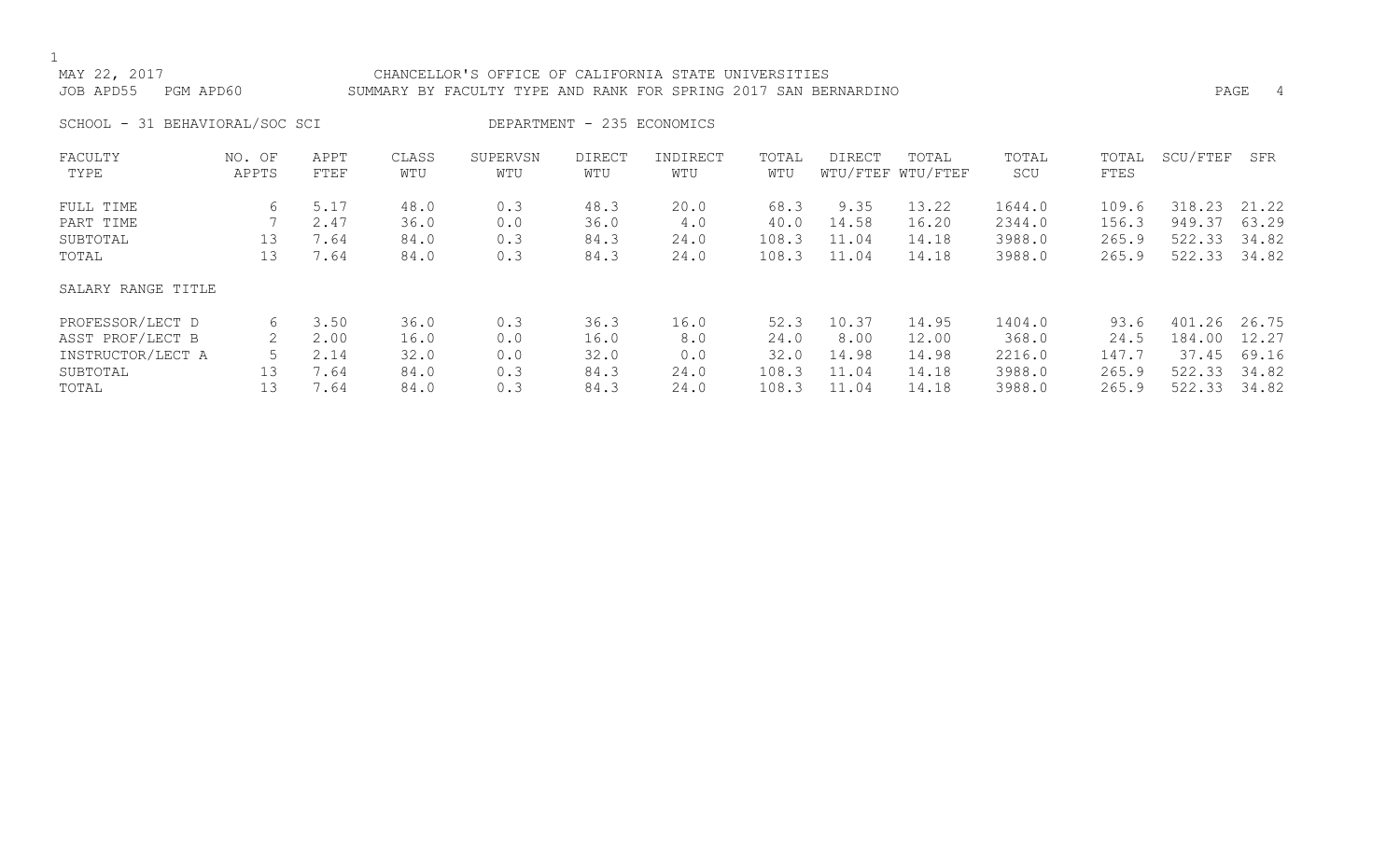## MAY 22, 2017 CHANCELLOR'S OFFICE OF CALIFORNIA STATE UNIVERSITIES JOB APD55 PGM APD60 SUMMARY BY FACULTY TYPE AND RANK FOR SPRING 2017 SAN BERNARDINO PAGE 5

SCHOOL - 31 BEHAVIORAL/SOC SCI DEPARTMENT - 258 ETHNIC STUDIES

| FACULTY<br>TYPE    | NO. OF<br>APPTS | APPT<br>FTEF | CLASS<br>WTU | SUPERVSN<br>WTU | <b>DIRECT</b><br>WTU | INDIRECT<br>WTU | TOTAL<br>WTU | DIRECT | TOTAL<br>WTU/FTEF WTU/FTEF | TOTAL<br>SCU | TOTAL<br>FTES | SCU/FTEF     | SFR   |
|--------------------|-----------------|--------------|--------------|-----------------|----------------------|-----------------|--------------|--------|----------------------------|--------------|---------------|--------------|-------|
| PART TIME          |                 | 0.53         | 8.0          | 0.0             | 8.0                  | 0.0             | 8.0          | 14.98  | 14.98                      | 304.0        | 20.3          | 569.29 37.96 |       |
| SUBTOTAL           |                 | 0.53         | 8.0          | 0.0             | 8.0                  | 0.0             | 8.0          | 14.98  | 14.98                      | 304.0        | 20.3          | 569.29       | 37.96 |
| TOTAL              | 2.              | 0.53         | 8.0          | 0.0             | 8.0                  | 0.0             | 8.0          | 14.98  | 14.98                      | 304.0        | 20.3          | 569.29       | 37.96 |
| SALARY RANGE TITLE |                 |              |              |                 |                      |                 |              |        |                            |              |               |              |       |
| INSTRUCTOR/LECT A  |                 | 0.53         | 8.0          | 0.0             | 8.0                  | 0.0             | 8.0          | 14.98  | 14.98                      | 304.0        | 20.3          | 569.29       | 37.96 |
| SUBTOTAL           |                 | 0.53         | 8.0          | 0.0             | 8.0                  | 0.0             | 8.0          | 14.98  | 14.98                      | 304.0        | 20.3          | 569.29       | 37.96 |
| TOTAL              |                 | 0.53         | 8.0          | 0.0             | 8.0                  | 0.0             | 8.0          | 14.98  | 14.98                      | 304.0        | 20.3          | 569.29       | 37.96 |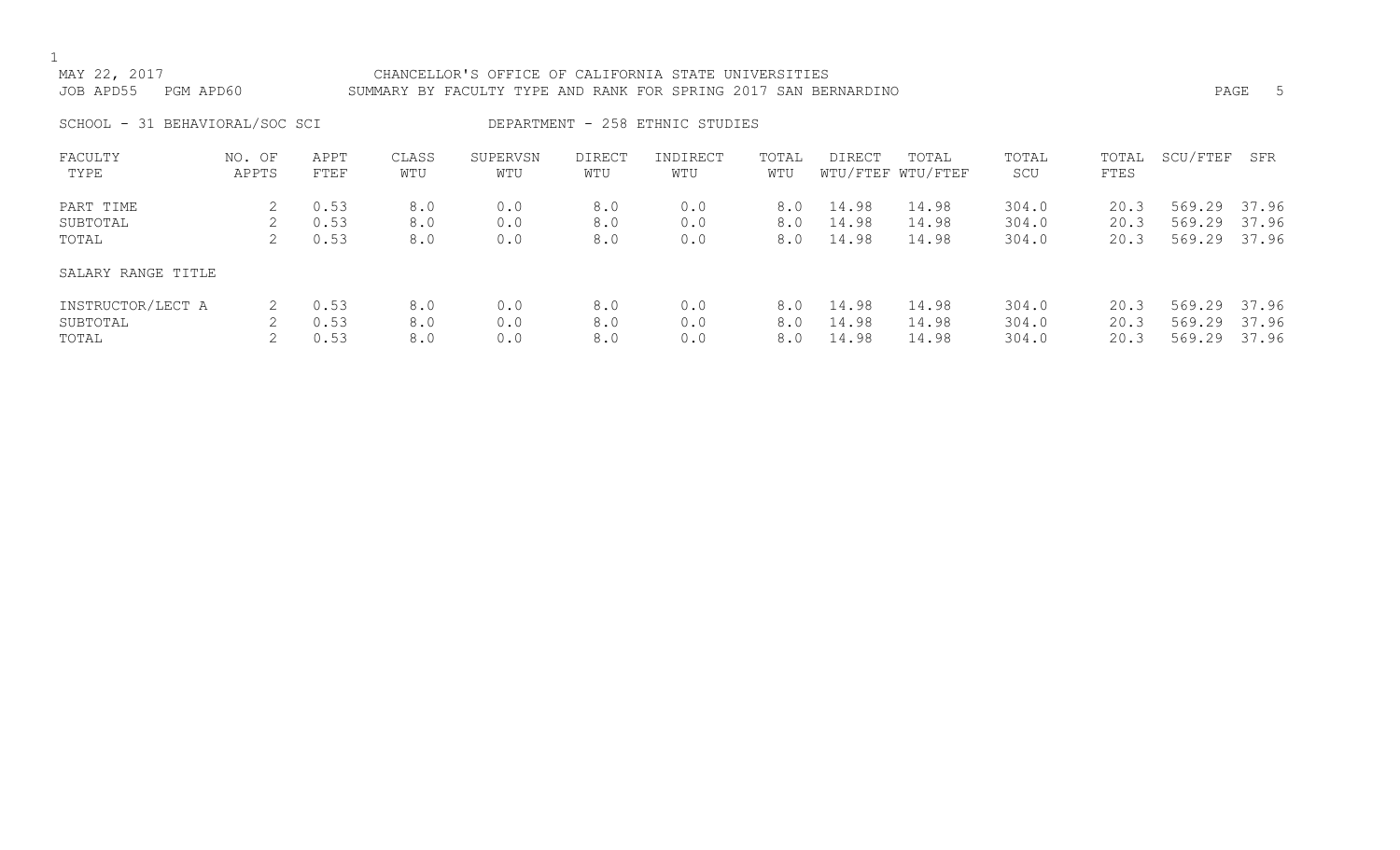## MAY 22, 2017 CHANCELLOR'S OFFICE OF CALIFORNIA STATE UNIVERSITIES JOB APD55 PGM APD60 SUMMARY BY FACULTY TYPE AND RANK FOR SPRING 2017 SAN BERNARDINO PAGE 6

SCHOOL - 31 BEHAVIORAL/SOC SCI DEPARTMENT - 305 GEOGRAPHY

| FACULTY            | NO. OF | APPT | CLASS | SUPERVSN | <b>DIRECT</b> | INDIRECT | TOTAL | DIRECT | TOTAL             | TOTAL  | TOTAL | SCU/FTEF | SFR   |
|--------------------|--------|------|-------|----------|---------------|----------|-------|--------|-------------------|--------|-------|----------|-------|
| TYPE               | APPTS  | FTEF | WTU   | WTU      | WTU           | WTU      | WTU   |        | WTU/FTEF WTU/FTEF | SCU    | FTES  |          |       |
| FULL TIME          |        | 6.04 | 54.0  | 3.4      | 57.4          | 24.0     | 81.4  | 9.50   | 13.48             | 1825.0 | 122.0 | 302.15   | 20.19 |
| PART TIME          |        | 1.20 | 26.0  | 0.0      | 26.0          | 0.0      | 26.0  | 21.67  | 21.67             | 2647.0 | 176.5 | 205.83   | 47.06 |
| SUBTOTAL           | 9      | 7.24 | 80.0  | 3.4      | 83.4          | 24.0     | 107.4 | 11.52  | 14.83             | 4472.0 | 298.4 | 617.68   | 41.22 |
| TOTAL              | 9      | 7.24 | 80.0  | 3.4      | 83.4          | 24.0     | 107.4 | 11.52  | 14.83             | 4472.0 | 298.4 | 617.68   | 41.22 |
| SALARY RANGE TITLE |        |      |       |          |               |          |       |        |                   |        |       |          |       |
| PROFESSOR/LECT D   | 3      | 2.50 | 18.0  | 0.0      | 18.0          | 12.0     | 30.0  | 7.20   | 12.00             | 674.0  | 44.9  | 269.60   | 17.97 |
| ASSOC PROF/LECT C  | 2      | 2.00 | 20.0  | 2.0      | 22.0          | 4.0      | 26.0  | 11.00  | 13.00             | 411.0  | 27.6  | 205.50   | 13.78 |
| ASST PROF/LECT B   |        | 1.00 | 8.0   | 0.7      | 8.7           | 4.0      | 12.7  | 8.70   | 12.70             | 212.0  | 14.1  | 212.00   | 14.13 |
| INSTRUCTOR/LECT A  |        | 1.20 | 26.0  | 0.0      | 26.0          | 0.0      | 26.0  | 21.67  | 21.67             | 2647.0 | 176.5 | 205.83   | 47.06 |
| TCHNG ASSOCIATE    |        | 0.54 | 8.0   | 0.7      | 8.7           | 4.0      | 12.7  | 16.11  | 23.52             | 528.0  | 35.3  | 977.78   | 65.44 |
| SUBTOTAL           | 9      | 7.24 | 80.0  | 3.4      | 83.4          | 24.0     | 107.4 | 11.52  | 14.83             | 4472.0 | 298.4 | 617.68   | 41.22 |
| TOTAL              | 9      | 7.24 | 80.0  | 3.4      | 83.4          | 24.0     | 107.4 | 11.52  | 14.83             | 4472.0 | 298.4 | 617.68   | 41.22 |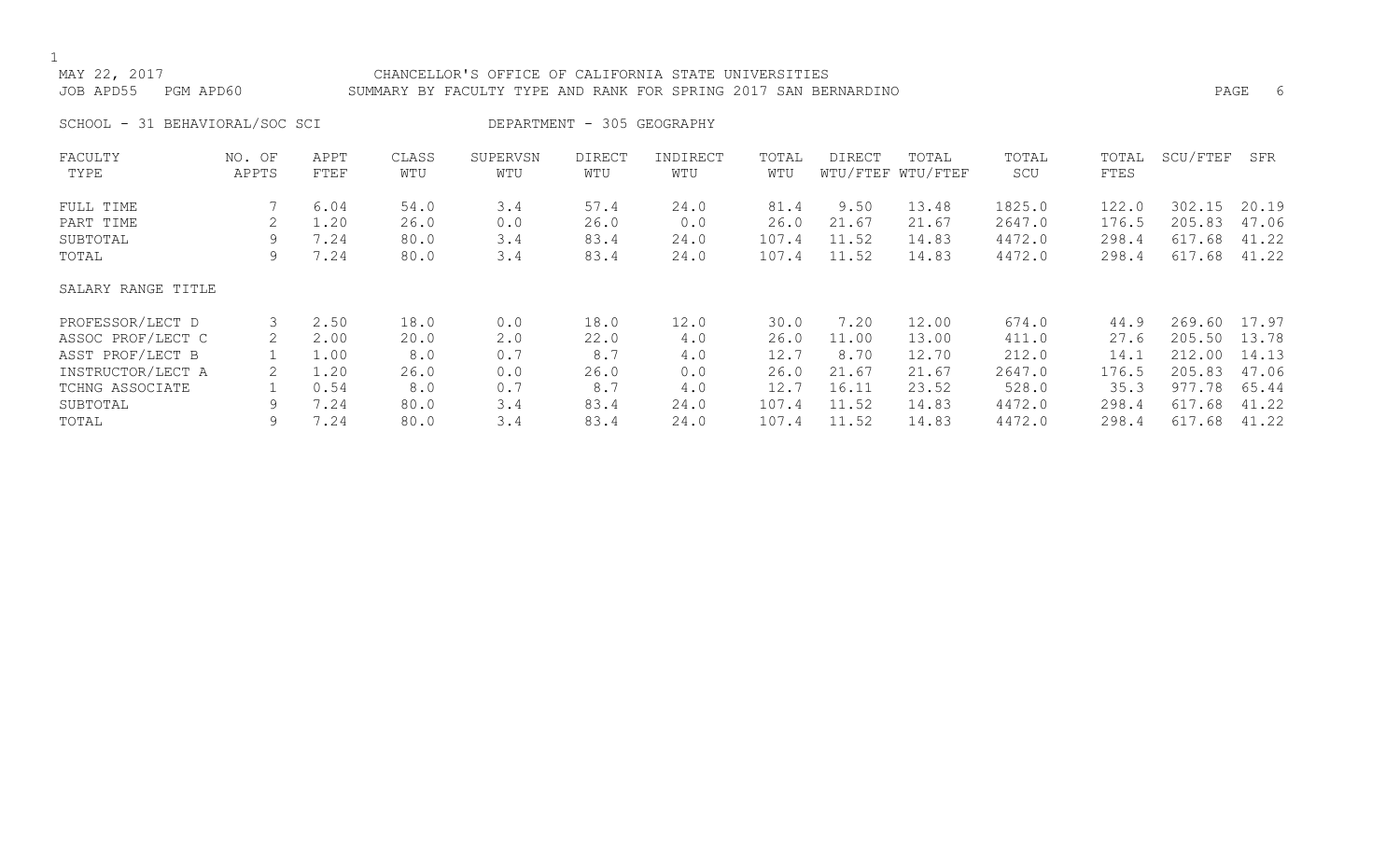## MAY 22, 2017 CHANCELLOR'S OFFICE OF CALIFORNIA STATE UNIVERSITIES JOB APD55 PGM APD60 SUMMARY BY FACULTY TYPE AND RANK FOR SPRING 2017 SAN BERNARDINO PAGE 7

SCHOOL - 31 BEHAVIORAL/SOC SCI DEPARTMENT - 348 HISTORY

| FACULTY            | NO. OF | APPT  | CLASS | SUPERVSN | <b>DIRECT</b> | INDIRECT | TOTAL | <b>DIRECT</b> | TOTAL             | TOTAL  | TOTAL | SCU/FTEF | SFR   |
|--------------------|--------|-------|-------|----------|---------------|----------|-------|---------------|-------------------|--------|-------|----------|-------|
| TYPE               | APPTS  | FTEF  | WTU   | WTU      | WTU           | WTU      | WTU   |               | WTU/FTEF WTU/FTEF | SCU    | FTES  |          |       |
| FULL TIME          | 12     | 10.92 | 70.0  | 11.8     | 101.8         | 44.0     | 145.8 | 9.32          | 13.35             | 3906.0 | 261.0 | 357.63   | 23.90 |
| PART TIME          | 11     | 4.01  | 60.0  | 5.7      | 65.7          | 6.0      | 71.7  | 16.37         | 17.87             | 4970.0 | 331.4 | 238.47   | 82.58 |
| SUBTOTAL           | 23     | 14.94 | 130.0 | 17.5     | 167.5         | 50.0     | 217.5 | 11.22         | 14.56             | 8876.0 | 592.4 | 594.31   | 39.67 |
| TOTAL              | 23     | 14.94 | 130.0 | 17.5     | 167.5         | 50.0     | 217.5 | 11.22         | 14.56             | 8876.0 | 592.4 | 594.31   | 39.67 |
| SALARY RANGE TITLE |        |       |       |          |               |          |       |               |                   |        |       |          |       |
| PROFESSOR/LECT D   | 4      | 3.00  | 24.0  | 0.6      | 28.6          | 14.0     | 42.6  | 9.53          | 14.20             | 993.0  | 66.2  | 331.00   | 22.07 |
| ASSOC PROF/LECT C  | 4      | 2.92  | 22.0  | 9.5      | 39.5          | 8.0      | 47.5  | 13.52         | 16.26             | 1357.0 | 91.0  | 464.41   | 31.14 |
| ASST PROF/LECT B   |        | 5.00  | 24.0  | 1.7      | 33.7          | 28.0     | 61.7  | 6.74          | 12.34             | 1556.0 | 103.8 | 311.20   | 20.76 |
| INSTRUCTOR/LECT A  | 10     | 4.01  | 60.0  | 5.7      | 65.7          | 0.0      | 65.7  | 16.37         | 16.37             | 4970.0 | 331.4 | 238.47   | 82.58 |
| SUBTOTAL           | 23     | 14.94 | 130.0 | 17.5     | 167.5         | 50.0     | 217.5 | 11.22         | 14.56             | 8876.0 | 592.4 | 594.31   | 39.67 |
| TOTAL              | 23     | 14.94 | 130.0 | 17.5     | 167.5         | 50.0     | 217.5 | 11.22         | 14.56             | 8876.0 | 592.4 | 594.31   | 39.67 |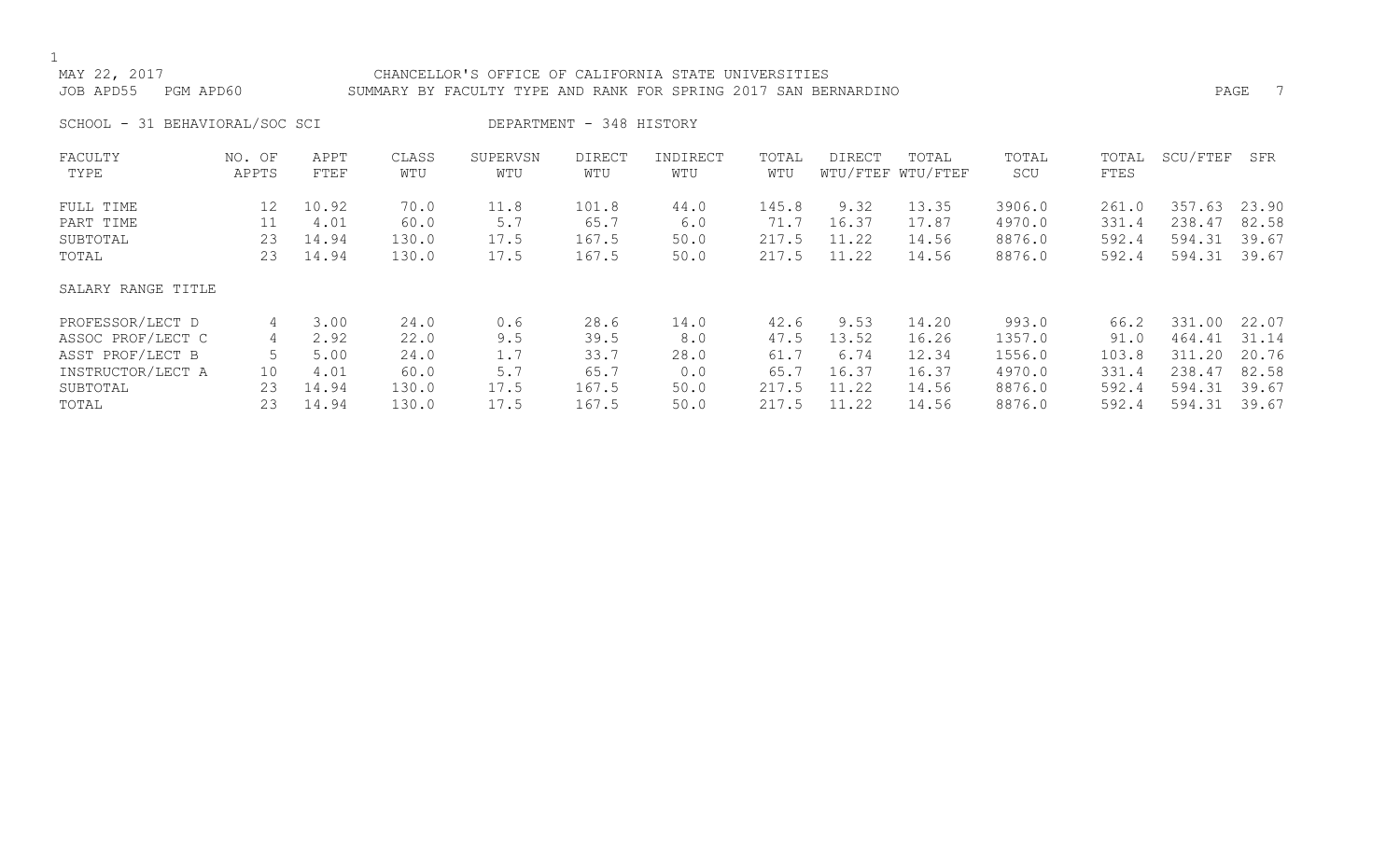## MAY 22, 2017 CHANCELLOR'S OFFICE OF CALIFORNIA STATE UNIVERSITIES JOB APD55 PGM APD60 SUMMARY BY FACULTY TYPE AND RANK FOR SPRING 2017 SAN BERNARDINO PAGE 8

# SCHOOL - 31 BEHAVIORAL/SOC SCI DEPARTMENT - 497 MILITARY SCIENCE (ROTC)

| FACULTY<br>TYPE    | NO. OF<br>APPTS | APPT<br>FTEF | CLASS<br>WTU | SUPERVSN<br>WTU | <b>DIRECT</b><br>WTU | INDIRECT<br>WTU | TOTAL<br>WTU | <b>DIRECT</b> | TOTAL<br>WTU/FTEF WTU/FTEF | TOTAL<br>SCU | TOTAL<br>FTES | SCU/FTEF | SFR  |
|--------------------|-----------------|--------------|--------------|-----------------|----------------------|-----------------|--------------|---------------|----------------------------|--------------|---------------|----------|------|
|                    |                 |              |              |                 |                      |                 |              |               |                            |              |               |          |      |
| FULL TIME          |                 | 0.00         | 0.0          | 0.0             | 0.0                  | 0.0             | 0.0          | 0.00          | 0.00                       | 0.0          | 0.0           | 0.00     | 0.00 |
| SUBTOTAL           |                 | 0.00         | 0.0          | 0.0             | 0.0                  | 0.0             | 0.0          | 0.00          | 0.00                       | 0.0          | 0.0           | 0.00     | 0.00 |
| OTHER              |                 | 0.00         | 0.0          | 0.0             | 0.0                  | 0.0             | 0.0          | 0.00          | 0.00                       | 151.0        | 10.1          | 0.00     | 0.00 |
| TOTAL              | 4               | 0.00         | 0.0          | 0.0             | 0.0                  | 0.0             | 0.0          | 0.00          | 0.00                       | 151.0        | 10.1          | 0.00     | 0.00 |
| SALARY RANGE TITLE |                 |              |              |                 |                      |                 |              |               |                            |              |               |          |      |
| OTHER              | 4               | 0.00         | 0.0          | 0.0             | 0.0                  | 0.0             | 0.0          | 0.00          | 0.00                       | 151.0        | 10.1          | 0.00     | 0.00 |
| SUBTOTAL           | 4               | 0.00         | 0.0          | 0.0             | 0.0                  | 0.0             | 0.0          | 0.00          | 0.00                       | 151.0        | 10.1          | 0.00     | 0.00 |
| TOTAL              | 4               | 0.00         | 0.0          | 0.0             | 0.0                  | 0.0             | 0.0          | 0.00          | 0.00                       | 151.0        | 10.1          | 0.00     | 0.00 |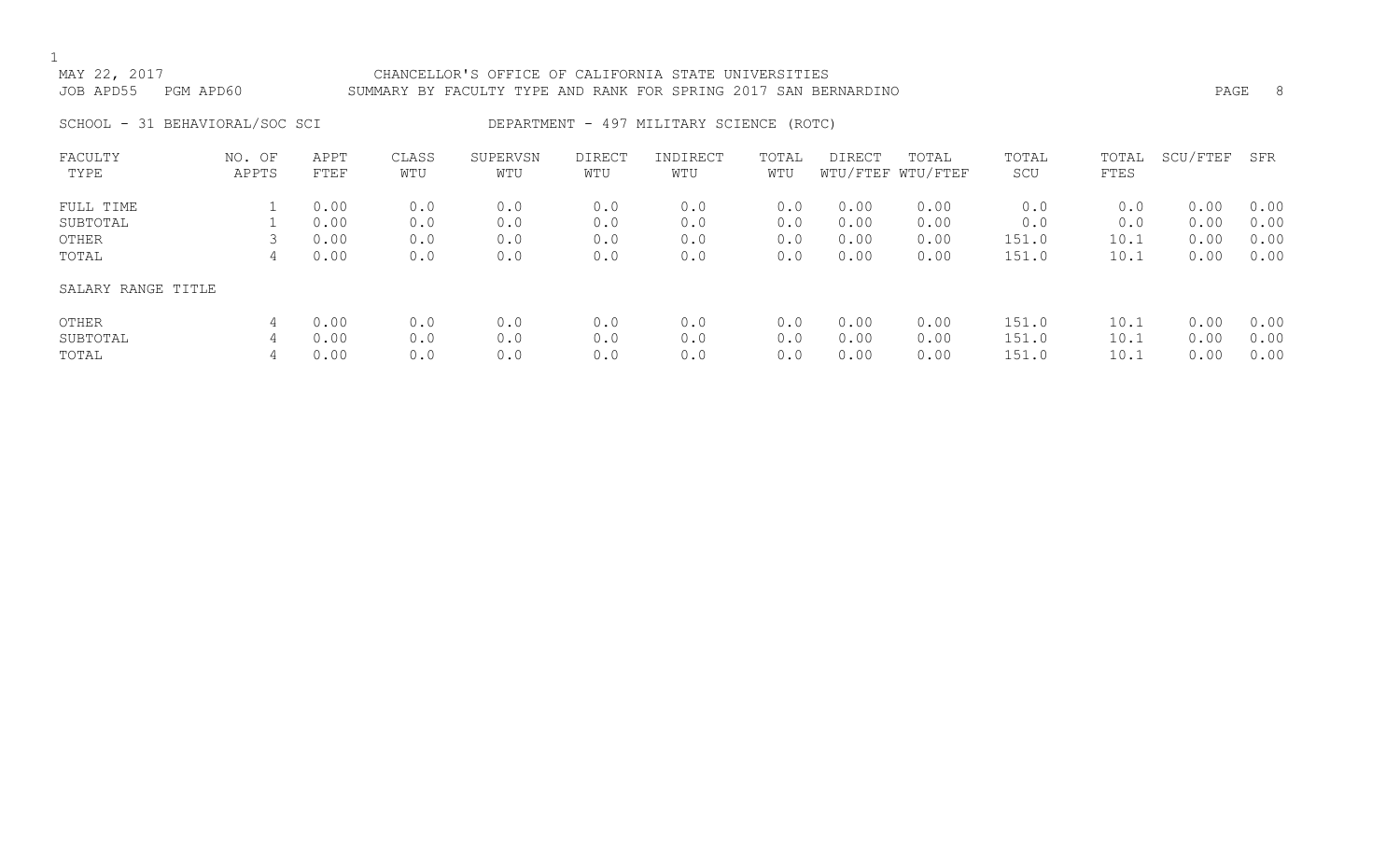## MAY 22, 2017 CHANCELLOR'S OFFICE OF CALIFORNIA STATE UNIVERSITIES JOB APD55 PGM APD60 SUMMARY BY FACULTY TYPE AND RANK FOR SPRING 2017 SAN BERNARDINO PAGE 9

SCHOOL - 31 BEHAVIORAL/SOC SCI DEPARTMENT - 580 POLITICAL SCIENCE

| FACULTY            | NO. OF | APPT | CLASS | SUPERVSN | <b>DIRECT</b> | INDIRECT | TOTAL | DIRECT | TOTAL             | TOTAL  | TOTAL | SCU/FTEF    | SFR   |
|--------------------|--------|------|-------|----------|---------------|----------|-------|--------|-------------------|--------|-------|-------------|-------|
| TYPE               | APPTS  | FTEF | WTU   | WTU      | WTU           | WTU      | WTU   |        | WTU/FTEF WTU/FTEF | SCU    | FTES  |             |       |
| FULL TIME          | 9      | 6.92 | 52.0  | 1.5      | 69.5          | 24.0     | 93.5  | 10.04  | 13.50             | 2928.0 | 199.1 | 422.88      | 28.76 |
| PART TIME          | 8      | 2.74 | 44.0  | 0.0      | 44.0          | 0.0      | 44.0  | 16.08  | 16.08             | 3472.0 | 232.5 | 268.54      | 84.96 |
| SUBTOTAL           |        | 9.66 | 96.0  | 1.5      | 113.5         | 24.0     | 137.5 | 11.75  | 14.23             | 6400.0 | 431.7 | 662.46      | 44.68 |
| TOTAL              | 17     | 9.66 | 96.0  | 1.5      | 113.5         | 24.0     | 137.5 | 11.75  | 14.23             | 6400.0 | 431.7 | 662.46      | 44.68 |
| SALARY RANGE TITLE |        |      |       |          |               |          |       |        |                   |        |       |             |       |
| PROFESSOR/LECT D   | 5      | 2.67 | 32.0  | 0.0      | 40.0          | 4.0      | 44.0  | 15.00  | 16.50             | 2024.0 | 135.7 | 759.19      | 50.89 |
| ASST PROF/LECT B   |        | 4.59 | 28.0  | 1.5      | 37.5          | 20.0     | 57.5  | 8.17   | 12.52             | 1552.0 | 106.7 | 337.98      | 23.23 |
| INSTRUCTOR/LECT A  |        | 2.40 | 36.0  | 0.0      | 36.0          | 0.0      | 36.0  | 14.98  | 14.98             | 2824.0 | 189.3 | 175.<br>.20 | 78.79 |
| SUBTOTAL           |        | 9.66 | 96.0  | 1.5      | 113.5         | 24.0     | 137.5 | 11.75  | 14.23             | 6400.0 | 431.7 | 662.46      | 44.68 |
| TOTAL              |        | 9.66 | 96.0  | 1.5      | 113.5         | 24.0     | 137.5 | 11.75  | 14.23             | 6400.0 | 431.7 | 662.46      | 44.68 |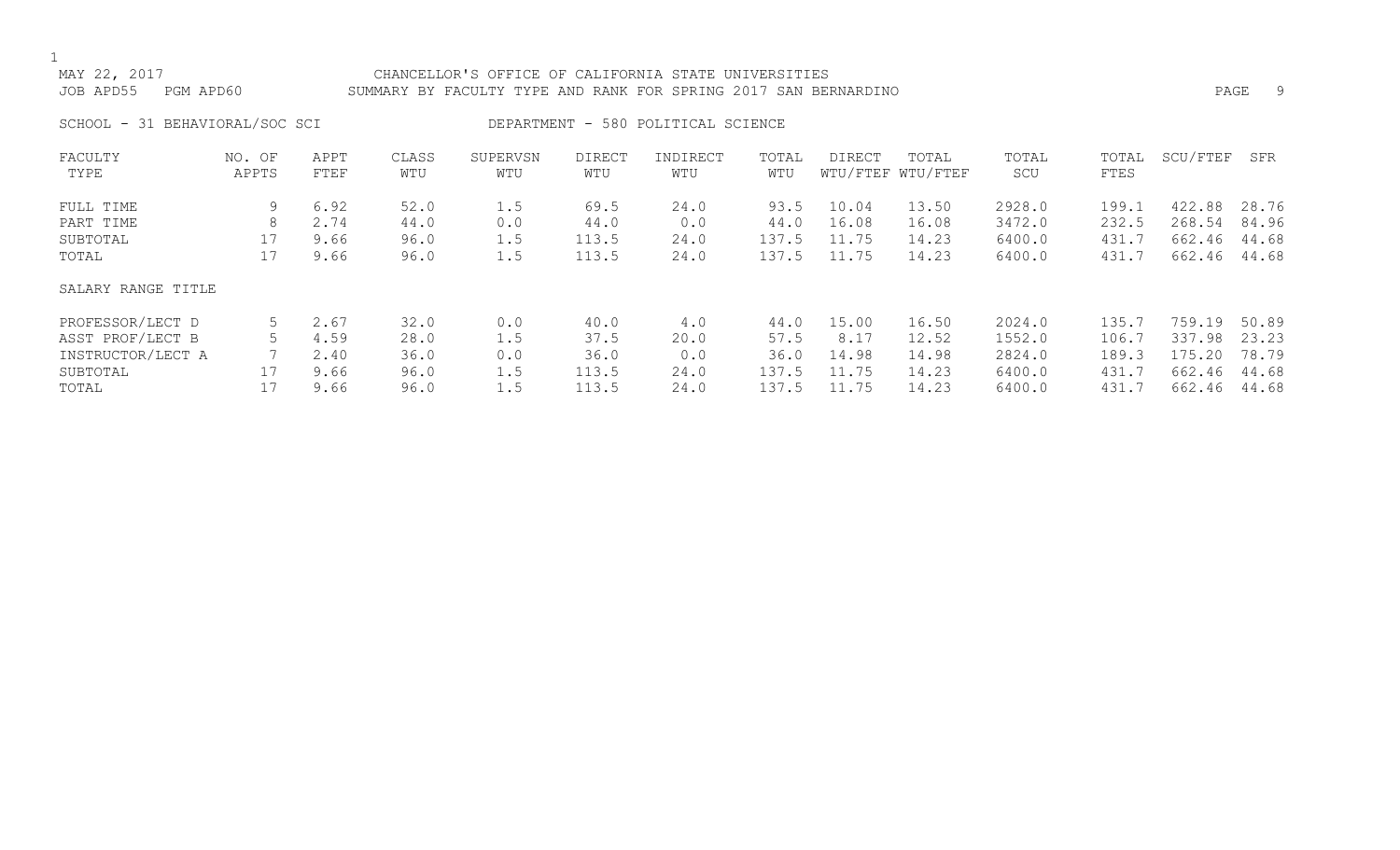## MAY 22, 2017 CHANCELLOR'S OFFICE OF CALIFORNIA STATE UNIVERSITIES JOB APD55 PGM APD60 SUMMARY BY FACULTY TYPE AND RANK FOR SPRING 2017 SAN BERNARDINO PAGE 10

SCHOOL - 31 BEHAVIORAL/SOC SCI DEPARTMENT - 590 PSYCHOLOGY

| FACULTY            | NO. OF | APPT  | CLASS | SUPERVSN | <b>DIRECT</b> | INDIRECT | TOTAL | <b>DIRECT</b> | TOTAL             | TOTAL   | TOTAL  | SCU/FTEF | SFR   |
|--------------------|--------|-------|-------|----------|---------------|----------|-------|---------------|-------------------|---------|--------|----------|-------|
| TYPE               | APPTS  | FTEF  | WTU   | WTU      | WTU           | WTU      | WTU   |               | WTU/FTEF WTU/FTEF | SCU     | FTES   |          |       |
| FULL TIME          | 36     | 30.73 | 296.0 | 66.8     | 383.8         | 132.0    | 515.8 | 12.49         | 16.78             | 14666.0 | 992.4  | 477.22   | 32.29 |
| PART TIME          | 28     | 9.61  | 142.0 | 33.3     | 175.3         | 2.0      | 177.3 | 18.23         | 18.44             | 7753.0  | 517.0  | 806.43   | 53.78 |
| SUBTOTAL           | 64     | 40.35 | 438.0 | 100.1    | 559.1         | 134.0    | 693.1 | 13.86         | 17.18             | 22419.0 | 1509.4 | 555.67   | 37.41 |
| OTHER              |        | 0.00  | 0.0   | 1.0      | 1.0           | 0.0      | 1.0   | 0.00          | 0.00              | 8.0     | 0.5    | 0.00     | 0.00  |
| TOTAL              | 65     | 40.35 | 438.0 | 101.1    | 560.1         | 134.0    | 694.1 | 13.88         | 17.20             | 22427.0 | 1509.9 | 555.87   | 37.42 |
| SALARY RANGE TITLE |        |       |       |          |               |          |       |               |                   |         |        |          |       |
| PROFESSOR/LECT D   | 18     | 11.97 | 99.0  | 42.7     | 151.7         | 72.0     | 223.7 | 12.67         | 18.68             | 3751.0  | 260.1  | 313.29   | 21.73 |
| ASSOC PROF/LECT C  | 4      | 3.76  | 29.0  | 13.4     | 48.4          | 16.0     | 64.4  | 12.89         | 17.15             | 1808.0  | 122.8  | 481.36   | 32.70 |
| ASST PROF/LECT B   |        | 6.00  | 48.0  | 7.9      | 60.9          | 30.0     | 90.9  | 10.15         | 15.14             | 2277.0  | 152.5  | 379.37   | 25.41 |
| INSTRUCTOR/LECT A  | 21     | 13.97 | 213.0 | 17.3     | 230.3         | 4.0      | 234.3 | 16.48         | 16.77             | 12781.0 | 853.4  | 914.76   | 61.08 |
| TCHNG ASSOCIATE    | 14     | 3.64  | 49.0  | 17.0     | 66.0          | 0.0      | 66.0  | 18.12         | 18.12             | 1785.0  | 119.1  | 490.12   | 32.70 |
| SUBTOTAL           | 64     | 39.35 | 438.0 | 98.3     | 557.3         | 122.0    | 679.3 | 14.16         | 17.27             | 22402.0 | 1507.9 | 569.37   | 38.33 |
| ADMINISTRATOR      |        | 1.00  | 0.0   | 2.8      | 2.8           | 12.0     | 14.8  | 2.80          | 14.79             | 25.0    | 2.0    | 24.98    | 2.02  |
| SUBTOTAL           |        | 1.00  | 0.0   | 2.8      | 2.8           | 12.0     | 14.8  | 2.80          | 14.79             | 25.0    | 2.0    | 24.98    | 2.02  |
| TOTAL              | 65     | 40.35 | 438.0 | 101.1    | 560.1         | 134.0    | 694.1 | 13.88         | 17.20             | 22427.0 | 1509.9 | 555.87   | 37.42 |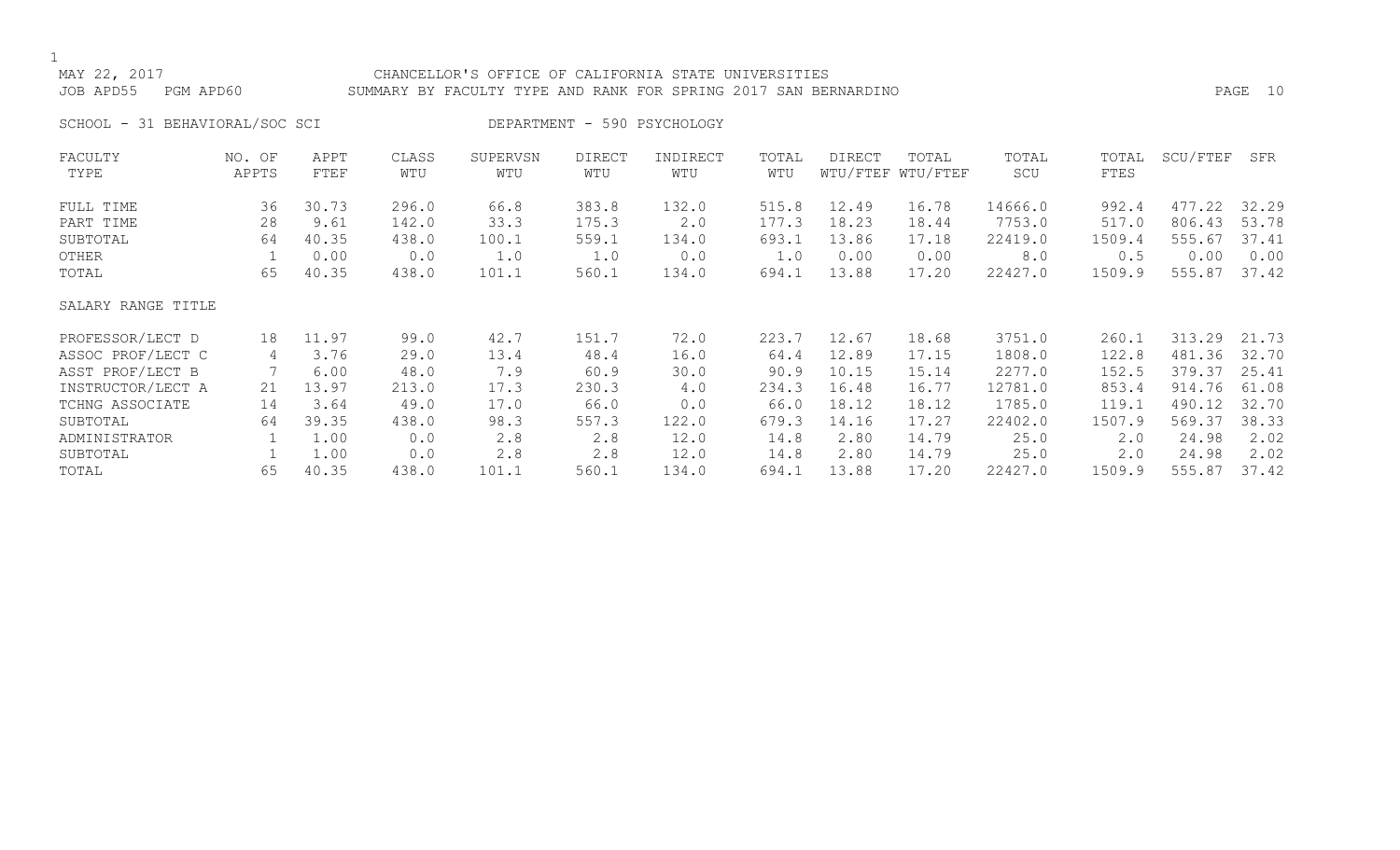MAY 22, 2017 CHANCELLOR'S OFFICE OF CALIFORNIA STATE UNIVERSITIES JOB APD55 PGM APD60 SUMMARY BY FACULTY TYPE AND RANK FOR SPRING 2017 SAN BERNARDINO PAGE 11

SCHOOL - 31 BEHAVIORAL/SOC SCI DEPARTMENT - 665 SOCIAL SCIENCE

| FACULTY            | NO. OF | APPT | CLASS | SUPERVSN | <b>DIRECT</b> | INDIRECT | TOTAL | <b>DIRECT</b> | TOTAL             | TOTAL  | TOTAL | SCU/FTEF | SFR   |
|--------------------|--------|------|-------|----------|---------------|----------|-------|---------------|-------------------|--------|-------|----------|-------|
| TYPE               | APPTS  | FTEF | WTU   | WTU      | WTU           | WTU      | WTU   |               | WTU/FTEF WTU/FTEF | SCU    | FTES  |          |       |
| FULL TIME          |        | 0.50 | 0.0   | 0.0      | 0.0           | 0.0      | 0.0   | 0.00          | 0.00              | 0.0    | 0.0   | 0.00     | 0.00  |
| PART TIME          | 12     | 6.53 | 84.0  | 0.0      | 84.0          | 0.0      | 84.0  | 12.86         | 12.86             | 2968.0 | 198.1 | 454.31   | 30.33 |
| SUBTOTAL           | 13     | 7.03 | 84.0  | 0.0      | 84.0          | 0.0      | 84.0  | 11.94         | 11.94             | 2968.0 | 198.1 | 422.01   | 28.17 |
| TOTAL              | 13     | 7.03 | 84.0  | 0.0      | 84.0          | 0.0      | 84.0  | 11.94         | 11.94             | 2968.0 | 198.1 | 422.01   | 28.17 |
| SALARY RANGE TITLE |        |      |       |          |               |          |       |               |                   |        |       |          |       |
| PROFESSOR/LECT D   |        | 0.27 | 4.0   | 0.0      | 4.0           | 0.0      | 4.0   | 14.98         | 14.98             | 272.0  | 18.1  | 18.73    | 67.90 |
| INSTRUCTOR/LECT A  | 12     | 6.77 | 80.0  | 0.0      | 80.0          | 0.0      | 80.0  | 11.82         | 11.82             | 2696.0 | 180.0 | 398.46   | 26.60 |
| SUBTOTAL           | 13     | 7.03 | 84.0  | 0.0      | 84.0          | 0.0      | 84.0  | 11.94         | 11.94             | 2968.0 | 198.1 | 422.01   | 28.17 |
| TOTAL              | 13     | 7.03 | 84.0  | 0.0      | 84.0          | 0.0      | 84.0  | 11.94         | 11.94             | 2968.0 | 198.1 | 422.01   | 28.17 |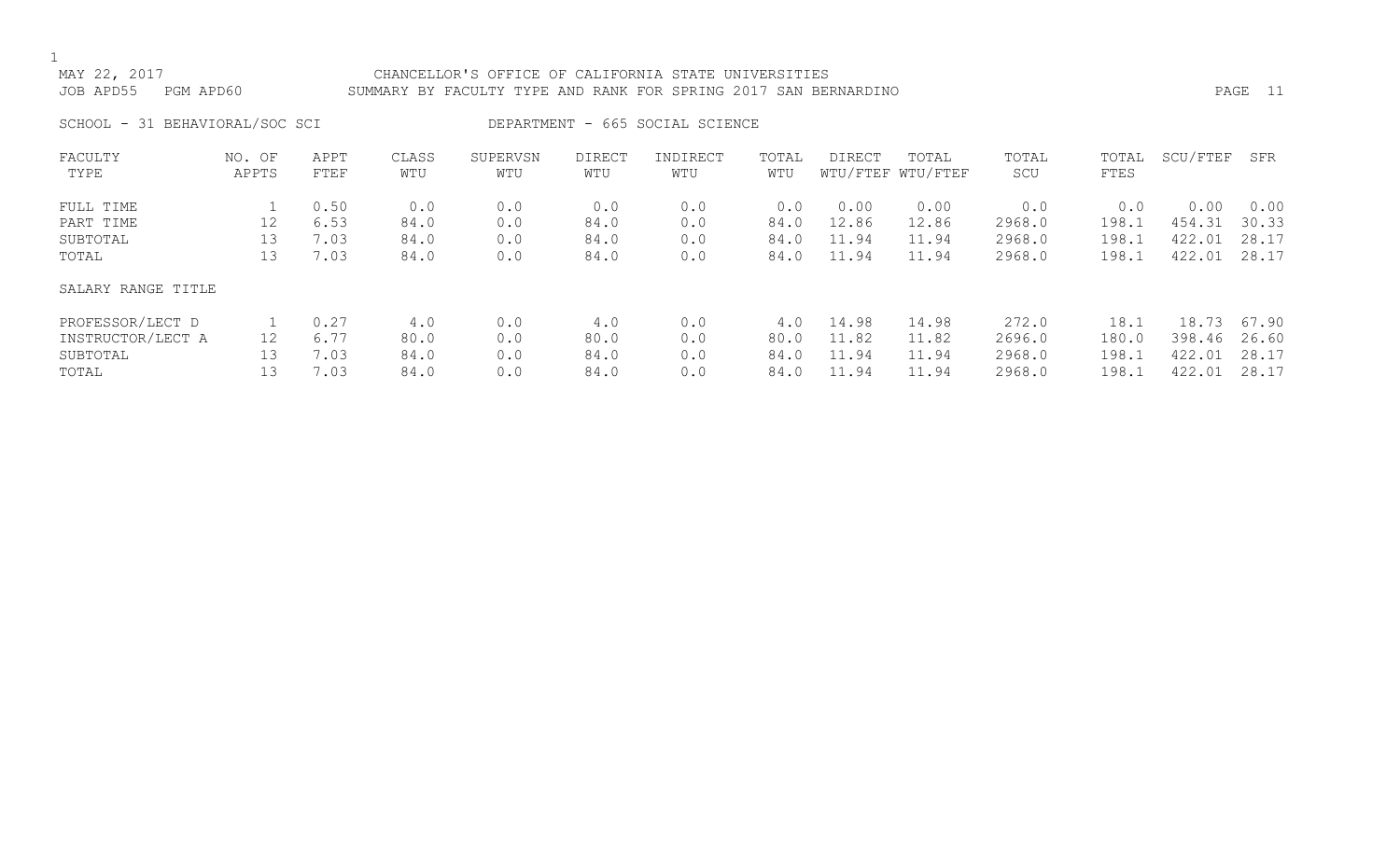## MAY 22, 2017 CHANCELLOR'S OFFICE OF CALIFORNIA STATE UNIVERSITIES JOB APD55 PGM APD60 SUMMARY BY FACULTY TYPE AND RANK FOR SPRING 2017 SAN BERNARDINO PAGE 12

SCHOOL - 31 BEHAVIORAL/SOC SCI DEPARTMENT - 670 SOCIAL WORK

| FACULTY            | NO. OF | APPT  | CLASS | SUPERVSN | <b>DIRECT</b> | INDIRECT | TOTAL | <b>DIRECT</b> | TOTAL             | TOTAL  | TOTAL | SCU/FTEF | SFR   |
|--------------------|--------|-------|-------|----------|---------------|----------|-------|---------------|-------------------|--------|-------|----------|-------|
| TYPE               | APPTS  | FTEF  | WTU   | WTU      | WTU           | WTU      | WTU   |               | WTU/FTEF WTU/FTEF | SCU    | FTES  |          |       |
| FULL TIME          | 10     | 9.99  | 50.0  | 61.6     | 111.6         | 32.0     | 143.6 | 11.17         | 14.37             | 1714.0 | 127.9 | 171.50   | 12.79 |
| PART TIME          | 24     | 6.30  | 44.0  | 44.0     | 90.0          | 0.0      | 90.0  | 14.28         | 14.28             | 1718.0 | 138.3 | 272.66   | 21.95 |
| SUBTOTAL           | 34     | 16.30 | 94.0  | 105.6    | 201.6         | 32.0     | 233.6 | 12.37         | 14.34             | 3432.0 | 266.2 | 210.62   | 16.33 |
| OTHER              |        | 0.00  | 0.0   | 1.0      | 1.0           | 0.0      | 1.0   | 0.00          | 0.00              | 4.0    | 0.3   | 0.00     | 0.00  |
| TOTAL              | 36     | 16.30 | 94.0  | 106.6    | 202.6         | 32.0     | 234.6 | 12.43         | 14.40             | 3436.0 | 266.5 | 210.86   | 16.35 |
| SALARY RANGE TITLE |        |       |       |          |               |          |       |               |                   |        |       |          |       |
| PROFESSOR/LECT D   | 4      | 1.50  | 12.0  | 14.5     | 28.5          | 0.0      | 28.5  | 19.03         | 19.03             | 320.0  | 24.2  | 213.62   | 16.13 |
| ASSOC PROF/LECT C  |        | 1.00  | 8.0   | 3.5      | 11.5          | 4.0      | 15.5  | 11.50         | 15.50             | 158.0  | 10.8  | 158.00   | 10.77 |
| ASST PROF/LECT B   | 4      | 4.00  | 14.0  | 33.5     | 47.5          | 12.0     | 59.5  | 11.88         | 14.89             | 534.0  | 42.4  | 133.60   | 10.62 |
| INSTRUCTOR/LECT A  | 27     | 9.80  | 60.0  | 55.1     | 115.1         | 16.0     | 131.1 | 11.74         | 13.38             | 2424.0 | 189.1 | 247.35   | 19.30 |
| SUBTOTAL           | 36     | 16.30 | 94.0  | 106.6    | 202.6         | 32.0     | 234.6 | 12.43         | 14.40             | 3436.0 | 266.5 | 210.86   | 16.35 |
| TOTAL              | 36     | 16.30 | 94.0  | 106.6    | 202.6         | 32.0     | 234.6 | 12.43         | 14.40             | 3436.0 | 266.5 | 210.86   | 16.35 |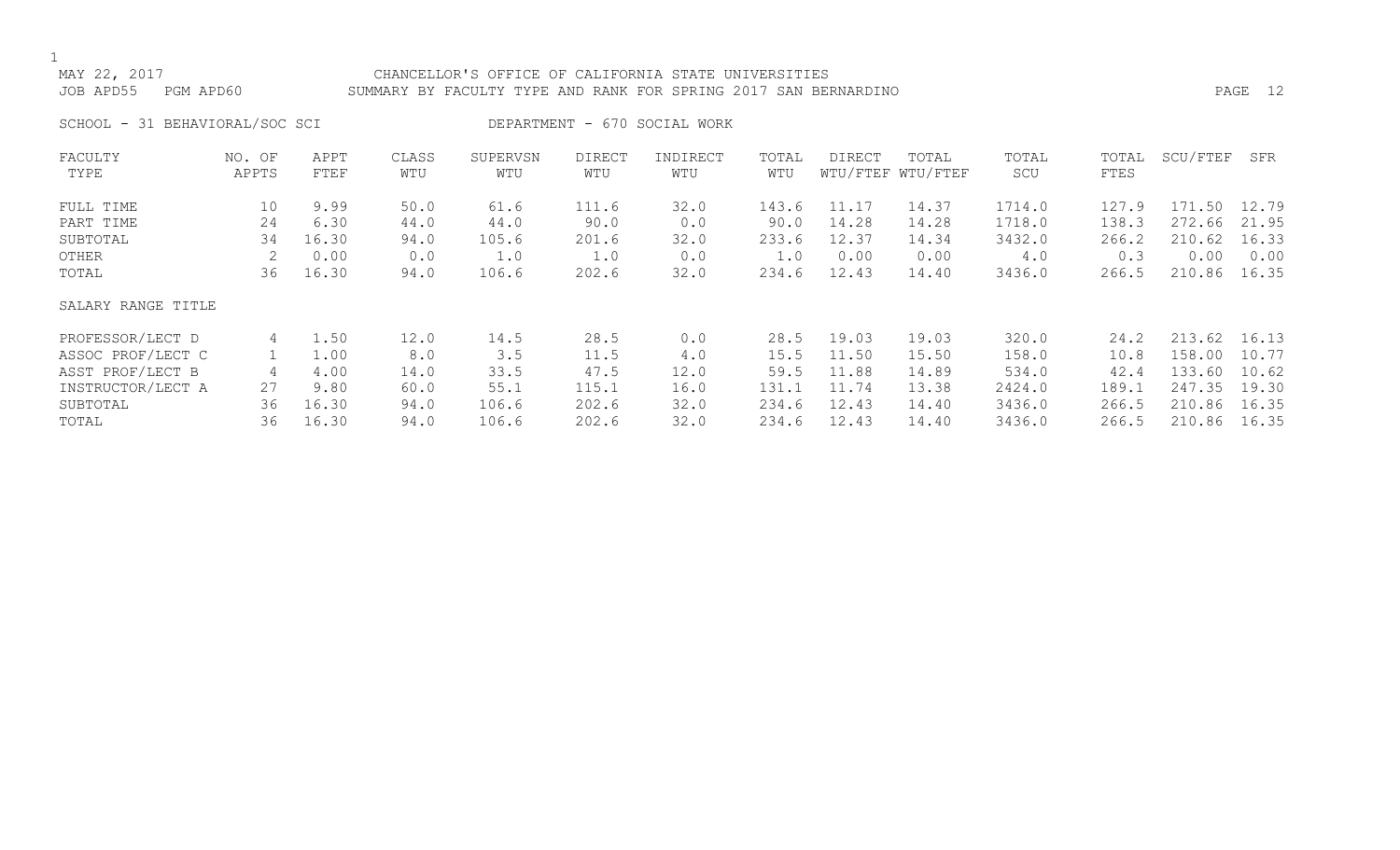## MAY 22, 2017 CHANCELLOR'S OFFICE OF CALIFORNIA STATE UNIVERSITIES JOB APD55 PGM APD60 SUMMARY BY FACULTY TYPE AND RANK FOR SPRING 2017 SAN BERNARDINO PAGE 13

SCHOOL - 31 BEHAVIORAL/SOC SCI DEPARTMENT - 675 SOCIOLOGY

| FACULTY            | NO. OF | APPT  | CLASS | SUPERVSN | DIRECT | INDIRECT    | TOTAL | <b>DIRECT</b> | TOTAL             | TOTAL  | TOTAL | SCU/FTEF | SFR   |
|--------------------|--------|-------|-------|----------|--------|-------------|-------|---------------|-------------------|--------|-------|----------|-------|
| TYPE               | APPTS  | FTEF  | WTU   | WTU      | WTU    | WTU         | WTU   |               | WTU/FTEF WTU/FTEF | SCU    | FTES  |          |       |
| FULL TIME          | 13     | 10.18 | 91.8  | 28.8     | 134.6  | 34.0        | 168.6 | 13.23         | 16.57             | 6375.0 | 425.2 | 626.54   | 41.79 |
| PART TIME          | 4      | 2.64  | 36.0  | 0.0      | 36.0   | $2 \cdot 0$ | 38.0  | 13.66         | 14.42             | 2828.0 | 188.7 | 72.84    | 71.57 |
| SUBTOTAL           | 17     | 12.81 | 127.8 | 28.8     | 170.6  | 36.0        | 206.6 | 13.32         | 16.13             | 9203.0 | 613.9 | 718.37   | 47.92 |
| TOTAL              | 17     | 12.81 | 127.8 | 28.8     | 170.6  | 36.0        | 206.6 | 13.32         | 16.13             | 9203.0 | 613.9 | 718.37   | 47.92 |
| SALARY RANGE TITLE |        |       |       |          |        |             |       |               |                   |        |       |          |       |
| PROFESSOR/LECT D   |        | 4.68  | 36.0  | 23.8     | 69.8   | 14.0        | 83.8  | 14.93         | 17.93             | 3213.0 | 214.3 | 687.27   | 45.83 |
| ASSOC PROF/LECT C  |        | 1.00  | 4.0   | 4.0      | 12.0   | 0.0         | 12.0  | 11.99         | 11.99             | 312.0  | 20.9  | 311.69   | 20.84 |
| ASST PROF/LECT B   |        | 4.00  | 39.8  | 1.0      | 40.8   | 22.0        | 62.8  | 10.20         | 15.70             | 1770.0 | 118.0 | 442.61   | 29.51 |
| INSTRUCTOR/LECT A  | 4      | 3.14  | 48.0  | 0.0      | 48.0   | 0.0         | 48.0  | 15.31         | 15.31             | 3908.0 | 260.7 | 246.17   | 83.14 |
| SUBTOTAL           | 17     | 12.81 | 127.8 | 28.8     | 170.6  | 36.0        | 206.6 | 13.32         | 16.13             | 9203.0 | 613.9 | 718.37   | 47.92 |
| TOTAL              |        | 12.81 | 127.8 | 28.8     | 170.6  | 36.0        | 206.6 | 13.32         | 16.13             | 9203.0 | 613.9 | 718.37   | 47.92 |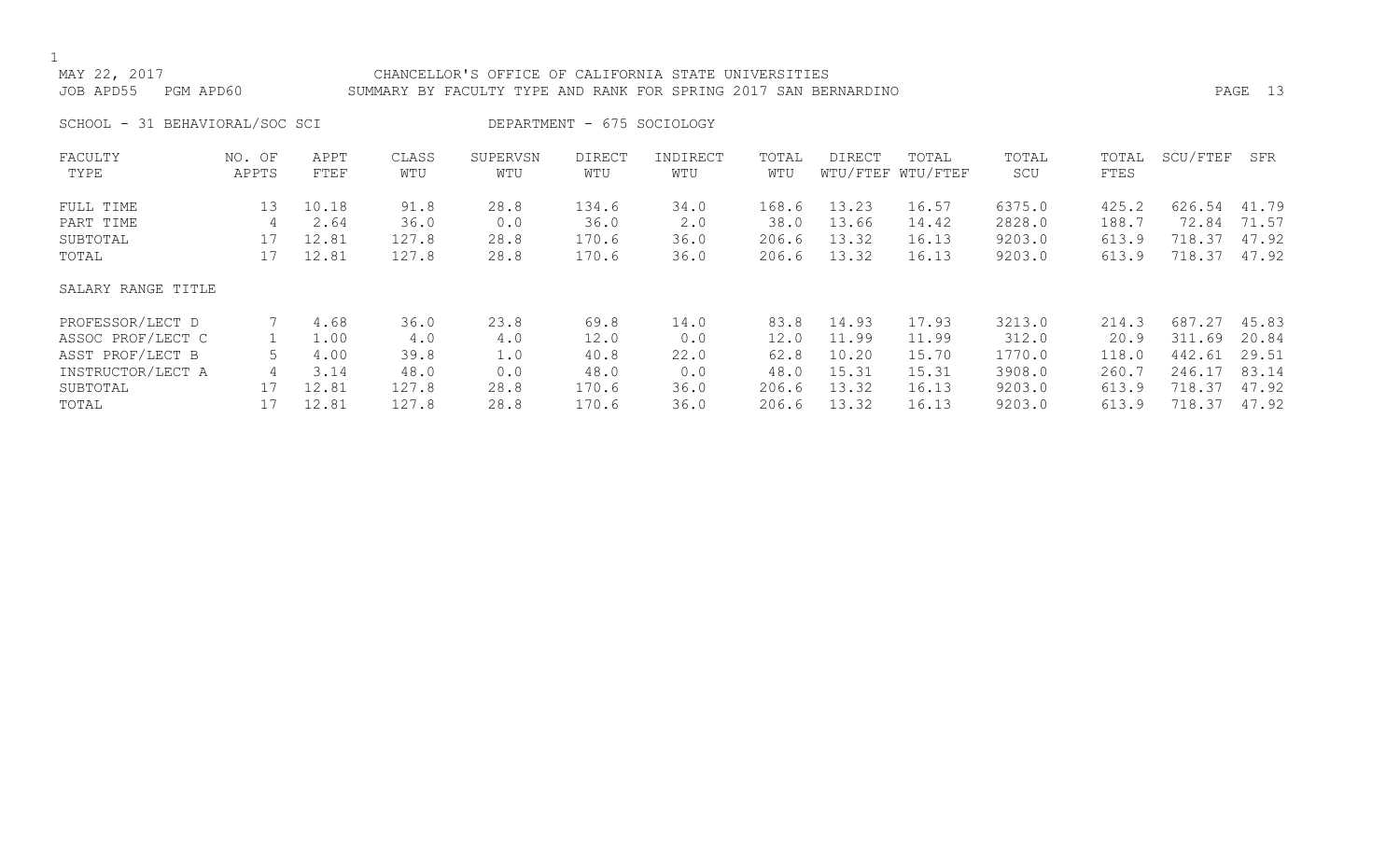## MAY 22, 2017 CHANCELLOR'S OFFICE OF CALIFORNIA STATE UNIVERSITIES JOB APD55 PGM APD60 SUMMARY BY FACULTY TYPE AND RANK FOR SPRING 2017 SAN BERNARDINO PAGE 14

SCHOOL - 31 BEHAVIORAL/SOC SCI

| FACULTY            | NO. OF | APPT   | CLASS  | SUPERVSN | DIRECT | INDIRECT | TOTAL  | DIRECT | TOTAL             | TOTAL   | TOTAL  | SCU/FTEF | SFR   |
|--------------------|--------|--------|--------|----------|--------|----------|--------|--------|-------------------|---------|--------|----------|-------|
| TYPE               | APPTS  | FTEF   | WTU    | WTU      | WTU    | WTU      | WTU    |        | WTU/FTEF WTU/FTEF | SCU     | FTES   |          |       |
| FULL TIME          | 116    | 100.00 | 807.8  | 189.0    | 1067.8 | 394.0    | 1461.8 | 10.68  | 14.62             | 39153.0 | 2650.0 | 391.52   | 26.50 |
| PART TIME          | 108    | 40.18  | 542.0  | 83.0     | 627.0  | 14.0     | 641.0  | 15.61  | 15.96             | 31651.0 | 2135.7 | 787.83   | 53.16 |
| SUBTOTAL           | 224    | 140.18 | 1349.8 | 272.0    | 1694.8 | 408.0    | 2102.8 | 12.09  | 15.00             | 70804.0 | 4785.6 | 505.10   | 34.14 |
| OTHER              | 11     | 0.00   | 0.0    | 2.7      | 2.7    | 0.0      | 2.7    | 0.00   | 0.00              | 233.0   | 15.6   | 0.00     | 0.00  |
| TOTAL              | 235    | 140.18 | 1349.8 | 274.7    | 1697.5 | 408.0    | 2105.5 | 12.11  | 15.02             | 71037.0 | 4801.2 | 506.77   | 34.25 |
| SALARY RANGE TITLE |        |        |        |          |        |          |        |        |                   |         |        |          |       |
| PROFESSOR/LECT D   | 56     | 36.63  | 311.0  | 82.4     | 427.4  | 164.0    | 591.4  | 11.67  | 16.14             | 14665.0 | 992.6  | 400.34   | 27.10 |
| ASSOC PROF/LECT C  | 15     | 13.68  | 107.0  | 32.7     | 157.7  | 44.0     | 201.7  | 11.53  | 14.75             | 4788.0  | 322.7  | 350.05   | 23.59 |
| ASST PROF/LECT B   | 39     | 36.59  | 249.8  | 60.3     | 331.1  | 164.0    | 495.1  | 9.05   | 13.53             | 11608.0 | 789.7  | 317.27   | 21.58 |
| INSTRUCTOR/LECT A  | 100    | 48.10  | 625.0  | 78.1     | 703.1  | 20.0     | 723.1  | 14.62  | 15.03             | 37417.0 | 2525.1 | 777.93   | 52.50 |
| TCHNG ASSOCIATE    | 15     | 4.18   | 57.0   | 17.7     | 74.7   | 4.0      | 78.7   | 17.86  | 18.82             | 2313.0  | 154.4  | 553.08   | 36.92 |
| SUBTOTAL           | 225    | 139.18 | 1349.8 | 271.2    | 1694.0 | 396.0    | 2090.0 | 12.17  | 15.02             | 70791.0 | 4784.5 | 508.64   | 34.38 |
| ADMINISTRATOR      | 2      | 1.00   | 0.0    | 2.8      | 2.8    | 12.0     | 14.8   | 2.80   | 14.79             | 25.0    | 2.0    | 24.98    | 2.02  |
| OTHER              | 8      | 0.00   | 0.0    | 0.7      | 0.7    | 0.0      | 0.7    | 0.00   | 0.00              | 221.0   | 14.7   | 0.00     | 0.00  |
| SUBTOTAL           | 10     | 1.00   | 0.0    | 3.5      | 3.5    | 12.0     | 15.5   | 3.50   | 15.48             | 246.0   | 16.8   | 245.75   | 16.73 |
| TOTAL              | 235    | 140.18 | 1349.8 | 274.7    | 1697.5 | 408.0    | 2105.5 | 12.11  | 15.02             | 71037.0 | 4801.2 | 506.77   | 34.25 |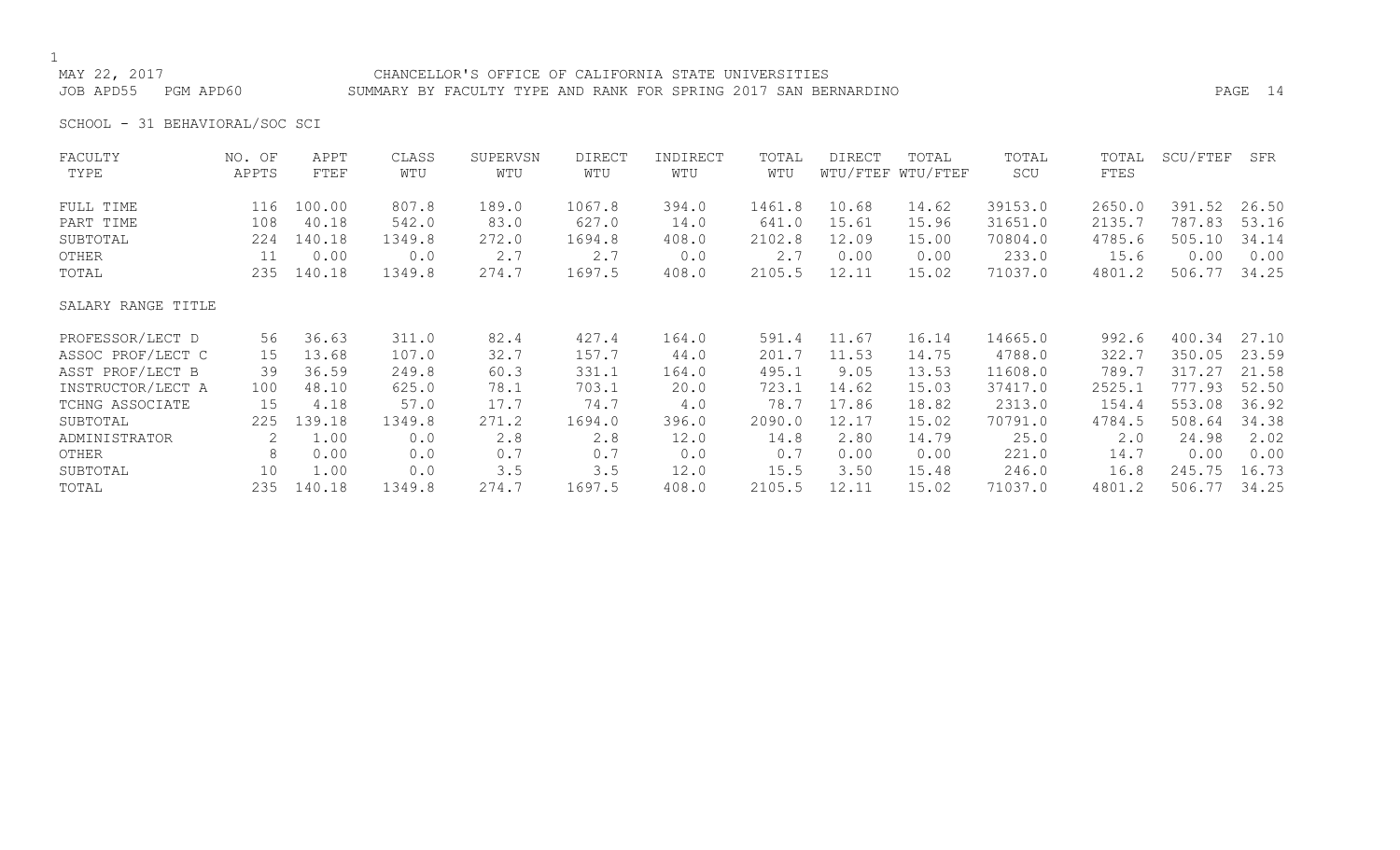# MAY 22, 2017 CHANCELLOR'S OFFICE OF CALIFORNIA STATE UNIVERSITIES JOB APD55 PGM APD60 SUMMARY BY FACULTY TYPE AND RANK FOR SPRING 2017 SAN BERNARDINO PAGE 15

SCHOOL - 44 BUSINESS/PUBLIC ADMIN DEPARTMENT - 102 ACCOUNTING AND FINANCE

| FACULTY            | NO. OF | APPT  | CLASS | SUPERVSN | DIRECT | INDIRECT | TOTAL | DIRECT | TOTAL             | TOTAL   | TOTAL | SCU/FTEF | SFR   |
|--------------------|--------|-------|-------|----------|--------|----------|-------|--------|-------------------|---------|-------|----------|-------|
| TYPE               | APPTS  | FTEF  | WTU   | WTU      | WTU    | WTU      | WTU   |        | WTU/FTEF WTU/FTEF | SCU     | FTES  |          |       |
| FULL TIME          | 23     | 20.85 | 236.7 | 2.0      | 242.7  | 60.0     | 302.7 | 11.64  | 14.52             | 8514.0  | 574.5 | 408.40   | 27.56 |
| PART TIME          | 14     | 4.31  | 64.6  | 0.0      | 64.6   | 0.0      | 64.6  | 14.99  | 14.99             | 2444.0  | 164.9 | 567.05   | 38.25 |
| SUBTOTAL           | 37     | 25.16 | 301.3 | 2.0      | 307.3  | 60.0     | 367.3 | 12.22  | 14.60             | 10958.0 | 739.4 | 435.58   | 29.39 |
| OTHER              |        | 0.00  | 0.0   | 0.0      | 0.0    | 0.0      | 0.0   | 0.00   | 0.00              | 0.0     | 0.0   | 0.00     | 0.00  |
| TOTAL              | 38     | 25.16 | 301.3 | 2.0      | 307.3  | 60.0     | 367.3 | 12.22  | 14.60             | 10958.0 | 739.4 | 435.58   | 29.39 |
| SALARY RANGE TITLE |        |       |       |          |        |          |       |        |                   |         |       |          |       |
| PROFESSOR/LECT D   | 8      | 6.85  | 66.6  | 2.0      | 68.6   | 20.0     | 88.6  | 10.01  | 12.93             | 2128.0  | 144.9 | 310.61   | 21.15 |
| ASSOC PROF/LECT C  | 3      | 2.00  | 20.3  | 0.0      | 20.3   | 16.0     | 36.3  | 10.15  | 18.15             | 580.0   | 40.9  | 290.00   | 20.44 |
| ASST PROF/LECT B   |        | 5.00  | 44.0  | 0.0      | 44.0   | 16.0     | 60.0  | 8.80   | 12.00             | 2092.0  | 140.0 | 418.48   | 28.01 |
| INSTRUCTOR/LECT A  | 21     | 11.31 | 170.4 | 0.0      | 174.4  | 8.0      | 182.4 | 15.42  | 16.13             | 6158.0  | 413.7 | 544.62   | 36.59 |
| SUBTOTAL           | 37     | 25.16 | 301.3 | 2.0      | 307.3  | 60.0     | 367.3 | 12.22  | 14.60             | 10958.0 | 739.4 | 435.58   | 29.39 |
| ADMINISTRATOR      |        | 0.00  | 0.0   | 0.0      | 0.0    | 0.0      | 0.0   | 0.00   | 0.00              | 0.0     | 0.0   | 0.00     | 0.00  |
| SUBTOTAL           |        | 0.00  | 0.0   | 0.0      | 0.0    | 0.0      | 0.0   | 0.00   | 0.00              | 0.0     | 0.0   | 0.00     | 0.00  |
| TOTAL              | 38     | 25.16 | 301.3 | 2.0      | 307.3  | 60.0     | 367.3 | 12.22  | 14.60             | 10958.0 | 739.4 | 435.58   | 29.39 |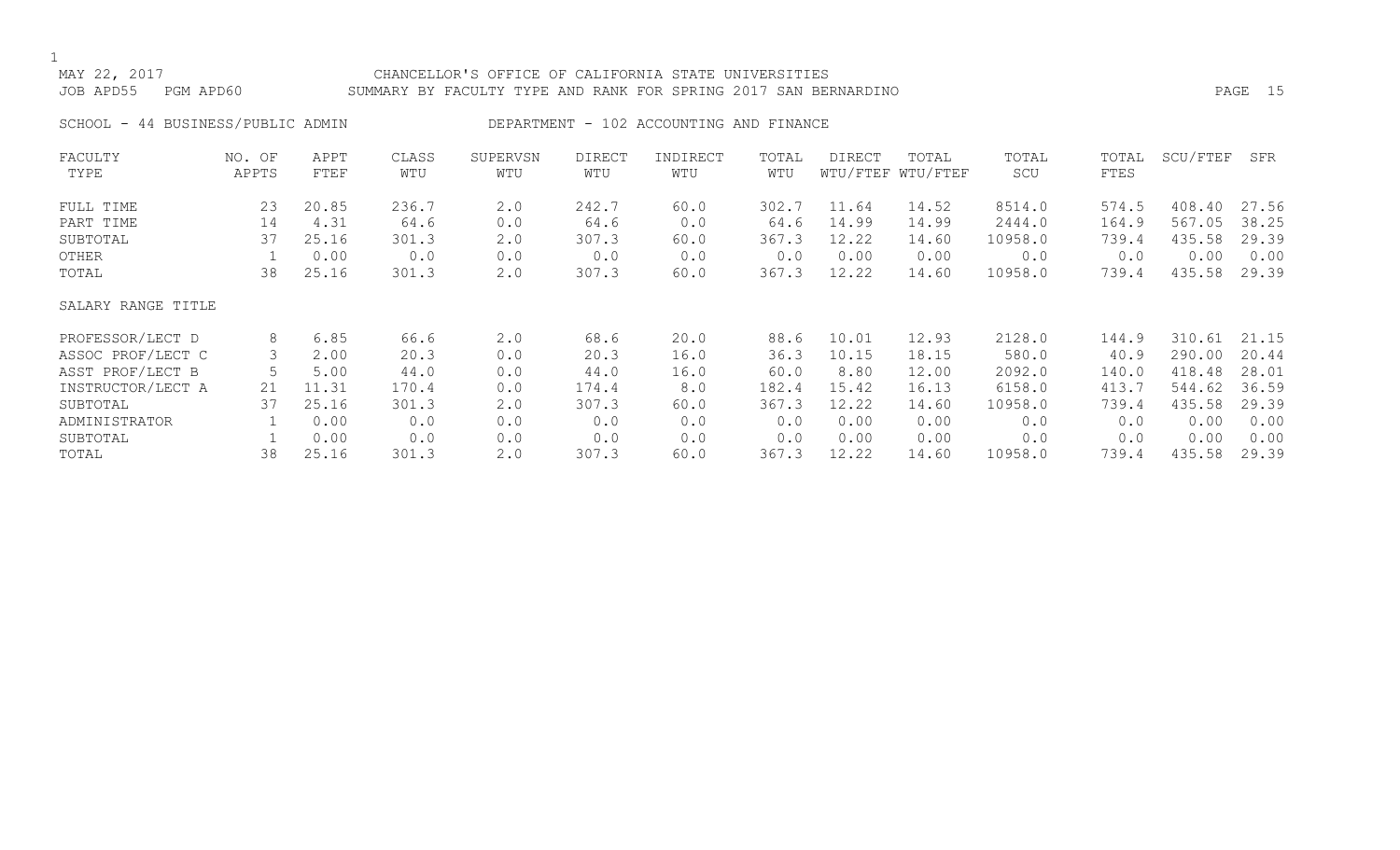# MAY 22, 2017 CHANCELLOR'S OFFICE OF CALIFORNIA STATE UNIVERSITIES JOB APD55 PGM APD60 SUMMARY BY FACULTY TYPE AND RANK FOR SPRING 2017 SAN BERNARDINO PAGE 16

SCHOOL - 44 BUSINESS/PUBLIC ADMIN DEPARTMENT - 161 BUSINESS ADMINISTRATION

| FACULTY            | NO. OF | APPT | CLASS | SUPERVSN | <b>DIRECT</b> | INDIRECT | TOTAL | <b>DIRECT</b> | TOTAL             | TOTAL | TOTAL | SCU/FTEF | SFR  |
|--------------------|--------|------|-------|----------|---------------|----------|-------|---------------|-------------------|-------|-------|----------|------|
| TYPE               | APPTS  | FTEF | WTU   | WTU      | WTU           | WTU      | WTU   |               | WTU/FTEF WTU/FTEF | SCU   | FTES  |          |      |
| FULL TIME          |        | 0.25 | 0.0   | 0.0      | 0.0           | 0.0      | 0.0   | 0.00          | 0.00              | 0.0   | 0.0   | 0.00     | 0.00 |
| SUBTOTAL           |        | 0.25 | 0.0   | 0.0      | 0.0           | 0.0      | 0.0   | 0.00          | 0.00              | 0.0   | 0.0   | 0.00     | 0.00 |
| OTHER              |        | 0.00 | 0.0   | 0.0      | 0.0           | 0.0      | 0.0   | 0.00          | 0.00              | 0.0   | 0.0   | 0.00     | 0.00 |
| TOTAL              |        | 0.25 | 0.0   | 0.0      | 0.0           | 0.0      | 0.0   | 0.00          | 0.00              | 0.0   | 0.0   | 0.00     | 0.00 |
| SALARY RANGE TITLE |        |      |       |          |               |          |       |               |                   |       |       |          |      |
| INSTRUCTOR/LECT A  |        | 0.25 | 0.0   | 0.0      | 0.0           | 0.0      | 0.0   | 0.00          | 0.00              | 0.0   | 0.0   | 0.00     | 0.00 |
| SUBTOTAL           |        | 0.25 | 0.0   | 0.0      | 0.0           | 0.0      | 0.0   | 0.00          | 0.00              | 0.0   | 0.0   | 0.00     | 0.00 |
| OTHER              |        | 0.00 | 0.0   | 0.0      | 0.0           | 0.0      | 0.0   | 0.00          | 0.00              | 0.0   | 0.0   | 0.00     | 0.00 |
| SUBTOTAL           |        | 0.00 | 0.0   | 0.0      | 0.0           | 0.0      | 0.0   | 0.00          | 0.00              | 0.0   | 0.0   | 0.00     | 0.00 |
| TOTAL              |        | 0.25 | 0.0   | 0.0      | 0.0           | 0.0      | 0.0   | 0.00          | 0.00              | 0.0   | 0.0   | 0.00     | 0.00 |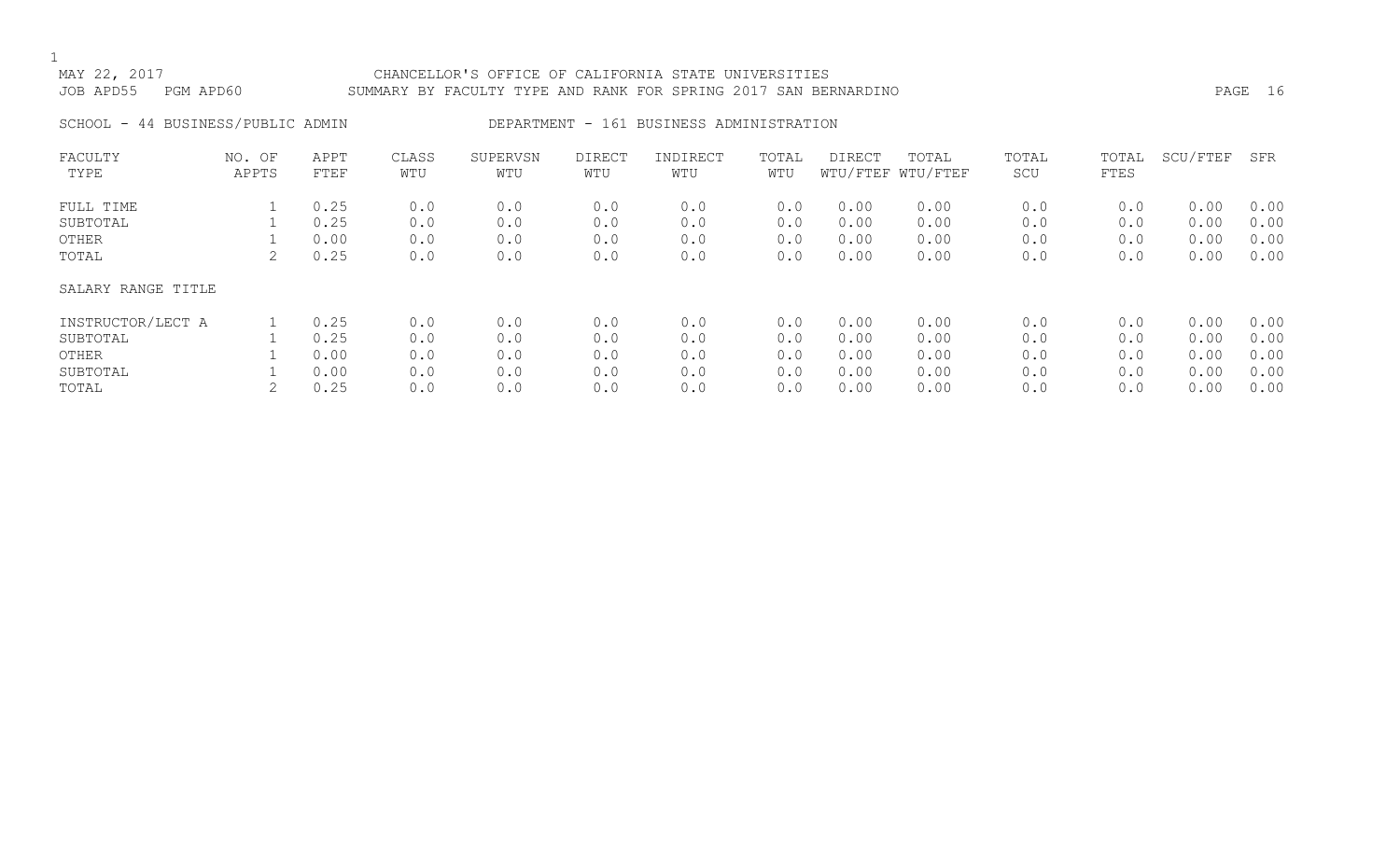# MAY 22, 2017 CHANCELLOR'S OFFICE OF CALIFORNIA STATE UNIVERSITIES JOB APD55 PGM APD60 SUMMARY BY FACULTY TYPE AND RANK FOR SPRING 2017 SAN BERNARDINO PAGE 17

SCHOOL - 44 BUSINESS/PUBLIC ADMIN DEPARTMENT - 369 INFORMATION AND DECISION SCIENCES

| FACULTY            | NO. OF | APPT  | CLASS | SUPERVSN | DIRECT | INDIRECT | TOTAL | DIRECT | TOTAL             | TOTAL  | TOTAL | SCU/FTEF | SFR   |
|--------------------|--------|-------|-------|----------|--------|----------|-------|--------|-------------------|--------|-------|----------|-------|
| TYPE               | APPTS  | FTEF  | WTU   | WTU      | WTU    | WTU      | WTU   |        | WTU/FTEF WTU/FTEF | SCU    | FTES  |          |       |
| FULL TIME          | 12     | 11.08 | 107.3 | 3.7      | 111.0  | 32.0     | 143.0 | 10.01  | 12.90             | 4290.0 | 290.5 | 387.04   | 26.21 |
| PART TIME          | 27     | 7.48  | 109.4 | 0.0      | 109.4  | 0.0      | 109.4 | 14.63  | 14.63             | 3470.0 | 235.1 | 464.09   | 31.45 |
| SUBTOTAL           | 39     | 18.56 | 216.7 | 3.7      | 220.4  | 32.0     | 252.4 | 11.87  | 13.60             | 7760.0 | 525.6 | 418.08   | 28.32 |
| TOTAL              | 39     | 18.56 | 216.7 | 3.7      | 220.4  | 32.0     | 252.4 | 11.87  | 13.60             | 7760.0 | 525.6 | 418.08   | 28.32 |
| SALARY RANGE TITLE |        |       |       |          |        |          |       |        |                   |        |       |          |       |
| PROFESSOR/LECT D   | 8      | 7.33  | 64.3  | 3.7      | 68.0   | 24.0     | 92.0  | 9.27   | 12.55             | 2204.0 | 149.1 | 300.56   | 20.33 |
| ASST PROF/LECT B   | 2      | 2.00  | 16.0  | 0.0      | 16.0   | 8.0      | 24.0  | 8.00   | 12.00             | 456.0  | 31.9  | 228.00   | 15.97 |
| INSTRUCTOR/LECT A  | 26     | 8.43  | 127.3 | 0.0      | 127.3  | 0.0      | 127.3 | 15.11  | 15.11             | 4894.0 | 330.9 | 580.89   | 39.27 |
| TCHNG ASSOCIATE    |        | 0.80  | 9.1   | 0.0      | 9.1    | 0.0      | 9.1   | 11.33  | 11.33             | 206.0  | 13.7  | 256.54   | 17.10 |
| SUBTOTAL           | 39     | 18.56 | 216.7 | 3.7      | 220.4  | 32.0     | 252.4 | 11.87  | 13.60             | 7760.0 | 525.6 | 418.08   | 28.32 |
| TOTAL              | 39     | 18.56 | 216.7 | 3.7      | 220.4  | 32.0     | 252.4 | 11.87  | 13.60             | 7760.0 | 525.6 | 418.08   | 28.32 |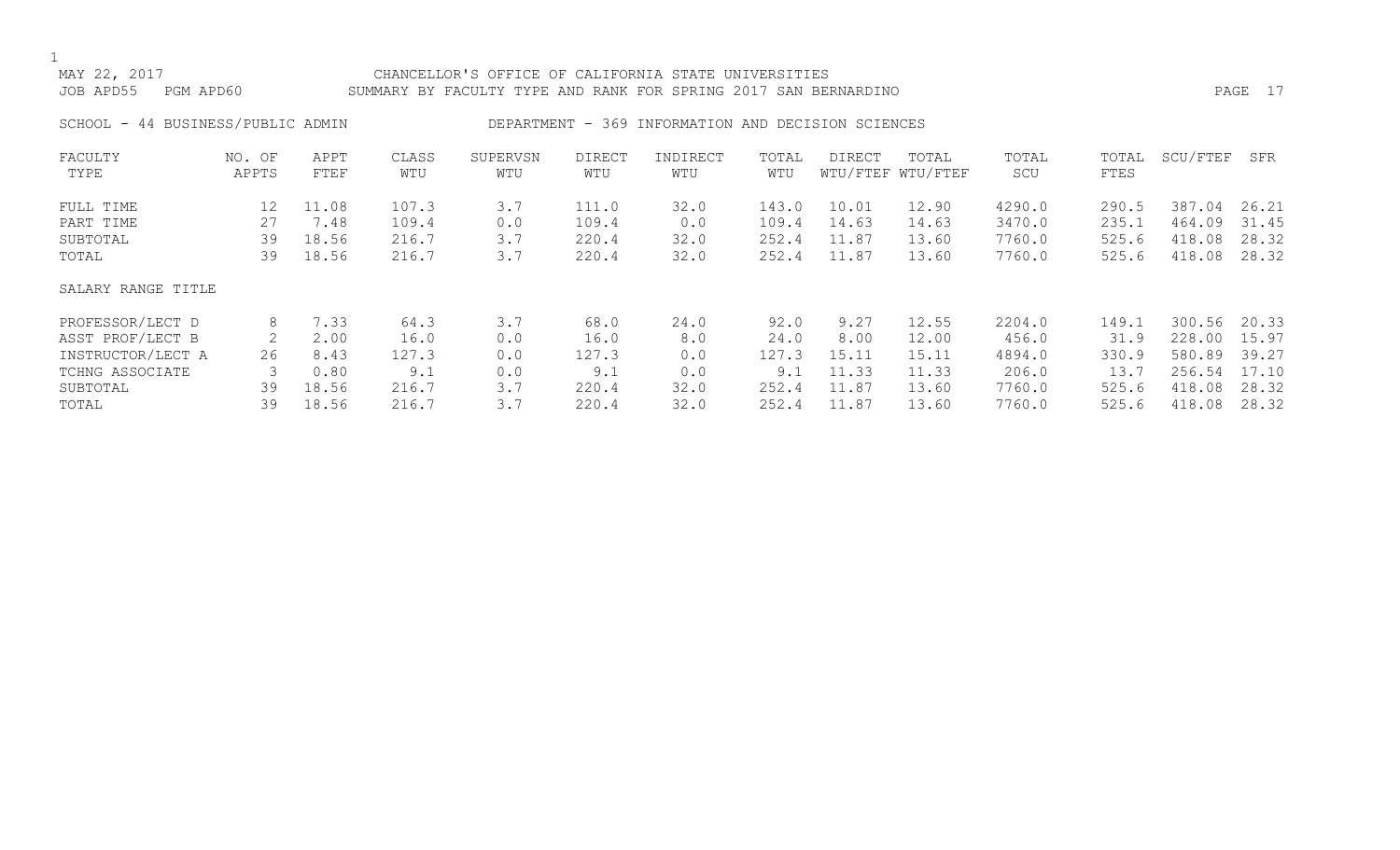# MAY 22, 2017 CHANCELLOR'S OFFICE OF CALIFORNIA STATE UNIVERSITIES JOB APD55 PGM APD60 SUMMARY BY FACULTY TYPE AND RANK FOR SPRING 2017 SAN BERNARDINO PAGE 18

SCHOOL - 44 BUSINESS/PUBLIC ADMIN DEPARTMENT - 461 MANAGEMENT

| FACULTY            | NO. OF | APPT  | CLASS | SUPERVSN | <b>DIRECT</b> | INDIRECT | TOTAL | <b>DIRECT</b> | TOTAL             | TOTAL  | TOTAL | SCU/FTEF | SFR   |
|--------------------|--------|-------|-------|----------|---------------|----------|-------|---------------|-------------------|--------|-------|----------|-------|
| TYPE               | APPTS  | FTEF  | WTU   | WTU      | WTU           | WTU      | WTU   |               | WTU/FTEF WTU/FTEF | SCU    | FTES  |          |       |
| FULL TIME          | 16     | 14.50 | 152.0 | 0.0      | 152.0         | 60.0     | 212.0 | 10.48         | 14.62             | 5320.0 | 359.0 | 366.95   | 24.76 |
| PART TIME          | 23     | 8.95  | 132.0 | 8.3      | 140.3         | 0.0      | 140.3 | 15.68         | 15.68             | 4004.0 | 271.9 | 447.62   | 30.39 |
| SUBTOTAL           | 39     | 23.44 | 284.0 | 8.3      | 292.3         | 60.0     | 352.3 | 12.47         | 15.03             | 9324.0 | 630.9 | 397.73   | 26.91 |
| OTHER              |        | 0.00  | 4.0   | 6.6      | 10.6          | 0.0      | 10.6  | 0.00          | 0.00              | 232.0  | 15.8  | 0.00     | 0.00  |
| TOTAL              | 41     | 23.44 | 288.0 | 14.9     | 302.9         | 60.0     | 362.9 | 12.92         | 15.48             | 9556.0 | 646.7 | 407.63   | 27.58 |
| SALARY RANGE TITLE |        |       |       |          |               |          |       |               |                   |        |       |          |       |
| PROFESSOR/LECT D   | 5      | 2.67  | 20.0  | 6.6      | 26.6          | 12.0     | 38.6  | 9.97          | 14.47             | 620.0  | 43.3  | 232.38   | 16.22 |
| ASSOC PROF/LECT C  |        | 2.00  | 20.0  | 0.0      | 20.0          | 4.0      | 24.0  | 10.01         | 12.01             | 616.0  | 41.7  | 308.15   | 20.85 |
| ASST PROF/LECT B   |        | 4.50  | 44.0  | 0.0      | 44.0          | 16.0     | 60.0  | 9.78          | 13.34             | 1892.0 | 126.2 | 420.54   | 28.05 |
| INSTRUCTOR/LECT A  | 28     | 14.28 | 200.0 | 8.3      | 208.3         | 28.0     | 236.3 | 14.59         | 16.55             | 6276.0 | 425.4 | 439.59   | 29.80 |
| SUBTOTAL           | 40     | 23.44 | 284.0 | 14.9     | 298.9         | 60.0     | 358.9 | 12.75         | 15.31             | 9404.0 | 636.5 | 401.14   | 27.15 |
| ADMINISTRATOR      |        | 0.00  | 4.0   | 0.0      | 4.0           | 0.0      | 4.0   | 0.00          | 0.00              | 152.0  | 10.1  | 0.00     | 0.00  |
| SUBTOTAL           |        | 0.00  | 4.0   | 0.0      | 4.0           | 0.0      | 4.0   | 0.00          | 0.00              | 152.0  | 10.1  | 0.00     | 0.00  |
| TOTAL              | 41     | 23.44 | 288.0 | 14.9     | 302.9         | 60.0     | 362.9 | 12.92         | 15.48             | 9556.0 | 646.7 | 407.63   | 27.58 |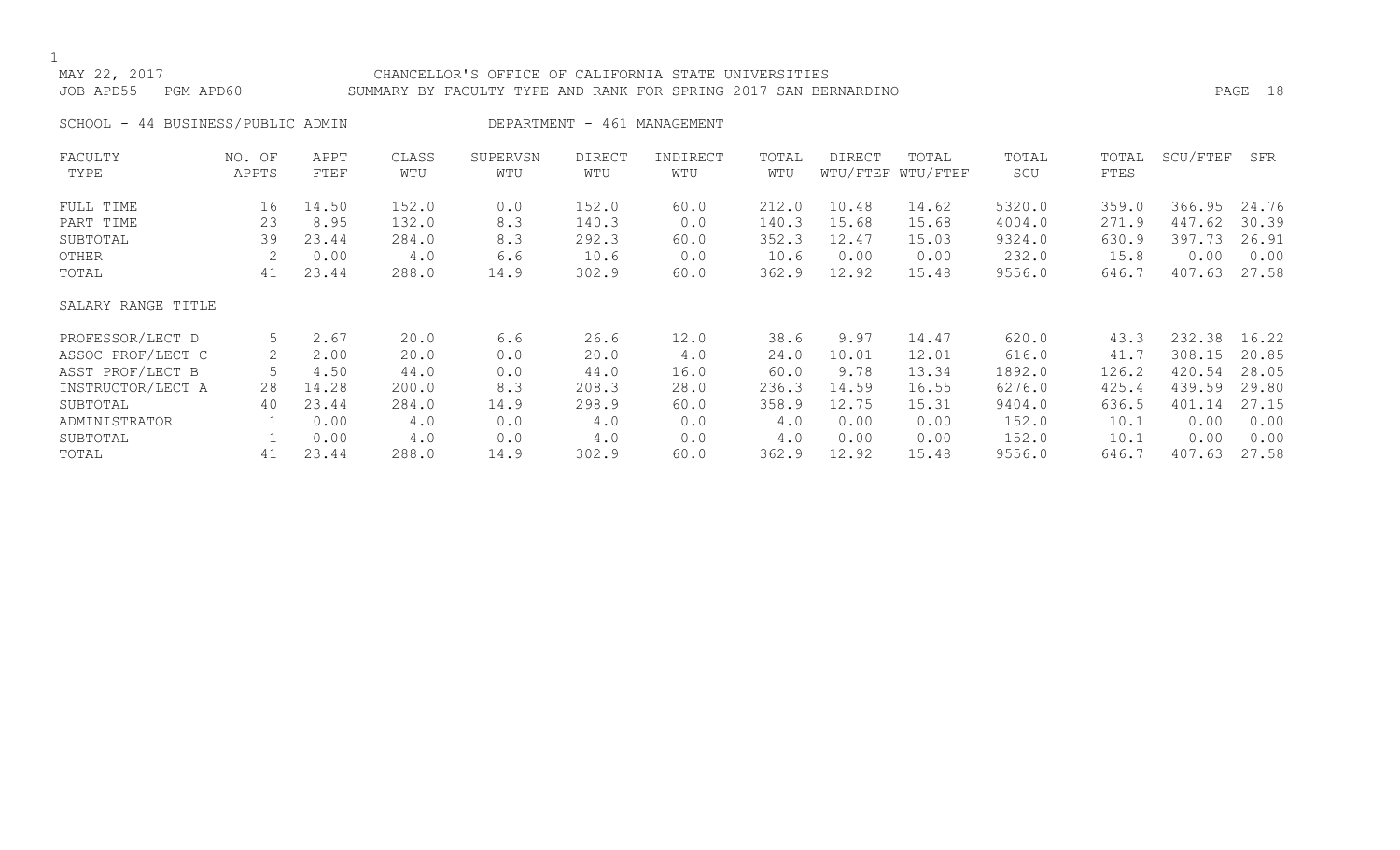# MAY 22, 2017 CHANCELLOR'S OFFICE OF CALIFORNIA STATE UNIVERSITIES JOB APD55 PGM APD60 SUMMARY BY FACULTY TYPE AND RANK FOR SPRING 2017 SAN BERNARDINO PAGE 19

SCHOOL - 44 BUSINESS/PUBLIC ADMIN DEPARTMENT - 476 MARKETING

| FACULTY            | NO. OF | APPT | CLASS | SUPERVSN | <b>DIRECT</b> | INDIRECT | TOTAL | DIRECT | TOTAL             | TOTAL  | TOTAL | SCU/FTEF    | SFR   |
|--------------------|--------|------|-------|----------|---------------|----------|-------|--------|-------------------|--------|-------|-------------|-------|
| TYPE               | APPTS  | FTEF | WTU   | WTU      | WTU           | WTU      | WTU   |        | WTU/FTEF WTU/FTEF | SCU    | FTES  |             |       |
| FULL TIME          | 5      | 4.33 | 40.0  | 2.6      | 42.6          | 12.0     | 54.6  | 9.83   | 12.60             | 1428.0 | 95.7  | 329.<br>.64 | 22.10 |
| PART TIME          | 6      | 2.94 | 40.0  | 0.0      | 40.0          | 0.0      | 40.0  | 13.62  | 13.62             | 1648.0 | 111.7 | 561.12      | 38.04 |
| SUBTOTAL           | 11     | 7.27 | 80.0  | 2.6      | 82.6          | 12.0     | 94.6  | 11.36  | 13.01             | 3076.0 | 207.5 | 423.1       | 28.54 |
| TOTAL              | 11     | 7.27 | 80.0  | 2.6      | 82.6          | 12.0     | 94.6  | 11.36  | 13.01             | 3076.0 | 207.5 | 423.17      | 28.54 |
| SALARY RANGE TITLE |        |      |       |          |               |          |       |        |                   |        |       |             |       |
| PROFESSOR/LECT D   |        | 2.33 | 24.0  | 2.6      | 26.6          | 4.0      | 30.6  | 11.41  | 13.12             | 928.0  | 62.3  | 397.94      | 26.73 |
| ASSOC PROF/LECT C  |        | 1.00 | 8.0   | 0.0      | 8.0           | 4.0      | 12.0  | 8.00   | 12.00             | 216.0  | 14.4  | 216.00      | 14.40 |
| ASST PROF/LECT B   |        | 1.00 | 8.0   | 0.0      | 8.0           | 4.0      | 12.0  | 8.00   | 12.00             | 284.0  | 19.0  | 284.00      | 19.00 |
| INSTRUCTOR/LECT A  | 6      | 2.94 | 40.0  | 0.0      | 40.0          | 0.0      | 40.0  | 13.62  | 13.62             | 1648.0 | 111.7 | 561.12      | 38.04 |
| SUBTOTAL           | 11     | 7.27 | 80.0  | 2.6      | 82.6          | 12.0     | 94.6  | 11.36  | 13.01             | 3076.0 | 207.5 | 423.1       | 28.54 |
| TOTAL              |        | 7.27 | 80.0  | 2.6      | 82.6          | 12.0     | 94.6  | 11.36  | 13.01             | 3076.0 | 207.5 | 423.17      | 28.54 |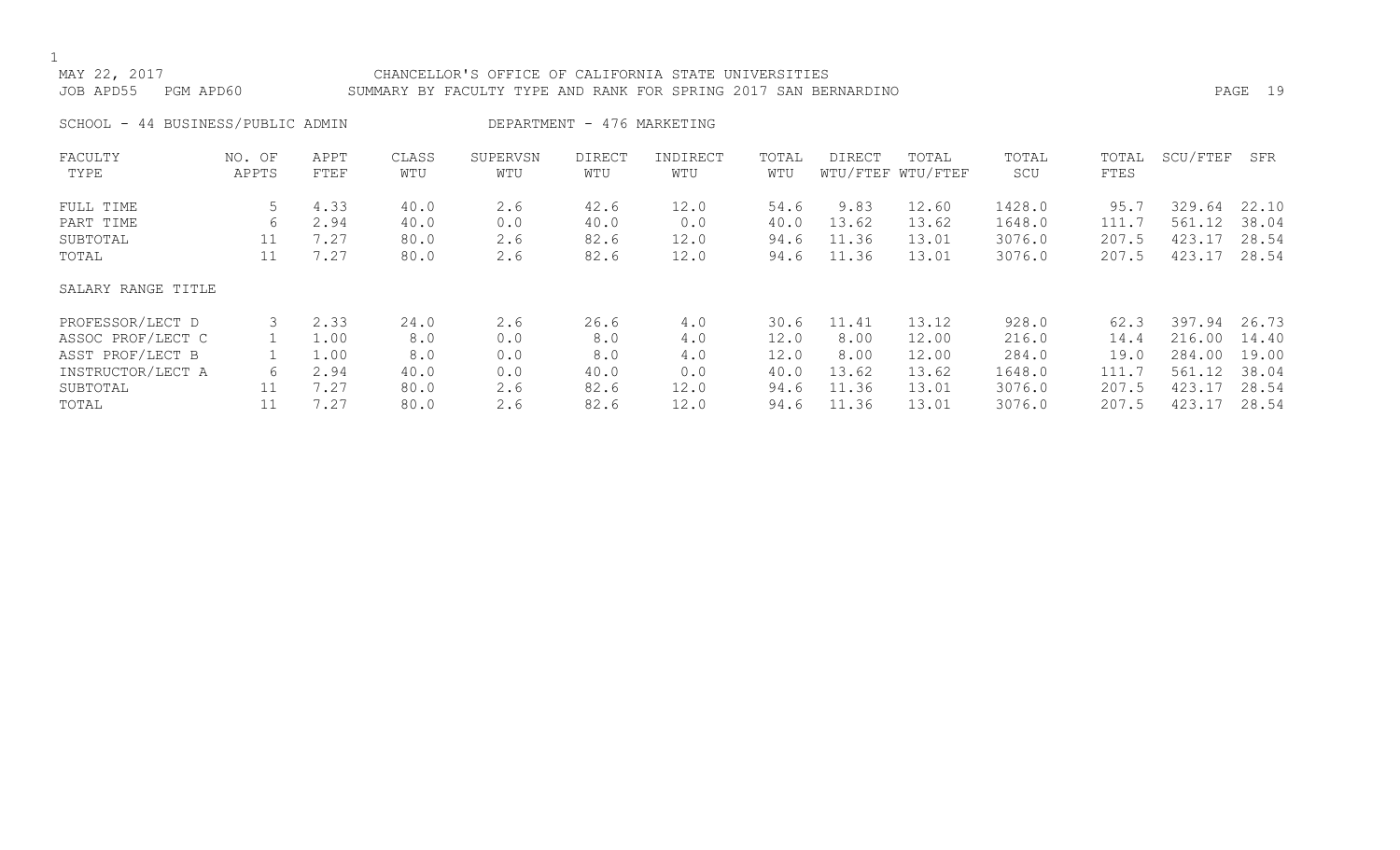# MAY 22, 2017 CHANCELLOR'S OFFICE OF CALIFORNIA STATE UNIVERSITIES JOB APD55 PGM APD60 SUMMARY BY FACULTY TYPE AND RANK FOR SPRING 2017 SAN BERNARDINO PAGE 20

SCHOOL - 44 BUSINESS/PUBLIC ADMIN DEPARTMENT - 598 PUBLIC ADMINISTRATION

| FACULTY            | NO. OF | APPT | CLASS | SUPERVSN | <b>DIRECT</b> | INDIRECT | TOTAL | DIRECT | TOTAL             | TOTAL  | TOTAL | SCU/FTEF   | SFR   |
|--------------------|--------|------|-------|----------|---------------|----------|-------|--------|-------------------|--------|-------|------------|-------|
| TYPE               | APPTS  | FTEF | WTU   | WTU      | WTU           | WTU      | WTU   |        | WTU/FTEF WTU/FTEF | SCU    | FTES  |            |       |
| FULL TIME          | 8      | 7.33 | 48.0  | 1.3      | 53.3          | 32.0     | 85.3  | 7.27   | 11.63             | 1565.0 | 117.1 | 213.42     | 15.97 |
| PART TIME          | 9      | 2.40 | 36.0  | 0.0      | 36.0          | 0.0      | 36.0  | 14.98  | 14.98             | 796.0  | 60.4  | .25<br>331 | 25.14 |
| SUBTOTAL           | 17     | 9.74 | 84.0  | 1.3      | 89.3          | 32.0     | 121.3 | 9.17   | 12.46             | 2361.0 | 177.5 | 242.50     | 18.23 |
| TOTAL              |        | 9.74 | 84.0  | 1.3      | 89.3          | 32.0     | 121.3 | 9.17   | 12.46             | 2361.0 | 177.5 | 242.50     | 18.23 |
| SALARY RANGE TITLE |        |      |       |          |               |          |       |        |                   |        |       |            |       |
| PROFESSOR/LECT D   |        | 1.33 | 8.0   | 1.3      | 9.3           | 4.0      | 13.3  | 6.98   | 9.98              | 224.0  | 18.5  | 168.04     | 13.90 |
| ASSOC PROF/LECT C  | 4      | 4.00 | 24.0  | 0.0      | 24.0          | 24.0     | 48.0  | 6.00   | 12.00             | 477.0  | 38.5  | 119.25     | 9.62  |
| ASST PROF/LECT B   |        | 1.00 | 8.0   | 0.0      | 8.0           | 4.0      | 12.0  | 8.00   | 12.00             | 164.0  | 13.3  | 164.00     | 13.33 |
| INSTRUCTOR/LECT A  | 10     | 3.40 | 44.0  | 0.0      | 48.0          | 0.0      | 48.0  | 14.11  | 14.11             | 1496.0 | 107.1 | 439.61     | 31.48 |
| SUBTOTAL           |        | 9.74 | 84.0  | 1.3      | 89.3          | 32.0     | 121.3 | 9.17   | 12.46             | 2361.0 | 177.5 | 242.50     | 18.23 |
| TOTAL              |        | 9.74 | 84.0  | 1.3      | 89.3          | 32.0     | 121.3 | 9.17   | 12.46             | 2361.0 | 177.5 | 242.50     | 18.23 |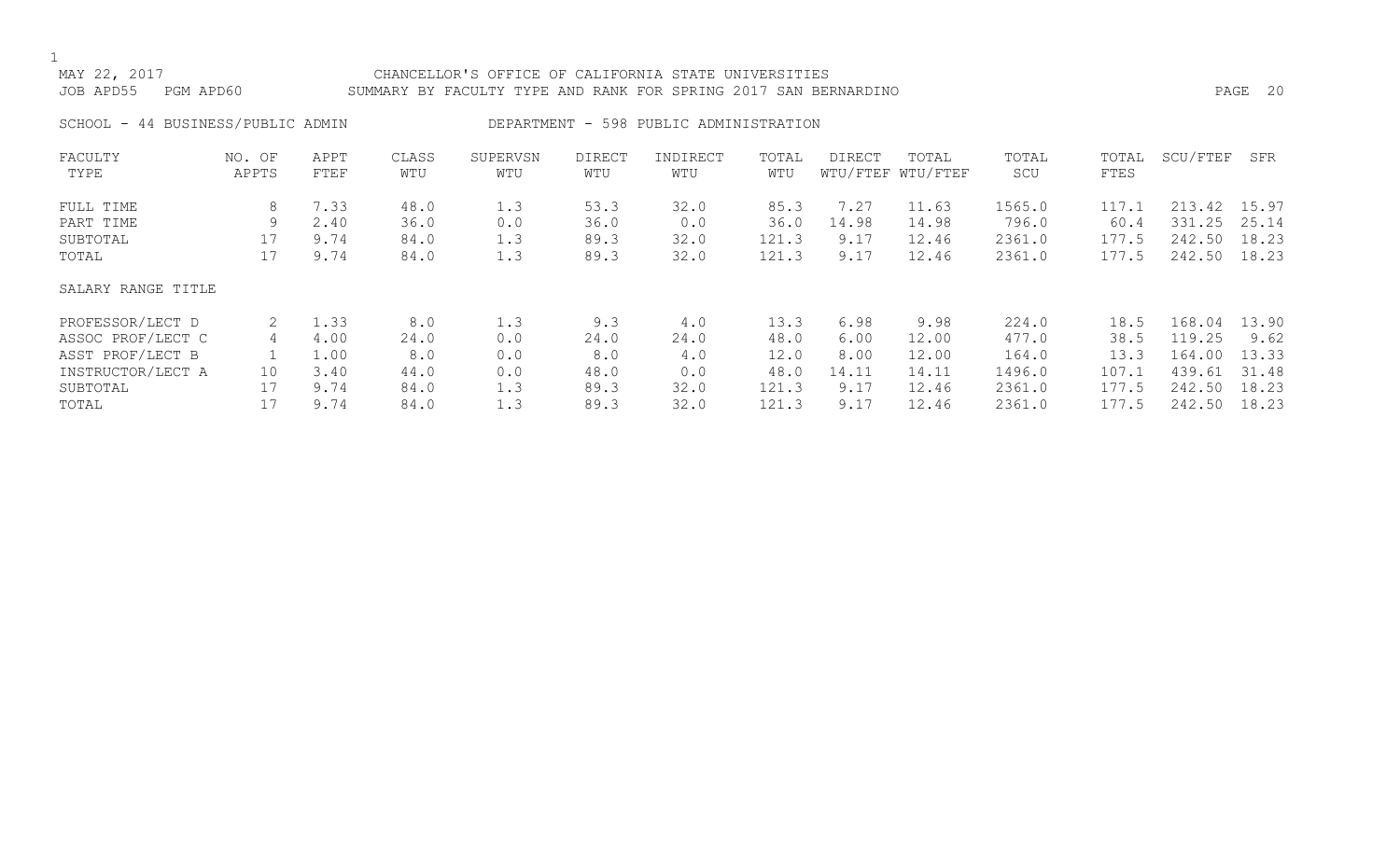## MAY 22, 2017 CHANCELLOR'S OFFICE OF CALIFORNIA STATE UNIVERSITIES JOB APD55 PGM APD60 SUMMARY BY FACULTY TYPE AND RANK FOR SPRING 2017 SAN BERNARDINO PAGE 21

SCHOOL - 44 BUSINESS/PUBLIC ADMIN

| FACULTY            | NO. OF | APPT  | CLASS | SUPERVSN | DIRECT | INDIRECT | TOTAL  | DIRECT | TOTAL             | TOTAL   | TOTAL  | SCU/FTEF | SFR   |
|--------------------|--------|-------|-------|----------|--------|----------|--------|--------|-------------------|---------|--------|----------|-------|
| TYPE               | APPTS  | FTEF  | WTU   | WTU      | WTU    | WTU      | WTU    |        | WTU/FTEF WTU/FTEF | SCU     | FTES   |          |       |
| FULL TIME          | 65     | 58.34 | 584.0 | 9.6      | 601.6  | 196.0    | 797.6  | 10.31  | 13.67             | 21117.0 | 1436.8 | 361.94   | 24.63 |
| PART TIME          | 79     | 26.07 | 382.0 | 8.3      | 390.3  | 0.0      | 390.3  | 14.97  | 14.97             | 12362.0 | 844.0  | 474.15   | 32.37 |
| SUBTOTAL           | 144    | 84.42 | 966.0 | 17.9     | 991.9  | 196.0    | 1187.9 | 11.75  | 14.07             | 33479.0 | 2280.8 | 396.60   | 27.02 |
| OTHER              | 4      | 0.00  | 4.0   | 6.6      | 10.6   | 0.0      | 10.6   | 0.00   | 0.00              | 232.0   | 15.8   | 0.00     | 0.00  |
| TOTAL              | 148    | 84.42 | 970.0 | 24.5     | 1002.5 | 196.0    | 1198.5 | 11.88  | 14.20             | 33711.0 | 2296.6 | 399.34   | 27.21 |
| SALARY RANGE TITLE |        |       |       |          |        |          |        |        |                   |         |        |          |       |
| PROFESSOR/LECT D   | 26     | 20.52 | 182.9 | 16.2     | 199.1  | 64.0     | 263.1  | 9.70   | 12.82             | 6104.0  | 418.1  | 297.51   | 20.38 |
| ASSOC PROF/LECT C  | 10     | 9.00  | 72.3  | 0.0      | 72.3   | 48.0     | 120.3  | 8.03   | 13.37             | 1889.0  | 135.4  | 209.91   | 15.05 |
| ASST PROF/LECT B   | 14     | 13.50 | 120.0 | 0.0      | 120.0  | 48.0     | 168.0  | 8.89   | 12.45             | 4888.0  | 330.5  | 362.13   | 24.48 |
| INSTRUCTOR/LECT A  | 92     | 40.60 | 581.7 | 8.3      | 598.0  | 36.0     | 634.0  | 14.73  | 15.62             | 20472.0 | 1388.8 | 504.25   | 34.21 |
| TCHNG ASSOCIATE    | 3      | 0.80  | 9.1   | 0.0      | 9.1    | 0.0      | 9.1    | 11.33  | 11.33             | 206.0   | 13.7   | 256.54   | 17.10 |
| SUBTOTAL           | 145    | 84.42 | 966.0 | 24.5     | 998.5  | 196.0    | 1194.5 | 11.83  | 14.15             | 33559.0 | 2286.5 | 397.54   | 27.09 |
| ADMINISTRATOR      | 2      | 0.00  | 4.0   | 0.0      | 4.0    | 0.0      | 4.0    | 0.00   | 0.00              | 152.0   | 10.1   | 0.00     | 0.00  |
| OTHER              |        | 0.00  | 0.0   | 0.0      | 0.0    | 0.0      | 0.0    | 0.00   | 0.00              | 0.0     | 0.0    | 0.00     | 0.00  |
| SUBTOTAL           |        | 0.00  | 4.0   | 0.0      | 4.0    | 0.0      | 4.0    | 0.00   | 0.00              | 152.0   | 10.1   | 0.00     | 0.00  |
| TOTAL              | 148    | 84.42 | 970.0 | 24.5     | 1002.5 | 196.0    | 1198.5 | 11.88  | 14.20             | 33711.0 | 2296.6 | 399.34   | 27.21 |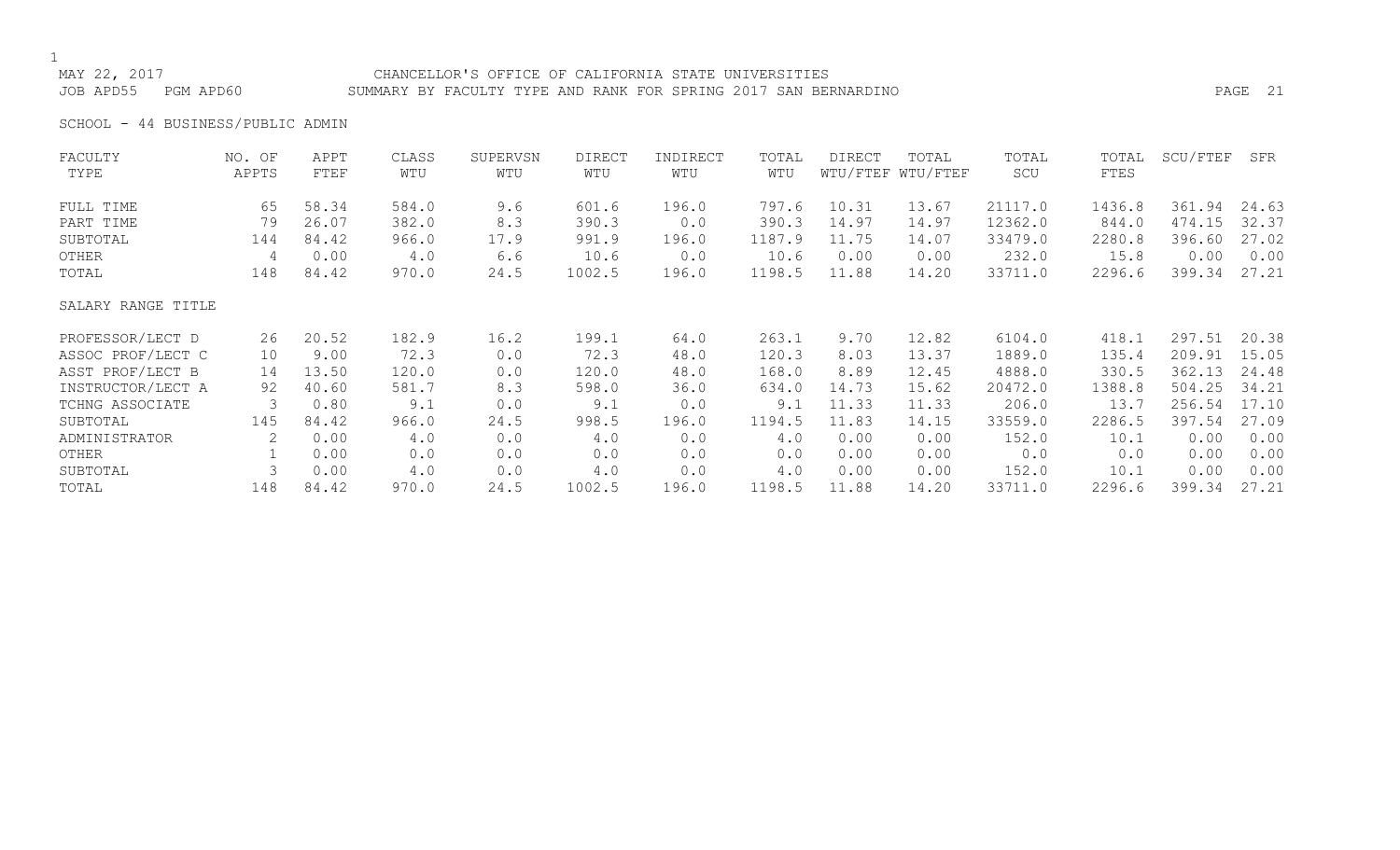## CHANCELLOR'S OFFICE OF CALIFORNIA STATE UNIVERSITIES JOB APD55 PGM APD60 SUMMARY BY FACULTY TYPE AND RANK FOR SPRING 2017 SAN BERNARDINO PAGE 22

SCHOOL - 47 HUMANITIES DEPARTMENT - 136 ART

| FACULTY            | NO. OF | APPT  | CLASS | SUPERVSN | <b>DIRECT</b> | INDIRECT | TOTAL | <b>DIRECT</b> | TOTAL             | TOTAL  | TOTAL | SCU/FTEF | SFR   |
|--------------------|--------|-------|-------|----------|---------------|----------|-------|---------------|-------------------|--------|-------|----------|-------|
| TYPE               | APPTS  | FTEF  | WTU   | WTU      | WTU           | WTU      | WTU   |               | WTU/FTEF WTU/FTEF | SCU    | FTES  |          |       |
| FULL TIME          | 11     | 9.00  | 99.8  | 5.4      | 109.2         | 36.0     | 145.2 | 12.14         | 16.14             | 1234.0 | 84.1  | 137.14   | 9.35  |
| PART TIME          | 21     | 11.66 | 186.6 | 1.0      | 187.6         | 0.0      | 187.6 | 16.09         | 16.09             | 4069.0 | 271.4 | 348.97   | 23.28 |
| SUBTOTAL           | 32     | 20.66 | 286.4 | 6.4      | 296.8         | 36.0     | 332.8 | 14.37         | 16.11             | 5303.0 | 355.5 | 256.70   | 17.21 |
| OTHER              |        | 0.00  | 4.0   | 10.6     | 14.6          | 0.0      | 14.6  | 0.00          | 0.00              | 164.0  | 11.3  | 0.00     | 0.00  |
| TOTAL              | 33     | 20.66 | 290.4 | 17.0     | 311.4         | 36.0     | 347.4 | 15.07         | 16.82             | 5467.0 | 366.8 | 264.64   | 17.75 |
| SALARY RANGE TITLE |        |       |       |          |               |          |       |               |                   |        |       |          |       |
| PROFESSOR/LECT D   | 5      | 4.00  | 37.5  | 14.2     | 55.7          | 12.0     | 67.7  | 13.92         | 16.92             | 717.7  | 48.4  | 179.38   | 12.08 |
| ASSOC PROF/LECT C  |        | 2.00  | 19.1  | 1.3      | 20.4          | 12.0     | 32.4  | 10.21         | 16.21             | 147.0  | 11.4  | 73.54    | 5.70  |
| ASST PROF/LECT B   |        | 2.00  | 29.5  | 0.5      | 30.0          | 12.0     | 42.0  | 15.01         | 21.01             | 438.3  | 29.3  | 219.26   | 14.65 |
| INSTRUCTOR/LECT A  | 22     | 12.66 | 204.3 | 1.0      | 205.3         | 0.0      | 205.3 | 16.22         | 16.22             | 4164.0 | 277.8 | 328.94   | 21.94 |
| SUBTOTAL           | 33     | 20.66 | 290.4 | 17.0     | 311.4         | 36.0     | 347.4 | 15.07         | 16.82             | 5467.0 | 366.8 | 264.64   | 17.75 |
| TOTAL              | 33     | 20.66 | 290.4 | 17.0     | 311.4         | 36.0     | 347.4 | 15.07         | 16.82             | 5467.0 | 366.8 | 264.64   | 17.75 |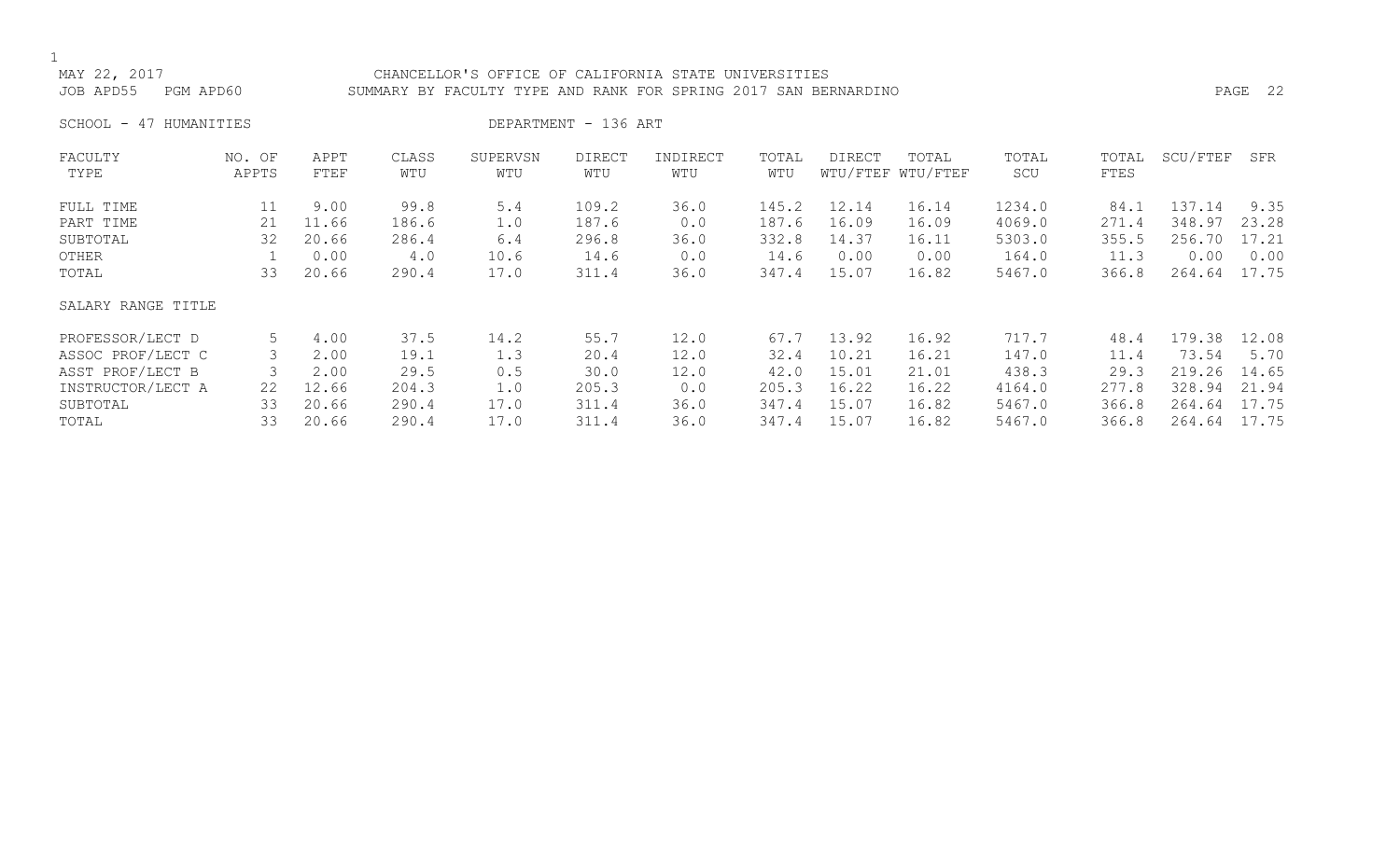## MAY 22, 2017 CHANCELLOR'S OFFICE OF CALIFORNIA STATE UNIVERSITIES JOB APD55 PGM APD60 SUMMARY BY FACULTY TYPE AND RANK FOR SPRING 2017 SAN BERNARDINO PAGE 23

SCHOOL - 47 HUMANITIES SERVICES DEPARTMENT - 186 COMMUNICATIONS

| FACULTY            | NO. OF | APPT  | CLASS | SUPERVSN    | <b>DIRECT</b> | INDIRECT | TOTAL | DIRECT | TOTAL             | TOTAL  | TOTAL | SCU/FTEF | SFR   |
|--------------------|--------|-------|-------|-------------|---------------|----------|-------|--------|-------------------|--------|-------|----------|-------|
| TYPE               | APPTS  | FTEF  | WTU   | WTU         | WTU           | WTU      | WTU   |        | WTU/FTEF WTU/FTEF | SCU    | FTES  |          |       |
| FULL TIME          | 21     | 17.58 | 162.8 | 18.2        | 188.0         | 52.0     | 240.0 | 10.70  | 13.65             | 4407.0 | 296.5 | 250.71   | 16.87 |
| PART TIME          | 28     | 12.41 | 168.8 | 4.3         | 173.1         | 0.0      | 173.1 | 13.95  | 13.95             | 5151.0 | 344.3 | 415.24   | 27.75 |
| SUBTOTAL           | 49     | 29.98 | 331.6 | 22.5        | 361.1         | 52.0     | 413.1 | 12.04  | 13.78             | 9558.0 | 640.8 | 318.78   | 21.37 |
| OTHER              | 2      | 0.00  | 10.4  | 0.0         | 10.4          | 0.0      | 10.4  | 0.00   | 0.00              | 11.0   | 0.7   | 0.00     | 0.00  |
| TOTAL              | 51     | 29.98 | 342.0 | 22.5        | 371.5         | 52.0     | 423.5 | 12.39  | 14.12             | 9569.0 | 641.5 | 319.15   | 21.39 |
| SALARY RANGE TITLE |        |       |       |             |               |          |       |        |                   |        |       |          |       |
| PROFESSOR/LECT D   |        | 4.66  | 50.4  | $2 \cdot 2$ | 56.6          | 12.0     | 68.6  | 12.14  | 14.71             | 1150.0 | 78.5  | 246.57   | 16.82 |
| ASSOC PROF/LECT C  | 3      | 2.00  | 19.0  | 0.0         | 19.0          | 16.0     | 35.0  | 9.50   | 17.50             | 424.0  | 29.2  | 212.00   | 14.60 |
| ASST PROF/LECT B   |        | 5.00  | 31.9  | 13.0        | 44.9          | 20.0     | 64.9  | 8.98   | 12.99             | 701.0  | 47.0  | 140.26   | 9.39  |
| INSTRUCTOR/LECT A  | 25     | 14.85 | 192.7 | 7.3         | 203.0         | 4.0      | 207.0 | 13.67  | 13.94             | 5966.0 | 398.4 | 401.75   | 26.82 |
| TCHNG ASSOCIATE    | 10     | 3.47  | 48.0  | 0.0         | 48.0          | 0.0      | 48.0  | 13.83  | 13.83             | 1328.0 | 88.5  | 382.60   | 25.51 |
| SUBTOTAL           | 50     | 29.98 | 342.0 | 22.5        | 371.5         | 52.0     | 423.5 | 12.39  | 14.12             | 9569.0 | 641.5 | 319.15   | 21.39 |
| ADMINISTRATOR      |        | 0.00  | 0.0   | 0.0         | 0.0           | 0.0      | 0.0   | 0.00   | 0.00              | 0.0    | 0.0   | 0.00     | 0.00  |
| SUBTOTAL           |        | 0.00  | 0.0   | 0.0         | 0.0           | 0.0      | 0.0   | 0.00   | 0.00              | 0.0    | 0.0   | 0.00     | 0.00  |
| TOTAL              | 51     | 29.98 | 342.0 | 22.5        | 371.5         | 52.0     | 423.5 | 12.39  | 14.12             | 9569.0 | 641.5 | 319.15   | 21.39 |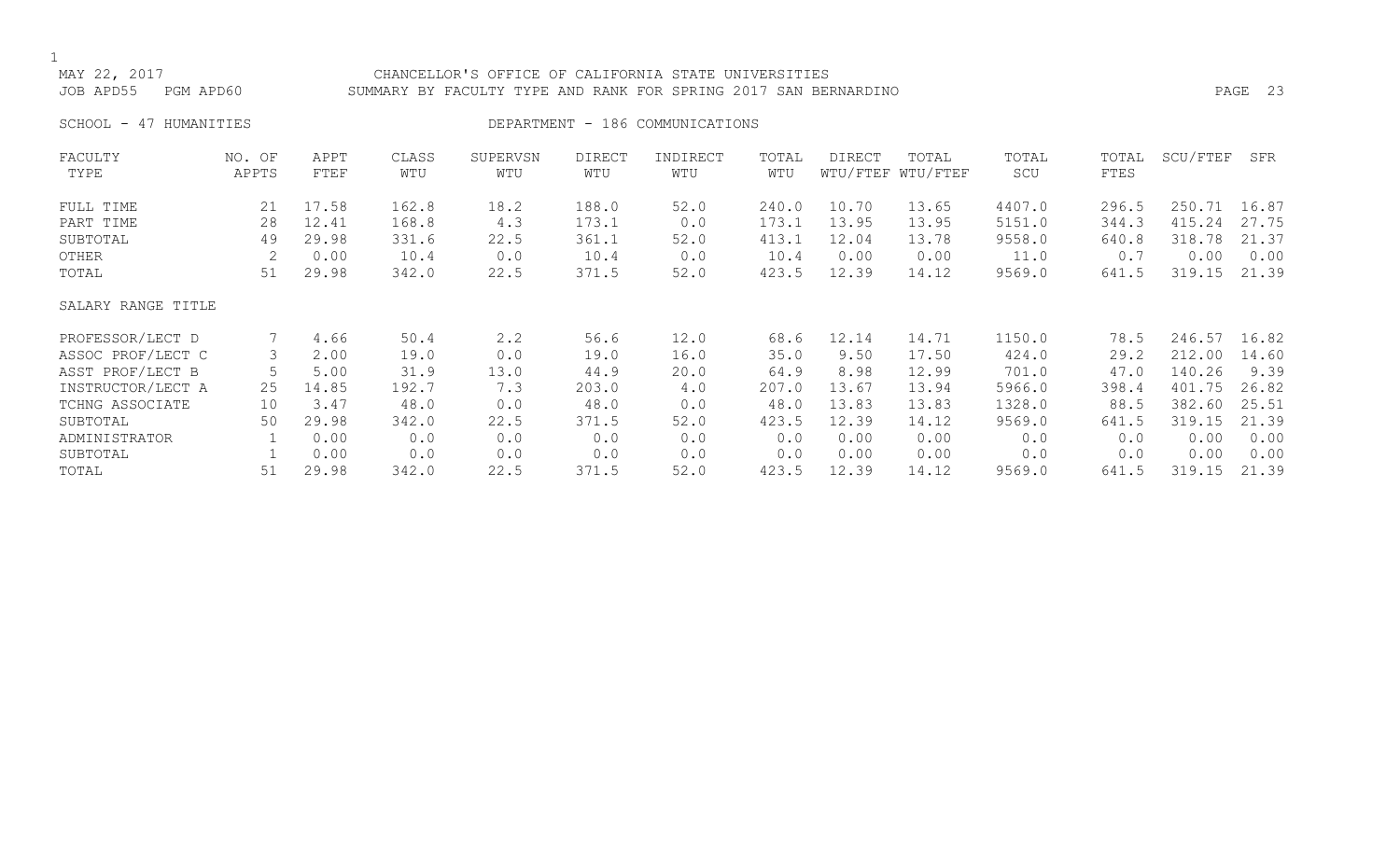## CHANCELLOR'S OFFICE OF CALIFORNIA STATE UNIVERSITIES JOB APD55 PGM APD60 SUMMARY BY FACULTY TYPE AND RANK FOR SPRING 2017 SAN BERNARDINO PAGE 24

SCHOOL - 47 HUMANITIES DEPARTMENT - 254 ENGLISH

| FACULTY            | NO. OF | APPT  | CLASS | SUPERVSN | DIRECT | INDIRECT | TOTAL | DIRECT | TOTAL             | TOTAL   | TOTAL  | SCU/FTEF | SFR   |
|--------------------|--------|-------|-------|----------|--------|----------|-------|--------|-------------------|---------|--------|----------|-------|
| TYPE               | APPTS  | FTEF  | WTU   | WTU      | WTU    | WTU      | WTU   |        | WTU/FTEF WTU/FTEF | SCU     | FTES   |          |       |
| FULL TIME          | 30     | 25.52 | 270.8 | 32.3     | 311.1  | 88.0     | 399.1 | 12.19  | 15.64             | 6916.0  | 467.1  | 271.01   | 18.31 |
| PART TIME          | 36     | 17.22 | 284.0 | 0.0      | 284.0  | 2.0      | 286.0 | 16.49  | 16.61             | 8044.0  | 536.7  | 467.13   | 31.17 |
| SUBTOTAL           | 66     | 42.74 | 554.8 | 32.3     | 595.1  | 90.0     | 685.1 | 13.92  | 16.03             | 14960.0 | 1003.8 | 350.03   | 23.49 |
| OTHER              |        | 0.00  | 0.0   | 1.6      | 1.6    | 0.0      | 1.6   | 0.00   | 0.00              | 11.0    | 0.7    | 0.00     | 0.00  |
| TOTAL              | 68     | 42.74 | 554.8 | 33.9     | 596.7  | 90.0     | 686.7 | 13.96  | 16.07             | 14971.0 | 1004.5 | 350.29   | 23.50 |
| SALARY RANGE TITLE |        |       |       |          |        |          |       |        |                   |         |        |          |       |
| PROFESSOR/LECT D   | 17     | 12.19 | 112.6 | 11.3     | 127.9  | 42.0     | 169.9 | 10.49  | 13.94             | 2509.0  | 171.4  | 205.86   | 14.06 |
| ASSOC PROF/LECT C  | 4      | 4.00  | 25.0  | 21.3     | 50.3   | 16.0     | 66.3  | 12.58  | 16.58             | 654.0   | 44.2   | 163.54   | 11.06 |
| ASST PROF/LECT B   | 4      | 4.00  | 33.2  | 1.3      | 34.5   | 16.0     | 50.5  | 8.63   | 12.63             | 672.0   | 46.1   | 168.00   | 11.52 |
| INSTRUCTOR/LECT A  | 42     | 22.55 | 384.0 | 0.0      | 384.0  | 16.0     | 400.0 | 17.03  | 17.74             | 11136.0 | 742.9  | 493.79   | 32.94 |
| SUBTOTAL           | 67     | 42.74 | 554.8 | 33.9     | 596.7  | 90.0     | 686.7 | 13.96  | 16.07             | 14971.0 | 1004.5 | 350.29   | 23.50 |
| ADMINISTRATOR      |        | 0.00  | 0.0   | 0.0      | 0.0    | 0.0      | 0.0   | 0.00   | 0.00              | 0.0     | 0.0    | 0.00     | 0.00  |
| SUBTOTAL           |        | 0.00  | 0.0   | 0.0      | 0.0    | 0.0      | 0.0   | 0.00   | 0.00              | 0.0     | 0.0    | 0.00     | 0.00  |
| TOTAL              | 68     | 42.74 | 554.8 | 33.9     | 596.7  | 90.0     | 686.7 | 13.96  | 16.07             | 14971.0 | 1004.5 | 350.29   | 23.50 |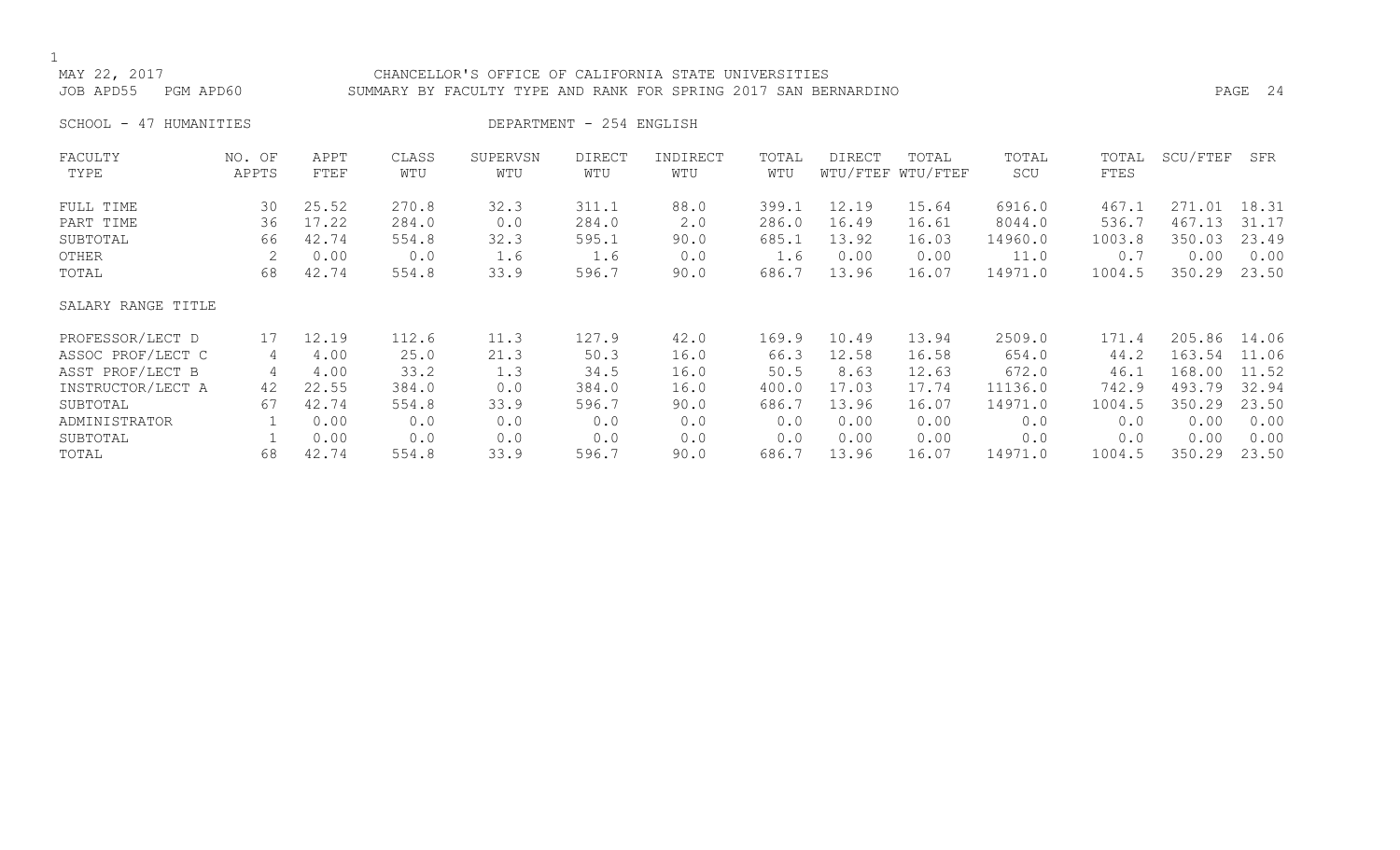# CHANCELLOR'S OFFICE OF CALIFORNIA STATE UNIVERSITIES JOB APD55 PGM APD60 SUMMARY BY FACULTY TYPE AND RANK FOR SPRING 2017 SAN BERNARDINO PAGE 25

## SCHOOL - 47 HUMANITIES SERVICES DEPARTMENT - 281 FOREIGN LANGUAGE AND LITERATURE

| FACULTY            | NO. OF | APPT  | CLASS | SUPERVSN | <b>DIRECT</b> | INDIRECT | TOTAL | <b>DIRECT</b> | TOTAL             | TOTAL  | TOTAL | SCU/FTEF | SFR   |
|--------------------|--------|-------|-------|----------|---------------|----------|-------|---------------|-------------------|--------|-------|----------|-------|
| TYPE               | APPTS  | FTEF  | WTU   | WTU      | WTU           | WTU      | WTU   |               | WTU/FTEF WTU/FTEF | SCU    | FTES  |          |       |
| FULL TIME          | 16     | 13.27 | 153.0 | 25.3     | 182.3         | 48.0     | 230.3 | 13.74         | 17.36             | 3995.0 | 268.9 | 301.15   | 20.27 |
| PART TIME          | 22     | 9.75  | 150.0 | 0.0      | 150.0         | 0.0      | 150.0 | 15.39         | 15.39             | 3610.0 | 241.2 | 370.45   | 24.75 |
| SUBTOTAL           | 38     | 23.01 | 303.0 | 25.3     | 332.3         | 48.0     | 380.3 | 14.44         | 16.53             | 7605.0 | 510.1 | 330.49   | 22.17 |
| TOTAL              | 38     | 23.01 | 303.0 | 25.3     | 332.3         | 48.0     | 380.3 | 14.44         | 16.53             | 7605.0 | 510.1 | 330.49   | 22.17 |
| SALARY RANGE TITLE |        |       |       |          |               |          |       |               |                   |        |       |          |       |
| PROFESSOR/LECT D   | 6      | 3.85  | 40.0  | 8.6      | 48.6          | 32.0     | 80.6  | 12.62         | 20.94             | 810.0  | 54.2  | 210.39   | 14.07 |
| ASSOC PROF/LECT C  | 5      | 4.42  | 49.0  | 8.4      | 61.4          | 12.0     | 73.4  | 13.90         | 16.62             | 1647.0 | 112.0 | 372.88   | 25.35 |
| ASST PROF/LECT B   |        | 2.00  | 20.0  | 8.3      | 28.3          | 4.0      | 32.3  | 14.15         | 16.15             | 514.0  | 34.4  | 257.00   | 17.19 |
| INSTRUCTOR/LECT A  | 21     | 11.68 | 178.0 | 0.0      | 178.0         | 0.0      | 178.0 | 15.24         | 15.24             | 4350.0 | 290.7 | 372.56   | 24.90 |
| TCHNG ASSOCIATE    | 4      | 1.07  | 16.0  | 0.0      | 16.0          | 0.0      | 16.0  | 14.98         | 14.98             | 284.0  | 18.9  | 265.92   | 17.72 |
| SUBTOTAL           | 38     | 23.01 | 303.0 | 25.3     | 332.3         | 48.0     | 380.3 | 14.44         | 16.53             | 7605.0 | 510.1 | 330.49   | 22.17 |
| TOTAL              | 38     | 23.01 | 303.0 | 25.3     | 332.3         | 48.0     | 380.3 | 14.44         | 16.53             | 7605.0 | 510.1 | 330.49   | 22.17 |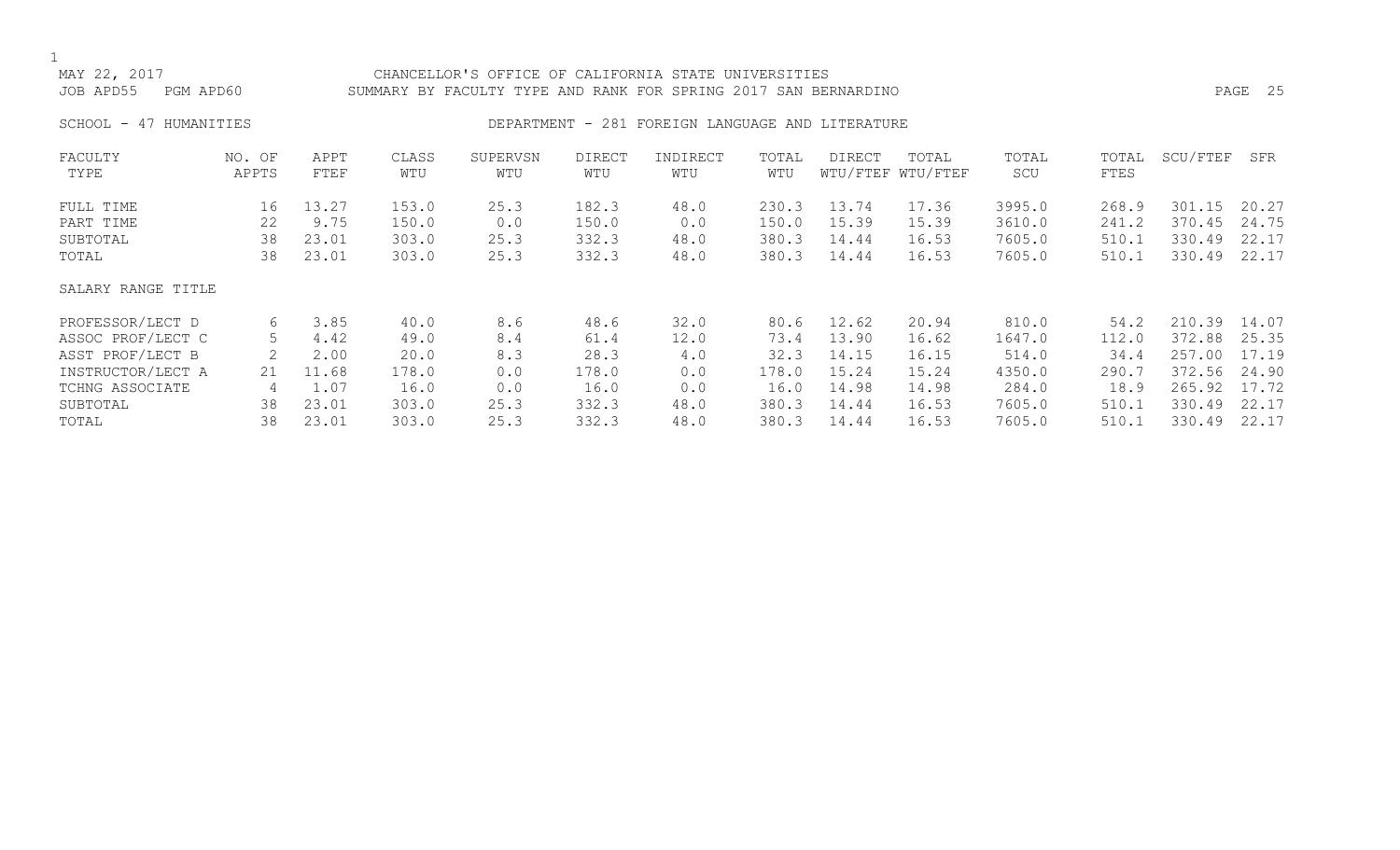## CHANCELLOR'S OFFICE OF CALIFORNIA STATE UNIVERSITIES JOB APD55 PGM APD60 SUMMARY BY FACULTY TYPE AND RANK FOR SPRING 2017 SAN BERNARDINO PAGE 26

SCHOOL - 47 HUMANITIES DEPARTMENT - 350 HUMANITIES

| FACULTY            | NO. OF | APPT | CLASS | SUPERVSN | <b>DIRECT</b> | INDIRECT | TOTAL | DIRECT | TOTAL             | TOTAL  | TOTAL | SCU/FTEF | SFR   |
|--------------------|--------|------|-------|----------|---------------|----------|-------|--------|-------------------|--------|-------|----------|-------|
| TYPE               | APPTS  | FTEF | WTU   | WTU      | WTU           | WTU      | WTU   |        | WTU/FTEF WTU/FTEF | SCU    | FTES  |          |       |
| FULL TIME          | 9      | 2.94 | 13.0  | 8.3      | 21.3          | 12.0     | 33.3  | 7.25   | 11.33             | 726.0  | 48.4  | 247.02   | 16.47 |
| PART TIME          | 9      | 2.39 | 20.0  | 0.0      | 20.0          | 4.0      | 24.0  | 8.38   | 8.38              | 1800.0 | 120.0 | 753.77   | 50.25 |
| SUBTOTAL           | 18     | 5.33 | 33.0  | 8.3      | 41.3          | 16.0     | 57.3  | 7.75   | 10.01             | 2526.0 | 168.4 | 474.19   | 31.61 |
| OTHER              |        | 0.00 | 0.0   | 0.0      | 0.0           | 0.0      | 0.0   | 0.00   | 0.00              | 0.0    | 0.0   | 0.00     | 0.00  |
| TOTAL              | 19     | 5.33 | 33.0  | 8.3      | 41.3          | 16.0     | 57.3  | 7.75   | 10.01             | 2526.0 | 168.4 | 474.19   | 31.61 |
| SALARY RANGE TITLE |        |      |       |          |               |          |       |        |                   |        |       |          |       |
| PROFESSOR/LECT D   | 4      | 0.82 | 4.0   | 0.0      | 4.0           | 0.0      | 4.0   | 4.90   | 4.90              | 104.0  | 6.9   | 127.45   | 8.49  |
| ASSOC PROF/LECT C  | 3      | 0.96 | 0.0   | 0.0      | 0.0           | 0.0      | 0.0   | 0.00   | 0.00              | 0.0    | 0.0   | 0.00     | 0.00  |
| INSTRUCTOR/LECT A  | 12     | 3.56 | 29.0  | 8.3      | 37.3          | 16.0     | 53.3  | 10.49  | 13.87             | 2422.0 | 161.5 | 681.29   | 45.42 |
| SUBTOTAL           | 19     | 5.33 | 33.0  | 8.3      | 41.3          | 16.0     | 57.3  | 7.75   | 10.01             | 2526.0 | 168.4 | 474.19   | 31.61 |
| TOTAL              | 19     | 5.33 | 33.0  | 8.3      | 41.3          | 16.0     | 57.3  | 7.75   | 10.01             | 2526.0 | 168.4 | 474.19   | 31.61 |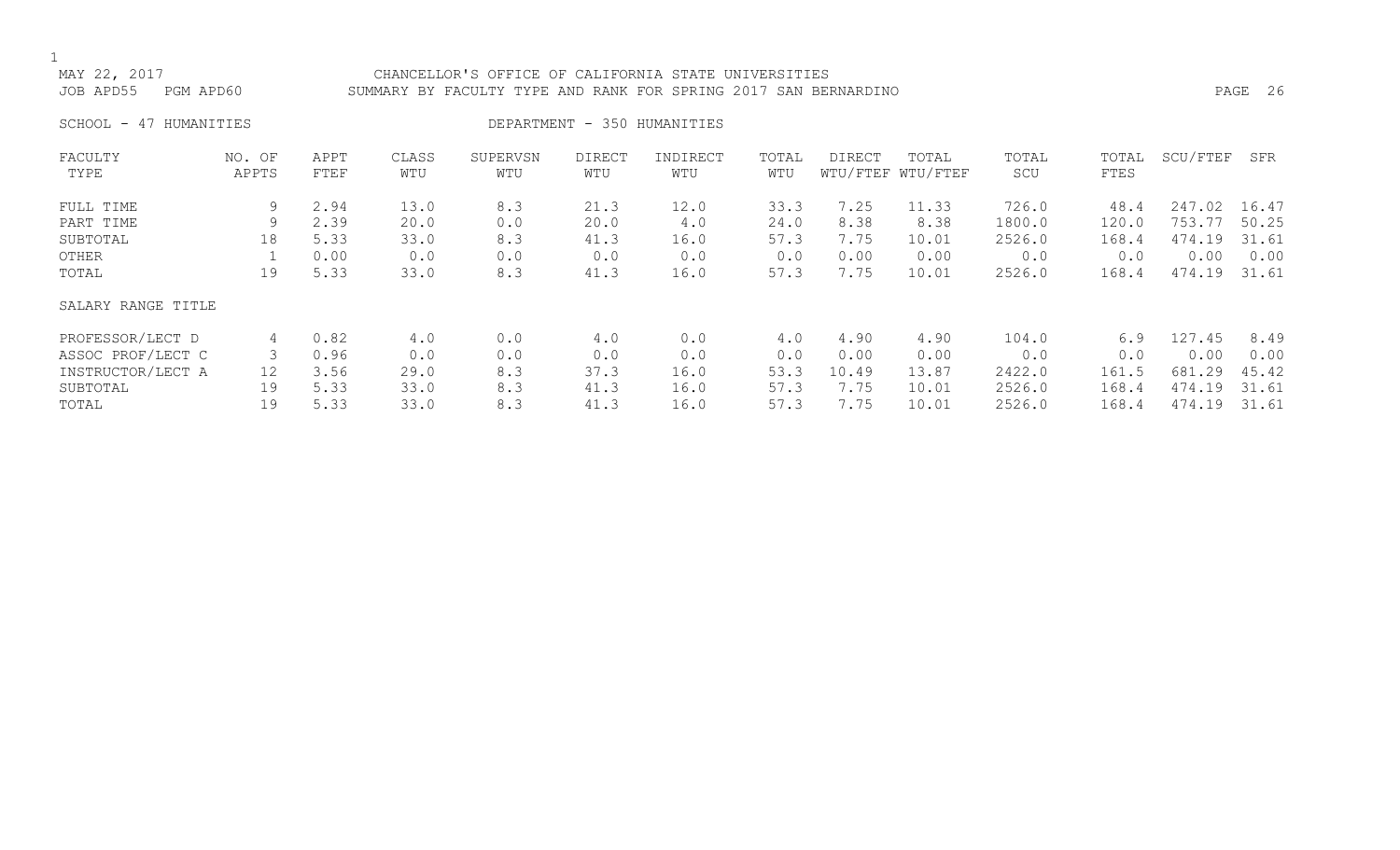## CHANCELLOR'S OFFICE OF CALIFORNIA STATE UNIVERSITIES JOB APD55 PGM APD60 SUMMARY BY FACULTY TYPE AND RANK FOR SPRING 2017 SAN BERNARDINO PAGE 27

SCHOOL - 47 HUMANITIES DEPARTMENT - 498 MUSIC

| FACULTY            | NO. OF | APPT | CLASS | SUPERVSN | DIRECT | INDIRECT | TOTAL | DIRECT | TOTAL             | TOTAL  | TOTAL | SCU/FTEF | SFR   |
|--------------------|--------|------|-------|----------|--------|----------|-------|--------|-------------------|--------|-------|----------|-------|
| TYPE               | APPTS  | FTEF | WTU   | WTU      | WTU    | WTU      | WTU   |        | WTU/FTEF WTU/FTEF | SCU    | FTES  |          |       |
| FULL TIME          |        | 5.96 | 54.5  | 11.1     | 70.6   | 4.7      | 75.3  | 11.85  | 12.64             | 2164.0 | 144.4 | 363.15   | 24.23 |
| PART TIME          | 13     | 3.41 | 45.1  | 19.3     | 64.4   | 0.0      | 64.4  | 18.87  | 18.87             | 1135.0 | 75.7  | 332.65   | 22.20 |
| SUBTOTAL           | 20     | 9.37 | 99.6  | 30.4     | 135.0  | 4.7      | 139.7 | 14.41  | 14.91             | 3299.0 | 220.1 | 352.04   | 23.49 |
| OTHER              |        | 0.00 | 0.0   | 0.3      | 0.3    | 0.0      | 0.3   | 0.00   | 0.00              | 1.0    | 0.1   | 0.00     | 0.00  |
| TOTAL              | 21     | 9.37 | 99.6  | 30.7     | 135.3  | 4.7      | 140.0 | 14.44  | 14.94             | 3300.0 | 220.2 | 352.15   | 23.49 |
| SALARY RANGE TITLE |        |      |       |          |        |          |       |        |                   |        |       |          |       |
| PROFESSOR/LECT D   | 4      | 2.67 | 21.6  | 6.6      | 32.2   | 0.0      | 32.2  | 12.07  | 12.07             | 1023.0 | 68.2  | 383.43   | 25.56 |
| ASSOC PROF/LECT C  |        | 0.63 | 10.0  | 0.7      | 11.7   | 0.0      | 11.7  | 18.72  | 18.72             | 573.0  | 38.2  | 916.80   | 61.12 |
| ASST PROF/LECT B   |        | 1.00 | 7.6   | 3.4      | 11.0   | 0.0      | 11.0  | 11.01  | 11.01             | 110.0  | 7.4   | 110.11   | 7.38  |
| INSTRUCTOR/LECT A  | 11     | 3.80 | 50.4  | 16.5     | 66.9   | 2.7      | 69.6  | 17.59  | 18.30             | 1101.0 | 73.5  | 289.43   | 19.31 |
| SUBTOTAL           | 17     | 8.10 | 89.6  | 27.2     | 121.8  | 2.7      | 124.5 | 15.04  | 15.38             | 2807.0 | 187.2 | 346.71   | 23.13 |
| OTHER              | 4      | 1.28 | 10.0  | 3.5      | 13.5   | 2.0      | 15.5  | 10.59  | 12.16             | 493.0  | 32.9  | 386.67   | 25.83 |
| SUBTOTAL           | 4      | 1.28 | 10.0  | 3.5      | 13.5   | 2.0      | 15.5  | 10.59  | 12.16             | 493.0  | 32.9  | 386.67   | 25.83 |
| TOTAL              | 21     | 9.37 | 99.6  | 30.7     | 135.3  | 4.7      | 140.0 | 14.44  | 14.94             | 3300.0 | 220.2 | 352.15   | 23.49 |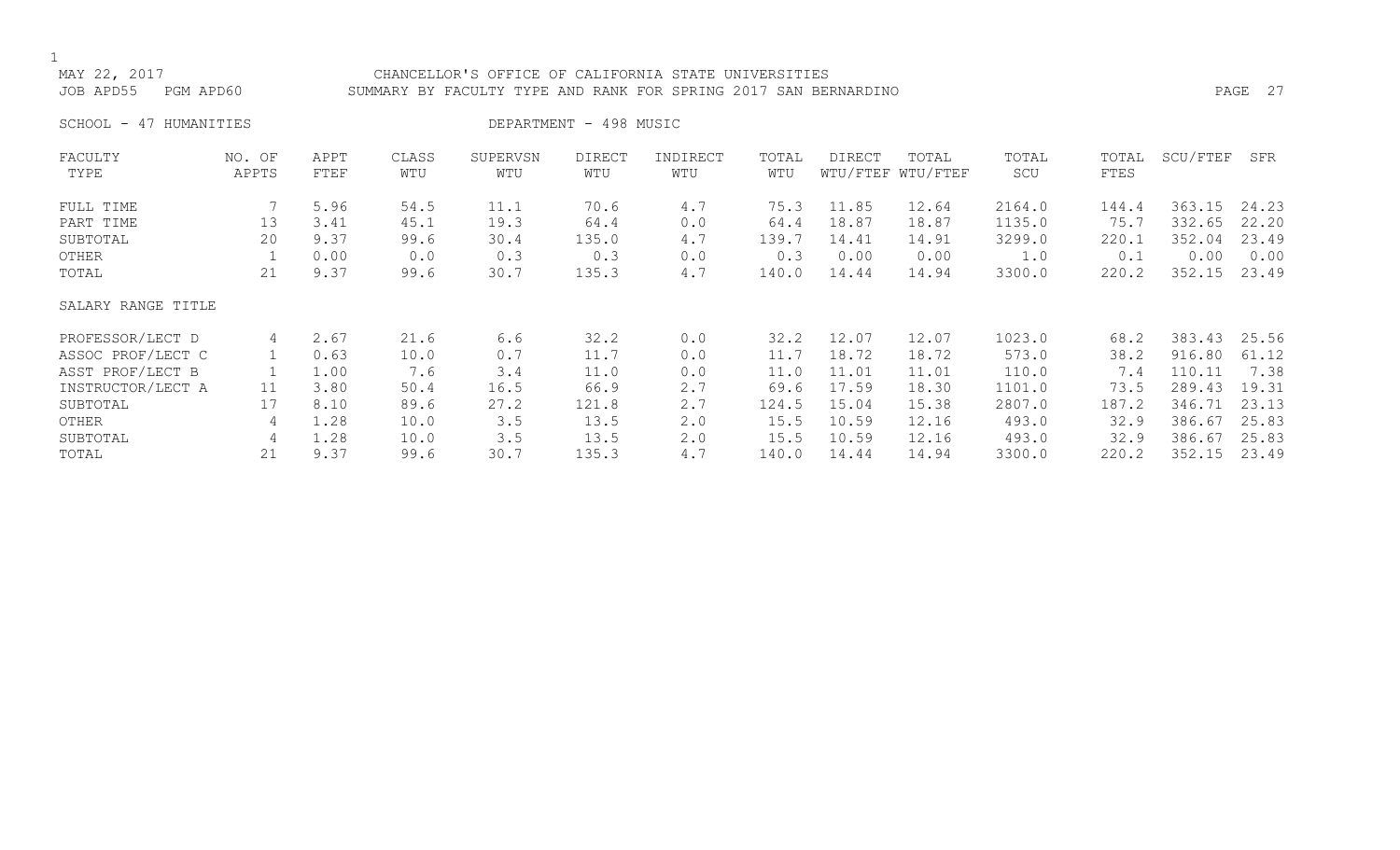## CHANCELLOR'S OFFICE OF CALIFORNIA STATE UNIVERSITIES JOB APD55 PGM APD60 SUMMARY BY FACULTY TYPE AND RANK FOR SPRING 2017 SAN BERNARDINO PAGE 28

SCHOOL - 47 HUMANITIES DEPARTMENT - 560 PHILOSOPHY

| FACULTY            | NO. OF | APPT  | CLASS | SUPERVSN | <b>DIRECT</b> | INDIRECT | TOTAL | <b>DIRECT</b> | TOTAL             | TOTAL  | TOTAL | SCU/FTEF | SFR   |
|--------------------|--------|-------|-------|----------|---------------|----------|-------|---------------|-------------------|--------|-------|----------|-------|
| TYPE               | APPTS  | FTEF  | WTU   | WTU      | WTU           | WTU      | WTU   |               | WTU/FTEF WTU/FTEF | SCU    | FTES  |          |       |
| FULL TIME          | 6      | 5.33  | 52.0  | 0.3      | 52.3          | 12.0     | 64.3  | 9.81          | 12.06             | 1253.0 | 83.5  | 235.08   | 15.67 |
| PART TIME          | 13     | 8.54  | 128.0 | 0.0      | 128.0         | 0.0      | 128.0 | 14.99         | 14.99             | 4052.0 | 270.1 | 474.42   | 31.63 |
| SUBTOTAL           | 19     | 13.87 | 180.0 | 0.3      | 180.3         | 12.0     | 192.3 | 13.00         | 13.86             | 5305.0 | 353.7 | 382.45   | 25.50 |
| TOTAL              | 19     | 13.87 | 180.0 | 0.3      | 180.3         | 12.0     | 192.3 | 13.00         | 13.86             | 5305.0 | 353.7 | 382.45   | 25.50 |
| SALARY RANGE TITLE |        |       |       |          |               |          |       |               |                   |        |       |          |       |
| PROFESSOR/LECT D   | 4      | 3.33  | 32.0  | 0.3      | 32.3          | 8.0      | 40.3  | 9.70          | 12.10             | 753.0  | 50.2  | 226.06   | 15.07 |
| ASSOC PROF/LECT C  |        | 1.00  | 12.0  | 0.0      | 12.0          | 0.0      | 12.0  | 12.01         | 12.01             | 364.0  | 24.3  | 364.36   | 24.29 |
| ASST PROF/LECT B   |        | 1.00  | 8.0   | 0.0      | 8.0           | 4.0      | 12.0  | 8.00          | 12.00             | 136.0  | 9.1   | 136.00   | 9.07  |
| INSTRUCTOR/LECT A  | 13     | 8.54  | 128.0 | 0.0      | 128.0         | 0.0      | 128.0 | 14.99         | 14.99             | 4052.0 | 270.1 | 474.42   | 31.63 |
| SUBTOTAL           | 19     | 13.87 | 180.0 | 0.3      | 180.3         | 12.0     | 192.3 | 13.00         | 13.86             | 5305.0 | 353.7 | 382.45   | 25.50 |
| TOTAL              | 19     | 13.87 | 180.0 | 0.3      | 180.3         | 12.0     | 192.3 | 13.00         | 13.86             | 5305.0 | 353.7 | 382.45   | 25.50 |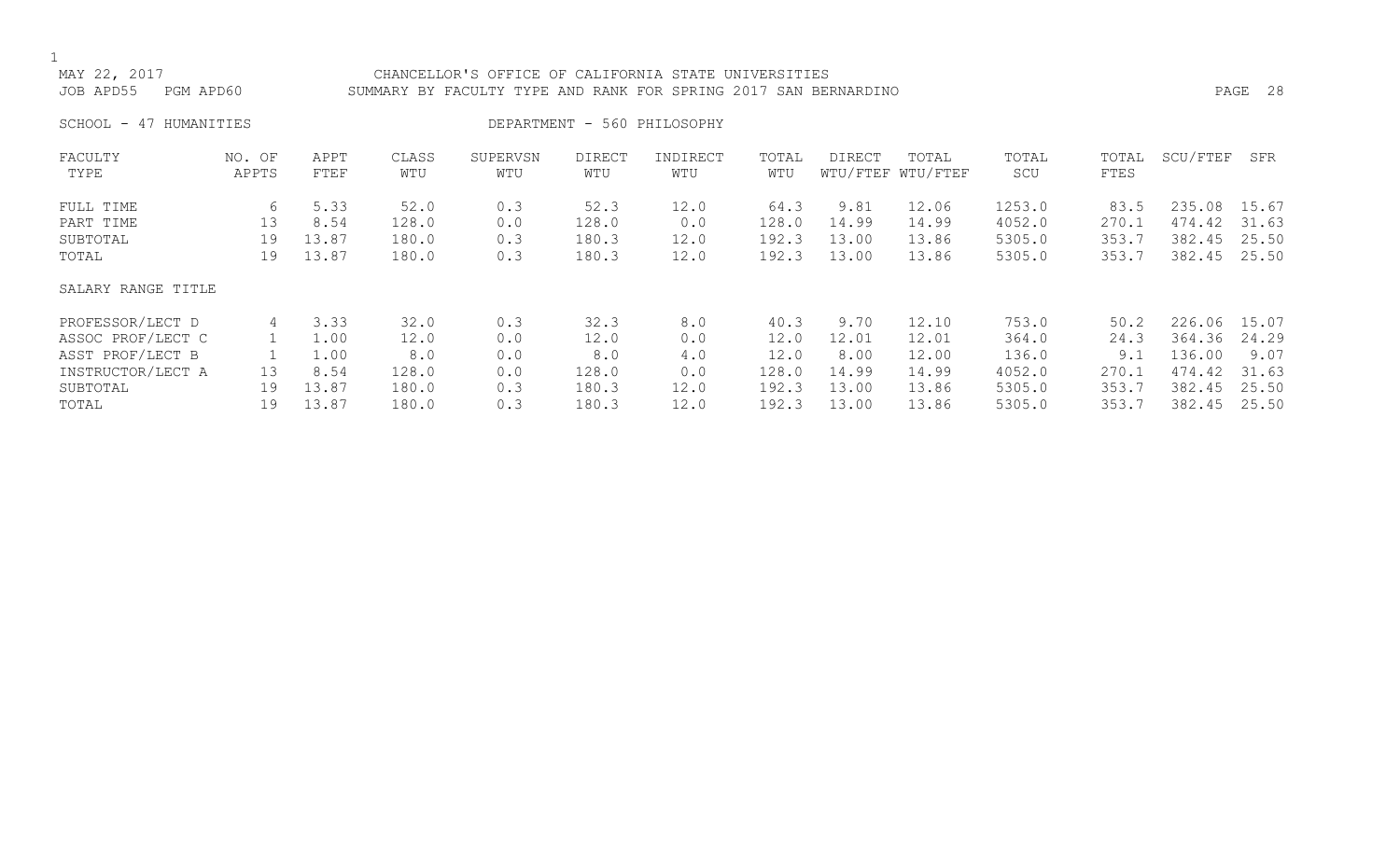## CHANCELLOR'S OFFICE OF CALIFORNIA STATE UNIVERSITIES JOB APD55 PGM APD60 SUMMARY BY FACULTY TYPE AND RANK FOR SPRING 2017 SAN BERNARDINO PAGE 29

SCHOOL - 47 HUMANITIES SERVICES DEPARTMENT - 711 THEATRE AND DANCE

| FACULTY            | NO. OF | APPT  | CLASS | SUPERVSN | <b>DIRECT</b> | INDIRECT | TOTAL | <b>DIRECT</b> | TOTAL             | TOTAL  | TOTAL | SCU/FTEF | SFR   |
|--------------------|--------|-------|-------|----------|---------------|----------|-------|---------------|-------------------|--------|-------|----------|-------|
| TYPE               | APPTS  | FTEF  | WTU   | WTU      | WTU           | WTU      | WTU   |               | WTU/FTEF WTU/FTEF | SCU    | FTES  |          |       |
| FULL TIME          |        | 5.97  | 70.0  | 3.0      | 75.0          | 8.0      | 83.0  | 12.57         | 13.91             | 2701.0 | 180.1 | 452.81   | 30.19 |
| PART TIME          | 10     | 4.94  | 68.2  | 0.0      | 68.2          | 2.0      | 70.2  | 13.80         | 15.02             | 1970.0 | 131.3 | 398.70   | 26.58 |
| SUBTOTAL           | 17     | 10.91 | 138.2 | 3.0      | 143.2         | 10.0     | 153.2 | 13.13         | 14.41             | 4671.0 | 311.4 | 428.30   | 28.55 |
| TOTAL              | 17     | 10.91 | 138.2 | 3.0      | 143.2         | 10.0     | 153.2 | 13.13         | 14.41             | 4671.0 | 311.4 | 428.30   | 28.55 |
| SALARY RANGE TITLE |        |       |       |          |               |          |       |               |                   |        |       |          |       |
| PROFESSOR/LECT D   |        | 3.83  | 37.3  | 3.0      | 40.3          | 6.0      | 46.3  | 10.52         | 12.09             | 1317.0 | 87.8  | 343.77   | 22.92 |
| ASSOC PROF/LECT C  |        | 0.63  | 10.9  | 0.0      | 12.9          | 0.0      | 12.9  | 20.38         | 20.38             | 467.0  | 31.1  | 737.76   | 49.18 |
| ASST PROF/LECT B   |        | 1.00  | 9.9   | 0.0      | 9.9           | 4.0      | 13.9  | 9.90          | 13.90             | 97.0   | 6.5   | 97.00    | 6.47  |
| INSTRUCTOR/LECT A  | 10     | 5.44  | 80.1  | 0.0      | 80.1          | 0.0      | 80.1  | 14.72         | 15.45             | 2790.0 | 186.0 | 512.68   | 34.18 |
| SUBTOTAL           | 17     | 10.91 | 138.2 | 3.0      | 143.2         | 10.0     | 153.2 | 13.13         | 14.41             | 4671.0 | 311.4 | 428.30   | 28.55 |
| TOTAL              |        | 10.91 | 138.2 | 3.0      | 143.2         | 10.0     | 153.2 | 13.13         | 14.41             | 4671.0 | 311.4 | 428.30   | 28.55 |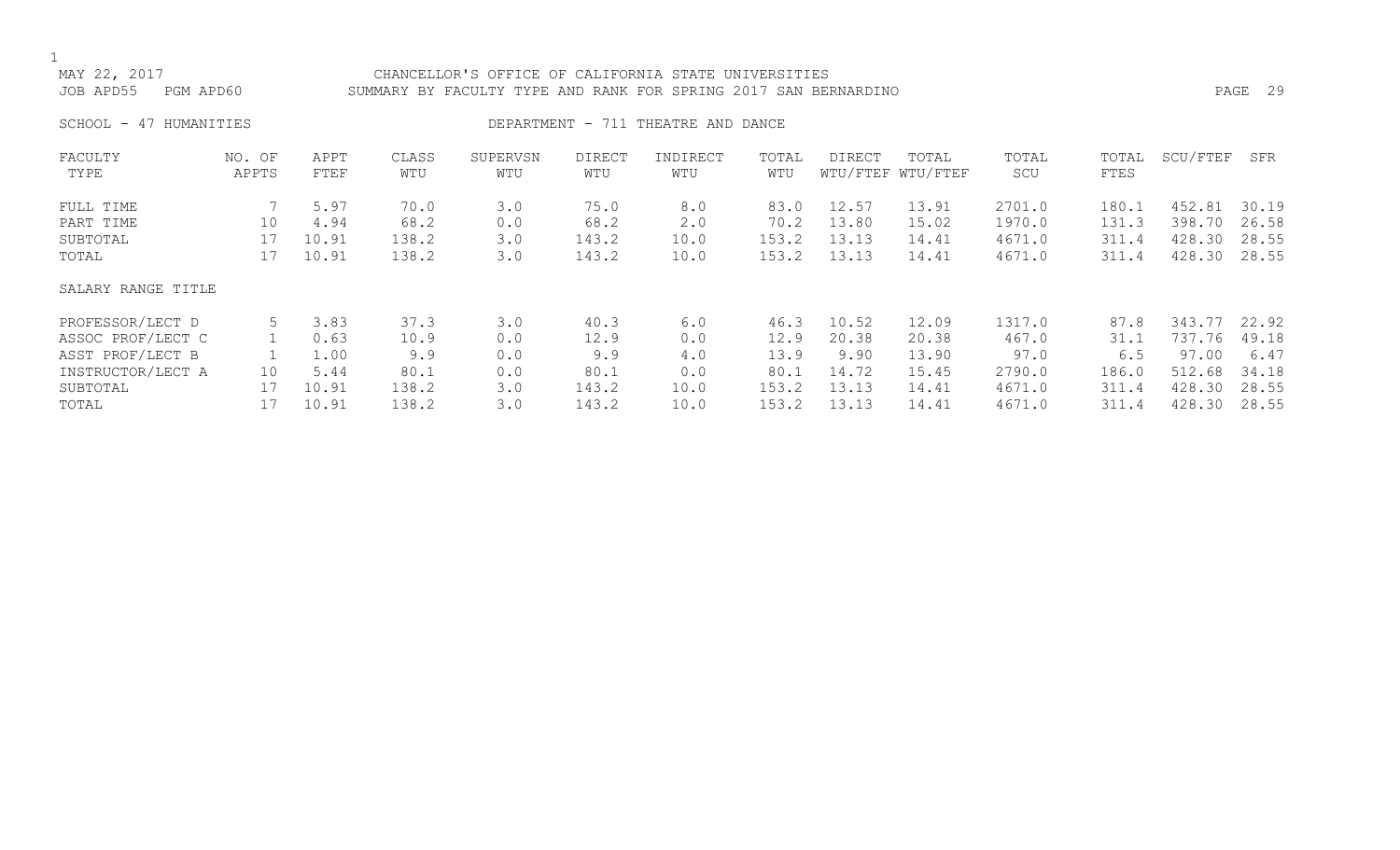## CHANCELLOR'S OFFICE OF CALIFORNIA STATE UNIVERSITIES JOB APD55 PGM APD60 SUMMARY BY FACULTY TYPE AND RANK FOR SPRING 2017 SAN BERNARDINO PAGE 30

SCHOOL - 47 HUMANITIES

| FACULTY            | NO. OF | APPT   | CLASS  | SUPERVSN | <b>DIRECT</b> | INDIRECT | TOTAL  | <b>DIRECT</b> | TOTAL             | TOTAL   | TOTAL  | SCU/FTEF | SFR   |
|--------------------|--------|--------|--------|----------|---------------|----------|--------|---------------|-------------------|---------|--------|----------|-------|
| TYPE               | APPTS  | FTEF   | WTU    | WTU      | WTU           | WTU      | WTU    |               | WTU/FTEF WTU/FTEF | SCU     | FTES   |          |       |
| FULL TIME          | 107    | 85.55  | 875.9  | 103.9    | 1009.8        | 260.7    | 1270.5 | 11.80         | 14.85             | 23396.0 | 1573.0 | 273.46   | 18.39 |
| PART TIME          | 152    | 70.31  | 1050.7 | 24.6     | 1075.3        | 8.0      | 1083.3 | 15.29         | 15.41             | 29831.0 | 1990.8 | 424.27   | 28.31 |
| SUBTOTAL           | 259    | 155.87 | 1926.6 | 128.5    | 2085.1        | 268.7    | 2353.8 | 13.38         | 15.10             | 53227.0 | 3563.8 | 341.49   | 22.86 |
| OTHER              |        | 0.00   | 14.4   | 12.5     | 26.9          | 0.0      | 26.9   | 0.00          | 0.00              | 187.0   | 12.8   | 0.00     | 0.00  |
| TOTAL              | 266    | 155.87 | 1941.0 | 141.0    | 2112.0        | 268.7    | 2380.7 | 13.55         | 15.27             | 53414.0 | 3576.6 | 342.69   | 22.95 |
| SALARY RANGE TITLE |        |        |        |          |               |          |        |               |                   |         |        |          |       |
| PROFESSOR/LECT D   | 52     | 35.35  | 335.4  | 46.2     | 397.6         | 112.0    | 509.6  | 11.25         | 14.42             | 8383.7  | 565.5  | 237.17   | 16.00 |
| ASSOC PROF/LECT C  | 21     | 15.63  | 145.0  | 31.7     | 187.7         | 56.0     | 243.7  | 12.01         | 15.59             | 4276.0  | 290.4  | 273.61   | 18.58 |
| ASST PROF/LECT B   | 17     | 16.00  | 140.1  | 26.5     | 166.6         | 60.0     | 226.6  | 10.42         | 14.17             | 2668.3  | 179.6  | 166.81   | 11.23 |
| INSTRUCTOR/LECT A  | 156    | 83.08  | 1246.5 | 33.1     | 1282.6        | 38.7     | 1321.3 | 15.44         | 15.90             | 35981.0 | 2400.8 | 433.09   | 28.90 |
| TCHNG ASSOCIATE    | 14     | 4.54   | 64.0   | 0.0      | 64.0          | 0.0      | 64.0   | 14.10         | 14.10             | 1612.0  | 107.5  | 355.14   | 23.68 |
| SUBTOTAL           | 260    | 154.59 | 1931.0 | 137.5    | 2098.5        | 266.7    | 2365.2 | 13.57         | 15.30             | 52921.0 | 3543.6 | 342.33   | 22.92 |
| ADMINISTRATOR      | 2      | 0.00   | 0.0    | 0.0      | 0.0           | 0.0      | 0.0    | 0.00          | 0.00              | 0.0     | 0.0    | 0.00     | 0.00  |
| OTHER              | 4      | 1.28   | 10.0   | 3.5      | 13.5          | 2.0      | 15.5   | 10.59         | 12.16             | 493.0   | 32.9   | 386.67   | 25.83 |
| SUBTOTAL           | 6      | 1.28   | 10.0   | 3.5      | 13.5          | 2.0      | 15.5   | 10.59         | 12.16             | 493.0   | 32.9   | 386.67   | 25.83 |
| TOTAL              | 266    | 155.87 | 1941.0 | 141.0    | 2112.0        | 268.7    | 2380.7 | 13.55         | 15.27             | 53414.0 | 3576.6 | 342.69   | 22.95 |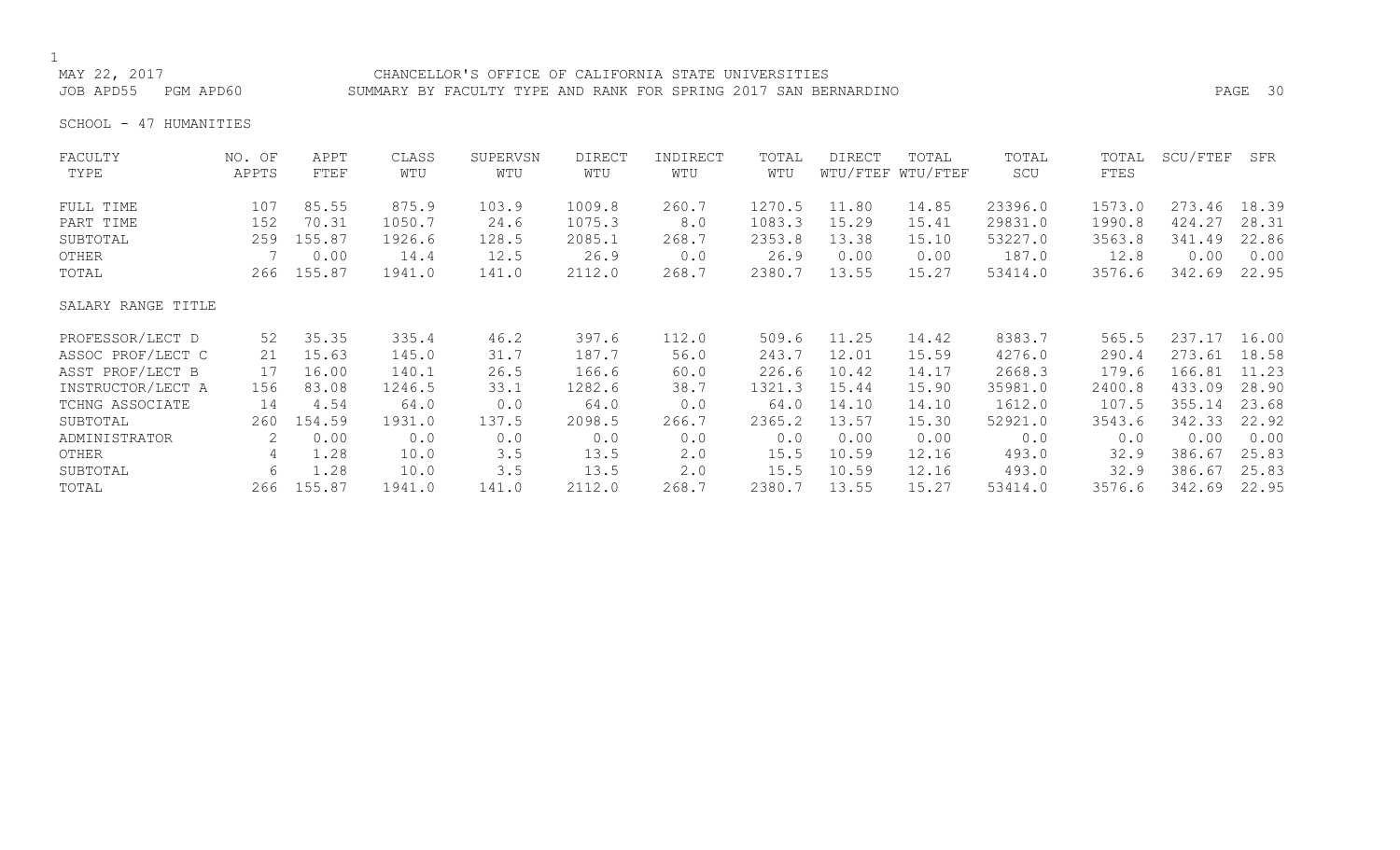| MAY 22, 2017<br>JOB APD55          | PGM APD60       |                      |                   | CHANCELLOR'S OFFICE OF CALIFORNIA STATE UNIVERSITIES<br>SUMMARY BY FACULTY TYPE AND RANK FOR SPRING 2017 SAN BERNARDINO |                            |                   |                   |                      |                            |                         |                      |                      | PAGE 31              |
|------------------------------------|-----------------|----------------------|-------------------|-------------------------------------------------------------------------------------------------------------------------|----------------------------|-------------------|-------------------|----------------------|----------------------------|-------------------------|----------------------|----------------------|----------------------|
| SCHOOL - 50 EDUCATION              |                 |                      |                   |                                                                                                                         | DEPARTMENT - 240 EDUCATION |                   |                   |                      |                            |                         |                      |                      |                      |
| FACULTY<br>TYPE                    | NO. OF<br>APPTS | APPT<br>FTEF         | CLASS<br>WTU      | SUPERVSN<br>WTU                                                                                                         | <b>DIRECT</b><br>WTU       | INDIRECT<br>WTU   | TOTAL<br>WTU      | DIRECT               | TOTAL<br>WTU/FTEF WTU/FTEF | TOTAL<br>SCU            | TOTAL<br>FTES        | SCU/FTEF             | SFR                  |
| OTHER<br>TOTAL                     | 2               | 0.00<br>0.00         | 8.0<br>8.0        | 0.0<br>0.0                                                                                                              | 8.0<br>8.0                 | 0.0<br>0.0        | 8.0<br>8.0        | 0.00<br>0.00         | 0.00<br>0.00               | 352.0<br>352.0          | 24.7<br>24.7         | 0.00<br>0.00         | 0.00<br>0.00         |
| SALARY RANGE TITLE                 |                 |                      |                   |                                                                                                                         |                            |                   |                   |                      |                            |                         |                      |                      |                      |
| ADMINISTRATOR<br>SUBTOTAL<br>TOTAL |                 | 0.00<br>0.00<br>0.00 | 8.0<br>8.0<br>8.0 | 0.0<br>0.0<br>0.0                                                                                                       | 8.0<br>8.0<br>8.0          | 0.0<br>0.0<br>0.0 | 8.0<br>8.0<br>8.0 | 0.00<br>0.00<br>0.00 | 0.00<br>0.00<br>0.00       | 352.0<br>352.0<br>352.0 | 24.7<br>24.7<br>24.7 | 0.00<br>0.00<br>0.00 | 0.00<br>0.00<br>0.00 |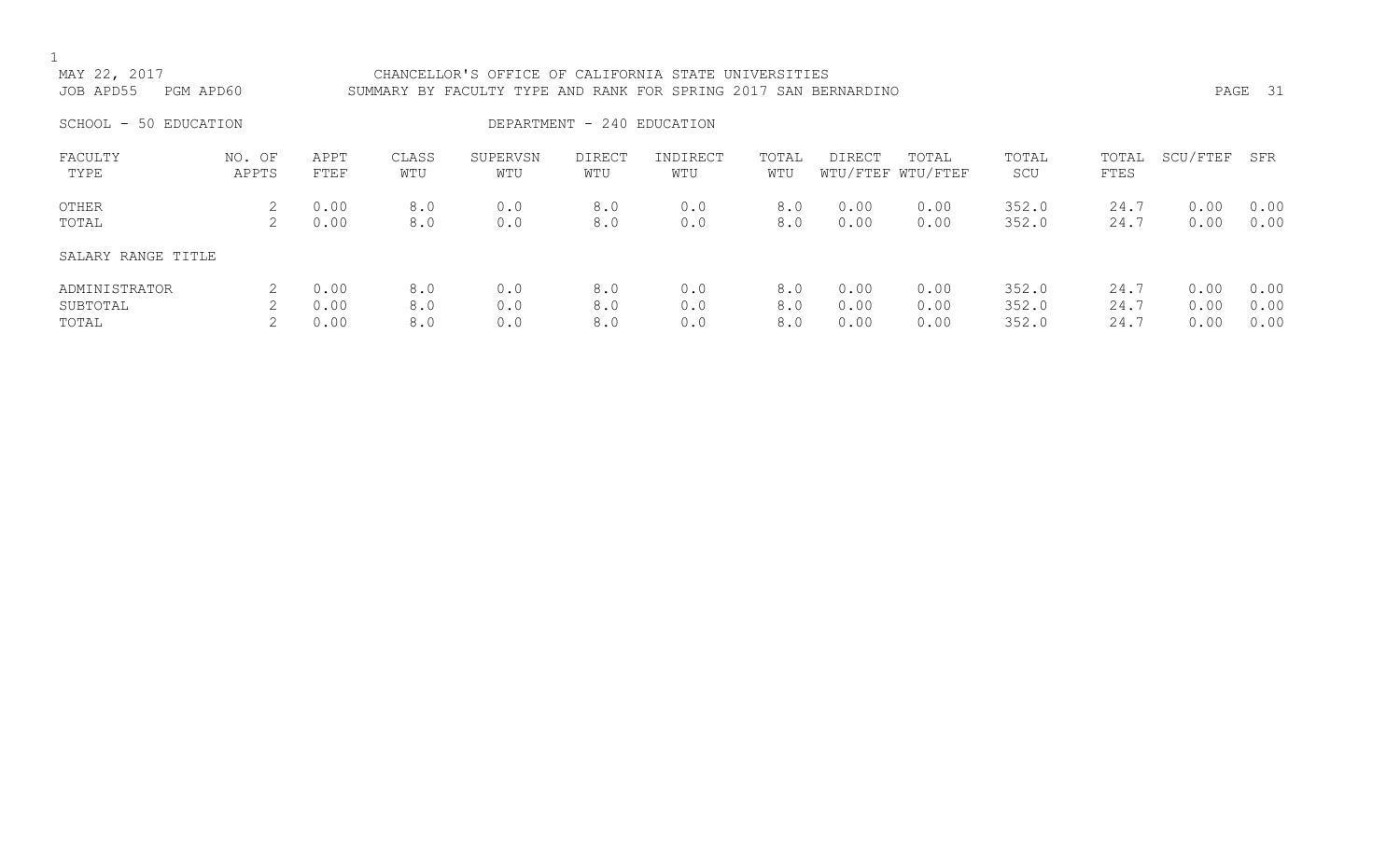## MAY 22, 2017 CHANCELLOR'S OFFICE OF CALIFORNIA STATE UNIVERSITIES JOB APD55 PGM APD60 SUMMARY BY FACULTY TYPE AND RANK FOR SPRING 2017 SAN BERNARDINO PAGE 32

## SCHOOL - 50 EDUCATION **DEPARTMENT - 242 EDUCATIONAL PSYCHOLOGY**

| FACULTY            | NO. OF | APPT  | CLASS | SUPERVSN | <b>DIRECT</b> | INDIRECT | TOTAL | DIRECT | TOTAL             | TOTAL  | TOTAL | SCU/FTEF | SFR   |
|--------------------|--------|-------|-------|----------|---------------|----------|-------|--------|-------------------|--------|-------|----------|-------|
| TYPE               | APPTS  | FTEF  | WTU   | WTU      | WTU           | WTU      | WTU   |        | WTU/FTEF WTU/FTEF | SCU    | FTES  |          |       |
| FULL TIME          | 19     | 13.99 | 98.0  | 9.2      | 131.2         | 78.5     | 209.7 | 9.38   | 14.99             | 2005.0 | 152.6 | 143.31   | 10.90 |
| PART TIME          | 39     | 11.89 | 89.0  | 96.2     | 185.2         | 0.0      | 185.2 | 15.57  | 15.57             | 2620.0 | 205.9 | 220.33   | 17.32 |
| SUBTOTAL           | 58     | 25.88 | 187.0 | 105.4    | 316.4         | 78.5     | 394.9 | 12.22  | 15.26             | 4625.0 | 358.5 | 178.70   | 13.85 |
| OTHER              |        | 0.00  | 0.0   | 0.0      | 0.0           | 0.0      | 0.0   | 0.00   | 0.00              | 0.0    | 0.0   | 0.00     | 0.00  |
| TOTAL              | 60     | 25.88 | 187.0 | 105.4    | 316.4         | 78.5     | 394.9 | 12.22  | 15.26             | 4625.0 | 358.5 | 178.70   | 13.85 |
| SALARY RANGE TITLE |        |       |       |          |               |          |       |        |                   |        |       |          |       |
| PROFESSOR/LECT D   | 11     | 3.65  | 30.0  | 7.4      | 53.4          | 30.5     | 83.9  | 14.63  | 22.99             | 573.0  | 42.3  | 157.03   | 11.59 |
| ASSOC PROF/LECT C  | 4      | 4.00  | 20.0  | 3.5      | 27.5          | 20.0     | 47.5  | 6.88   | 11.88             | 460.0  | 35.1  | 115.00   | 8.77  |
| ASST PROF/LECT B   |        | 4.94  | 34.0  | 0.5      | 38.5          | 20.0     | 58.5  | 7.79   | 11.84             | 680.0  | 51.8  | 137.60   | 10.48 |
| INSTRUCTOR/LECT A  | 40     | 13.29 | 103.0 | 94.0     | 197.0         | 8.0      | 205.0 | 14.82  | 15.42             | 2912.0 | 229.3 | 219.10   | 17.25 |
| SUBTOTAL           | 60     | 25.88 | 187.0 | 105.4    | 316.4         | 78.5     | 394.9 | 12.22  | 15.26             | 4625.0 | 358.5 | 178.70   | 13.85 |
| TOTAL              | 60     | 25.88 | 187.0 | 105.4    | 316.4         | 78.5     | 394.9 | 12.22  | 15.26             | 4625.0 | 358.5 | 178.70   | 13.85 |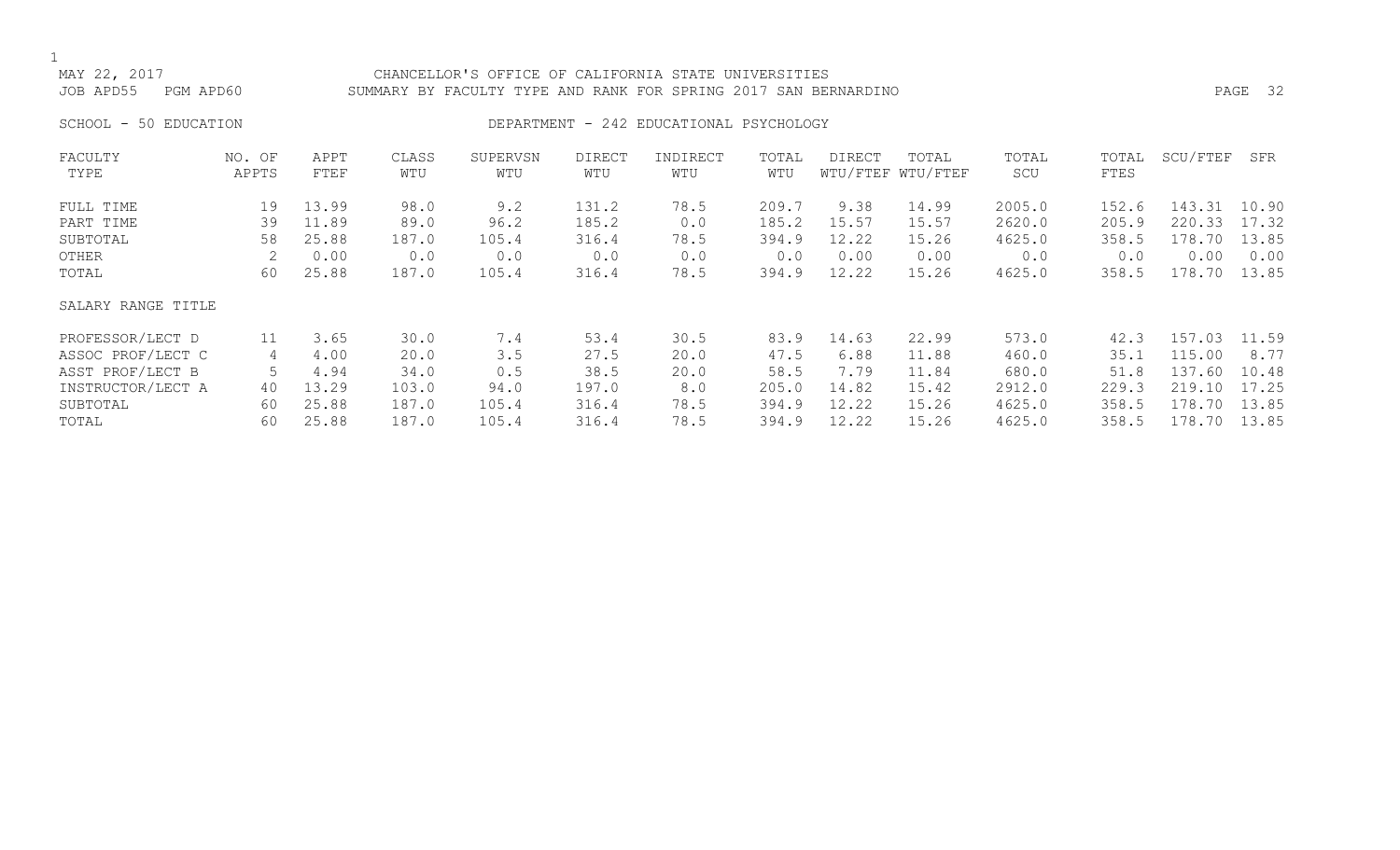## CHANCELLOR'S OFFICE OF CALIFORNIA STATE UNIVERSITIES JOB APD55 PGM APD60 SUMMARY BY FACULTY TYPE AND RANK FOR SPRING 2017 SAN BERNARDINO PAGE 33

## SCHOOL - 50 EDUCATION **DEPARTMENT - 245 TEACHER PREPARATION**

| FACULTY            | NO. OF | APPT  | CLASS | SUPERVSN | DIRECT | INDIRECT | TOTAL | <b>DIRECT</b> | TOTAL             | TOTAL  | TOTAL | SCU/FTEF | SFR   |
|--------------------|--------|-------|-------|----------|--------|----------|-------|---------------|-------------------|--------|-------|----------|-------|
| TYPE               | APPTS  | FTEF  | WTU   | WTU      | WTU    | WTU      | WTU   |               | WTU/FTEF WTU/FTEF | SCU    | FTES  |          |       |
| FULL TIME          | 11     | 10.02 | 64.4  | 25.7     | 90.1   | 40.0     | 130.1 | 8.99          | 12.98             | 1185.5 | 94.8  | 118.30   | 9.46  |
| PART TIME          | 14     | 4.34  | 49.7  | 5.7      | 55.4   | 1.5      | 56.9  | 12.78         | 13.13             | 768.5  | 60.7  | 177.28   | 14.01 |
| SUBTOTAL           | 25     | 14.36 | 114.1 | 31.4     | 145.5  | 41.5     | 187.0 | 10.14         | 13.03             | 1954.0 | 155.6 | 136.11   | 10.84 |
| OTHER              |        | 0.00  | 0.0   | 4.3      | 4.3    | 0.0      | 4.3   | 0.00          | 0.00              | 25.0   | 1.7   | 0.00     | 0.00  |
| TOTAL              | 26     | 14.36 | 114.1 | 35.7     | 149.8  | 41.5     | 191.3 | 10.43         | 13.33             | 1979.0 | 157.3 | 137.85   | 10.95 |
| SALARY RANGE TITLE |        |       |       |          |        |          |       |               |                   |        |       |          |       |
| PROFESSOR/LECT D   |        | 4.52  | 28.4  | 15.1     | 43.5   | 21.5     | 65.0  | 9.62          | 14.38             | 572.0  | 46.7  | 126.52   | 10.33 |
| ASSOC PROF/LECT C  |        | 0.50  | 4.0   | 0.0      | 4.0    | 0.0      | 4.0   | 8.00          | 8.00              | 36.0   | 2.9   | 72.00    | 5.88  |
| ASST PROF/LECT B   | 4      | 4.00  | 18.0  | 8.0      | 26.0   | 12.0     | 38.0  | 6.50          | 9.50              | 351.0  | 27.8  | 87.73    | 6.95  |
| INSTRUCTOR/LECT A  | 13     | 5.33  | 63.7  | 8.3      | 72.0   | 8.0      | 80.0  | 13.50         | 15.00             | 995.0  | 78.2  | 186.54   | 14.66 |
| SUBTOTAL           | 25     | 14.36 | 114.1 | 31.4     | 145.5  | 41.5     | 187.0 | 10.14         | 13.03             | 1954.0 | 155.6 | 136.11   | 10.84 |
| ADMINISTRATOR      |        | 0.00  | 0.0   | 4.3      | 4.3    | 0.0      | 4.3   | 0.00          | 0.00              | 25.0   | 1.7   | 0.00     | 0.00  |
| SUBTOTAL           |        | 0.00  | 0.0   | 4.3      | 4.3    | 0.0      | 4.3   | 0.00          | 0.00              | 25.0   | 1.7   | 0.00     | 0.00  |
| TOTAL              | 26     | 14.36 | 114.1 | 35.7     | 149.8  | 41.5     | 191.3 | 10.43         | 13.33             | 1979.0 | 157.3 | 137.85   | 10.95 |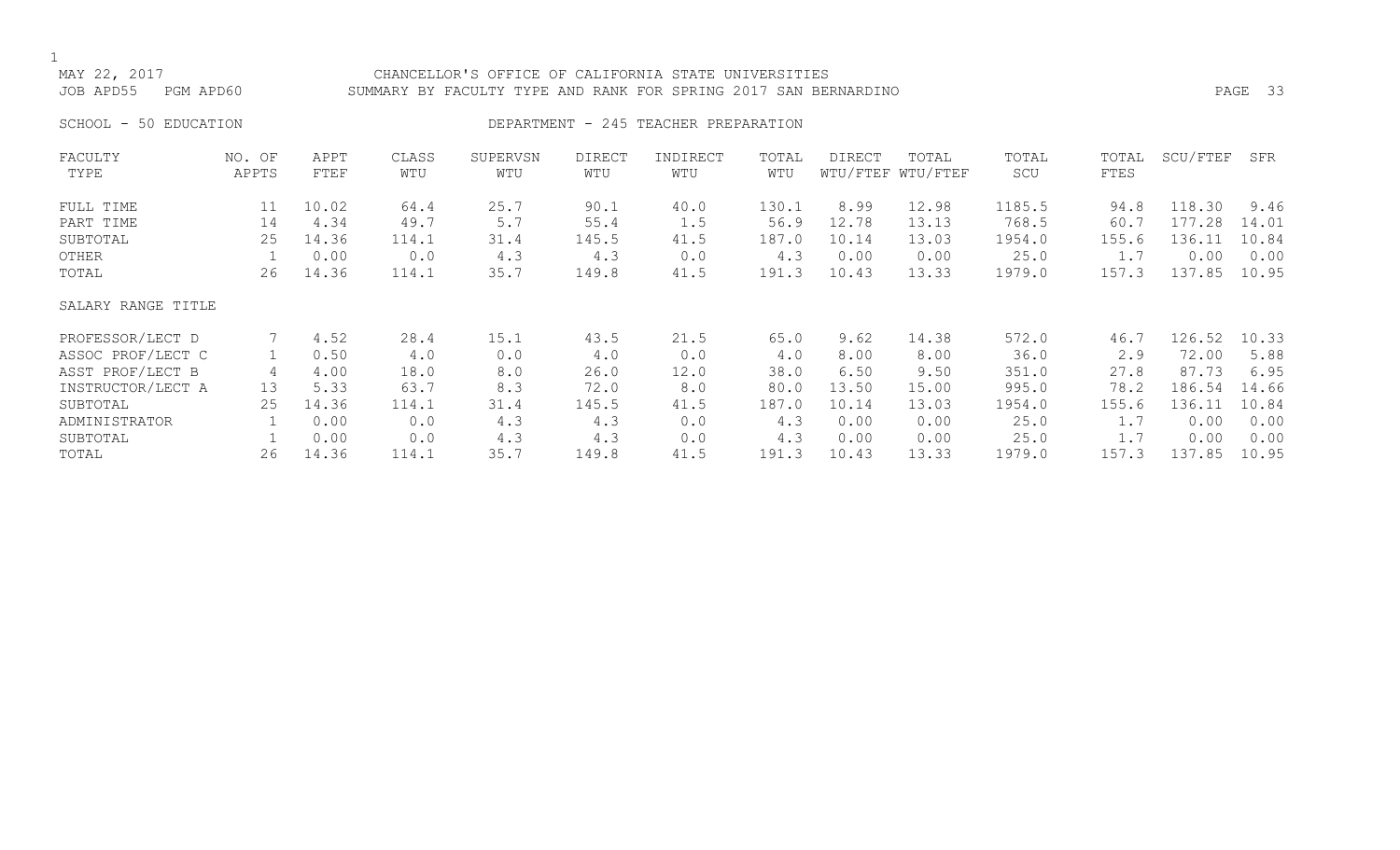## MAY 22, 2017 CHANCELLOR'S OFFICE OF CALIFORNIA STATE UNIVERSITIES JOB APD55 PGM APD60 SUMMARY BY FACULTY TYPE AND RANK FOR SPRING 2017 SAN BERNARDINO PAGE 34

SCHOOL - 50 EDUCATION **DEPARTMENT** - 701 TEACHER EDUCATION

| FACULTY            | NO. OF | APPT  | CLASS | SUPERVSN | <b>DIRECT</b> | INDIRECT | TOTAL | <b>DIRECT</b> | TOTAL             | TOTAL  | TOTAL | SCU/FTEF | SFR   |
|--------------------|--------|-------|-------|----------|---------------|----------|-------|---------------|-------------------|--------|-------|----------|-------|
| TYPE               | APPTS  | FTEF  | WTU   | WTU      | WTU           | WTU      | WTU   |               | WTU/FTEF WTU/FTEF | SCU    | FTES  |          |       |
| FULL TIME          | 17     | 9.70  | 73.0  | 10.3     | 87.3          | 88.0     | 175.3 | 9.00          | 18.07             | 1551.0 | 108.6 | 159.85   | 11.20 |
| PART TIME          | 59     | 14.90 | 142.0 | 60.0     | 206.0         | 0.0      | 206.0 | 13.82         | 13.82             | 3897.0 | 269.1 | 261.53   | 18.06 |
| SUBTOTAL           | 76     | 24.60 | 215.0 | 70.3     | 293.3         | 88.0     | 381.3 | 11.92         | 15.50             | 5448.0 | 377.8 | 221.43   | 15.35 |
| OTHER              | 4      | 0.00  | 0.0   | 6.1      | 6.1           | 0.0      | 6.1   | 0.00          | 0.00              | 140.0  | 9.3   | 0.00     | 0.00  |
| TOTAL              | 80     | 24.60 | 215.0 | 76.4     | 299.4         | 88.0     | 387.4 | 12.17         | 15.75             | 5588.0 | 387.1 | 227.12   | 15.73 |
| SALARY RANGE TITLE |        |       |       |          |               |          |       |               |                   |        |       |          |       |
| PROFESSOR/LECT D   | 17     | 5.98  | 62.0  | 7.3      | 73.3          | 60.0     | 133.3 | 12.25         | 22.28             | 1302.0 | 91.8  | 217.65   | 15.35 |
| ASSOC PROF/LECT C  |        | 1.83  | 11.0  | 0.8      | 15.8          | 8.0      | 23.8  | 8.62          | 12.98             | 183.0  | 13.8  | 99.78    | 7.52  |
| ASST PROF/LECT B   |        | 2.50  | 12.0  | 3.9      | 15.9          | 20.0     | 35.9  | 6.35          | 14.34             | 284.0  | 19.7  | 113.46   | 7.88  |
| INSTRUCTOR/LECT A  | 58     | 14.29 | 130.0 | 64.4     | 194.4         | 0.0      | 194.4 | 13.61         | 13.61             | 3819.0 | 261.7 | 267.34   | 18.32 |
| SUBTOTAL           | 80     | 24.60 | 215.0 | 76.4     | 299.4         | 88.0     | 387.4 | 12.17         | 15.75             | 5588.0 | 387.1 | 227.12   | 15.73 |
| TOTAL              | 80     | 24.60 | 215.0 | 76.4     | 299.4         | 88.0     | 387.4 | 12.17         | 15.75             | 5588.0 | 387.1 | 227.12   | 15.73 |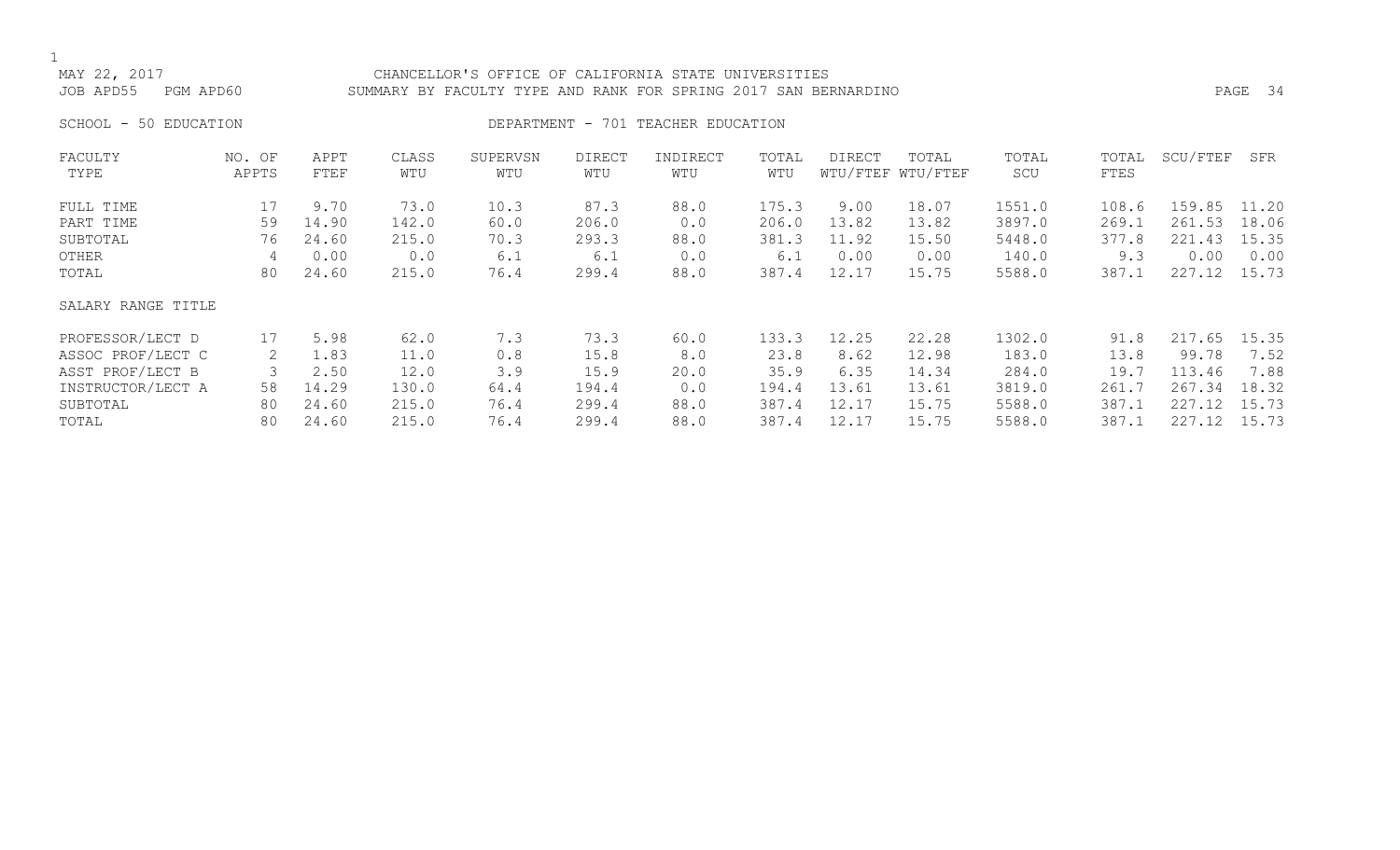## CHANCELLOR'S OFFICE OF CALIFORNIA STATE UNIVERSITIES JOB APD55 PGM APD60 SUMMARY BY FACULTY TYPE AND RANK FOR SPRING 2017 SAN BERNARDINO PAGE 35

SCHOOL - 50 EDUCATION

| FACULTY            | NO. OF | APPT  | CLASS | SUPERVSN | <b>DIRECT</b> | INDIRECT | TOTAL | <b>DIRECT</b> | TOTAL             | TOTAL   | TOTAL | SCU/FTEF | SFR   |
|--------------------|--------|-------|-------|----------|---------------|----------|-------|---------------|-------------------|---------|-------|----------|-------|
| TYPE               | APPTS  | FTEF  | WTU   | WTU      | WTU           | WTU      | WTU   |               | WTU/FTEF WTU/FTEF | SCU     | FTES  |          |       |
| FULL TIME          | 47     | 33.72 | 235.4 | 45.2     | 308.6         | 206.5    | 515.1 | 9.15          | 15.28             | 4741.5  | 356.0 | 140.63   | 10.56 |
| PART TIME          | 112    | 31.13 | 280.7 | 161.9    | 446.6         | 1.5      | 448.1 | 14.35         | 14.40             | 7285.5  | 535.8 | 234.06   | 17.21 |
| SUBTOTAL           | 159    | 64.84 | 516.1 | 207.1    | 755.2         | 208.0    | 963.2 | 11.65         | 14.85             | 12027.0 | 891.8 | 185.48   | 13.75 |
| OTHER              | 9      | 0.00  | 8.0   | 10.4     | 18.4          | 0.0      | 18.4  | 0.00          | 0.00              | 517.0   | 35.7  | 0.00     | 0.00  |
| TOTAL              | 168    | 64.84 | 524.1 | 217.5    | 773.6         | 208.0    | 981.6 | 11.93         | 15.14             | 12544.0 | 927.5 | 193.45   | 14.30 |
| SALARY RANGE TITLE |        |       |       |          |               |          |       |               |                   |         |       |          |       |
| PROFESSOR/LECT D   | 35     | 14.15 | 120.4 | 29.8     | 170.2         | 112.0    | 282.2 | 12.03         | 19.94             | 2447.0  | 180.8 | 172.91   | 12.78 |
| ASSOC PROF/LECT C  |        | 6.33  | 35.0  | 4.3      | 47.3          | 28.0     | 75.3  | 7.47          | 11.89             | 679.0   | 51.8  | 107.20   | 8.18  |
| ASST PROF/LECT B   | 12     | 11.45 | 64.0  | 12.4     | 80.4          | 52.0     | 132.4 | 7.02          | 11.57             | 1315.0  | 99.3  | 114.89   | 8.68  |
| INSTRUCTOR/LECT A  | 111    | 32.91 | 296.7 | 166.7    | 463.4         | 16.0     | 479.4 | 14.08         | 14.57             | 7726.0  | 569.2 | 234.76   | 17.30 |
| SUBTOTAL           | 165    | 64.84 | 516.1 | 213.2    | 761.3         | 208.0    | 969.3 | 11.74         | 14.95             | 12167.0 | 901.1 | 187.64   | 13.90 |
| ADMINISTRATOR      |        | 0.00  | 8.0   | 4.3      | 12.3          | 0.0      | 12.3  | 0.00          | 0.00              | 377.0   | 26.3  | 0.00     | 0.00  |
| SUBTOTAL           |        | 0.00  | 8.0   | 4.3      | 12.3          | 0.0      | 12.3  | 0.00          | 0.00              | 377.0   | 26.3  | 0.00     | 0.00  |
| TOTAL              | 168    | 64.84 | 524.1 | 217.5    | 773.6         | 208.0    | 981.6 | 11.93         | 15.14             | 12544.0 | 927.5 | 193.45   | 14.30 |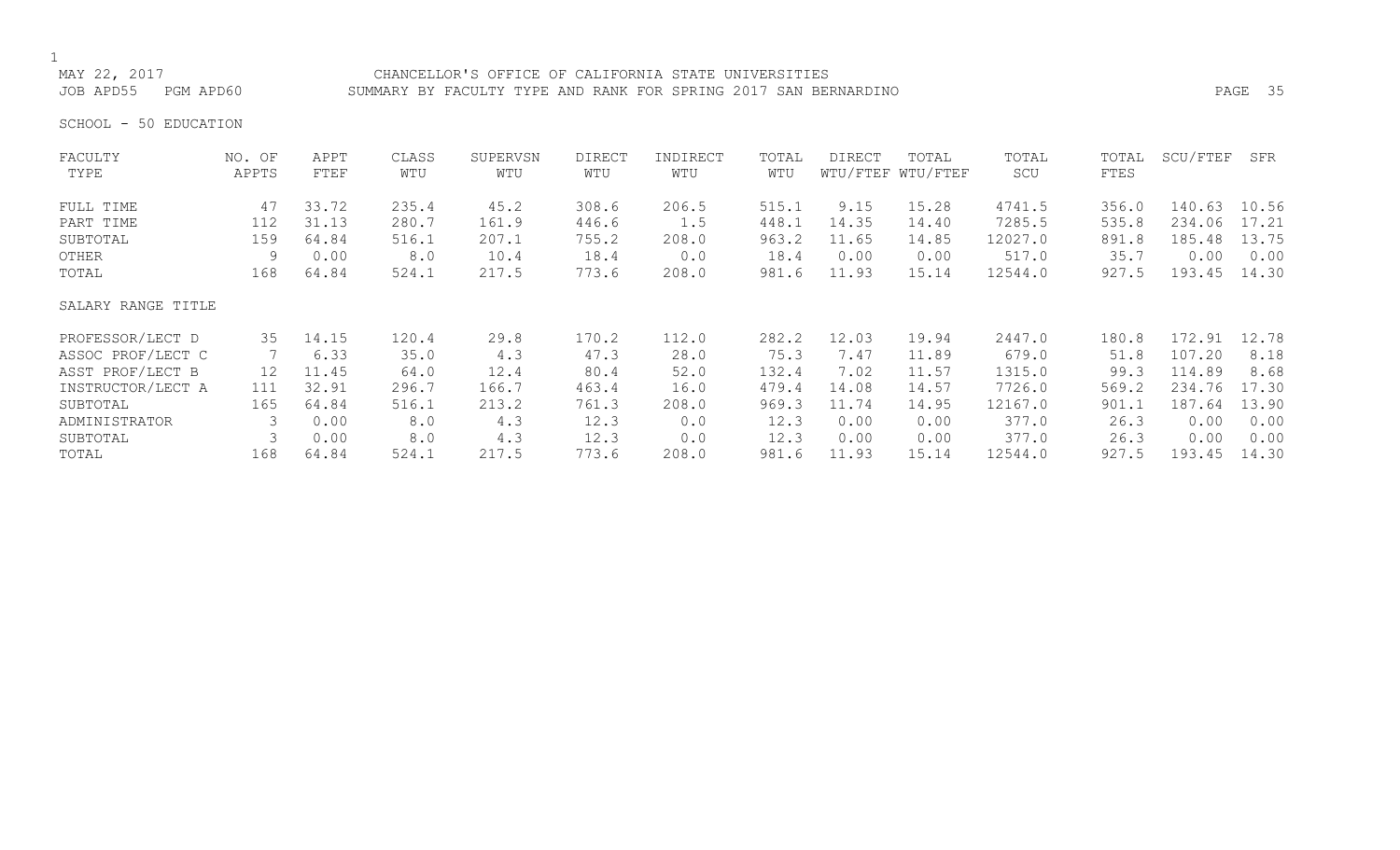# MAY 22, 2017 CHANCELLOR'S OFFICE OF CALIFORNIA STATE UNIVERSITIES JOB APD55 PGM APD60 SUMMARY BY FACULTY TYPE AND RANK FOR SPRING 2017 SAN BERNARDINO PAGE 36

SCHOOL - 66 NATURAL SCI AND MATH DEPARTMENT - 145 BIOLOGY

| FACULTY            | NO. OF | APPT  | CLASS       | SUPERVSN | <b>DIRECT</b> | INDIRECT | TOTAL | DIRECT | TOTAL             | TOTAL  | TOTAL | SCU/FTEF | SFR   |
|--------------------|--------|-------|-------------|----------|---------------|----------|-------|--------|-------------------|--------|-------|----------|-------|
| TYPE               | APPTS  | FTEF  | WTU         | WTU      | WTU           | WTU      | WTU   |        | WTU/FTEF WTU/FTEF | SCU    | FTES  |          |       |
| FULL TIME          | 18     | 16.06 | 142.0       | 33.6     | 210.6         | 20.0     | 230.6 | 13.11  | 14.23             | 6005.0 | 403.1 | 373.82   | 25.10 |
| PART TIME          | 25     | 8.58  | 120.0       | 0.3      | 120.3         | 12.0     | 132.3 | 14.02  | 15.42             | 2180.0 | 145.4 | 254.11   | 16.95 |
| SUBTOTAL           | 43     | 24.64 | 262.0       | 33.9     | 330.9         | 32.0     | 362.9 | 13.43  | 14.65             | 8185.0 | 548.6 | 332.14   | 22.26 |
| TOTAL              | 43     | 24.64 | 262.0       | 33.9     | 330.9         | 32.0     | 362.9 | 13.43  | 14.65             | 8185.0 | 548.6 | 332.14   | 22.26 |
| SALARY RANGE TITLE |        |       |             |          |               |          |       |        |                   |        |       |          |       |
| PROFESSOR/LECT D   | 11     | 9.52  | 86.1        | 28.7     | 137.3         | 10.0     | 147.3 | 14.43  | 15.48             | 3010.0 | 203.0 | 316.34   | 21.33 |
| ASST PROF/LECT B   | 5      | 4.33  | 37.9        | 5.2      | 53.6          | 5.0      | 58.6  | 12.37  | 13.52             | 1278.0 | 85.8  | 294.95   | 19.80 |
| INSTRUCTOR/LECT A  | 8      | 3.60  | 42.0        | 0.0      | 44.0          | 7.0      | 51.0  | 12.23  | 13.61             | 2887.0 | 192.5 | 802.17   | 53.48 |
| TCHNG ASSOCIATE    | 18     | 6.93  | 94.0        | 0.0      | 94.0          | 10.0     | 104.0 | 13.57  | 15.01             | 1009.0 | 67.3  | 145.62   | 9.71  |
| SUBTOTAL           | 42     | 24.38 | 260.0       | 33.9     | 328.9         | 32.0     | 360.9 | 13.49  | 14.72             | 8184.0 | 548.5 | 335.74   | 22.50 |
| OTHER              |        | 0.27  | $2 \cdot 0$ | 0.0      | 2.0           | 0.0      | 2.0   | 7.49   | 7.49              | 1.0    | 0.1   | 3.75     | 0.26  |
| SUBTOTAL           |        | 0.27  | $2 \cdot 0$ | 0.0      | 2.0           | 0.0      | 2.0   | 7.49   | 7.49              | 1.0    | 0.1   | 3.75     | 0.26  |
| TOTAL              | 43     | 24.64 | 262.0       | 33.9     | 330.9         | 32.0     | 362.9 | 13.43  | 14.65             | 8185.0 | 548.6 | 332.14   | 22.26 |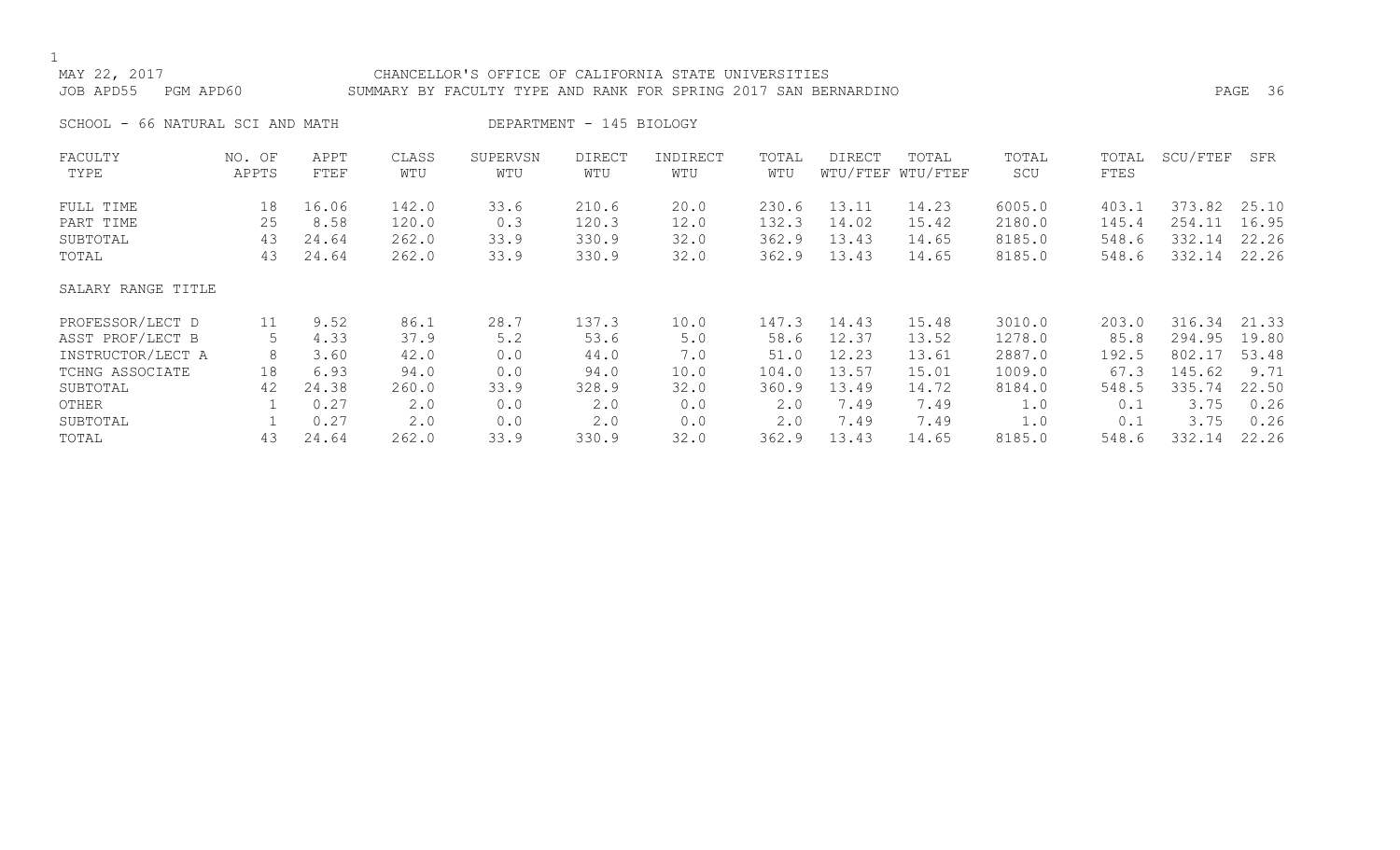## MAY 22, 2017 CHANCELLOR'S OFFICE OF CALIFORNIA STATE UNIVERSITIES JOB APD55 PGM APD60 SUMMARY BY FACULTY TYPE AND RANK FOR SPRING 2017 SAN BERNARDINO PAGE 37

SCHOOL - 66 NATURAL SCI AND MATH DEPARTMENT - 168 CHEMISTRY AND BIOCHEMISTRY

| FACULTY            | NO. OF | APPT  | CLASS | SUPERVSN | <b>DIRECT</b> | INDIRECT | TOTAL | DIRECT | TOTAL             | TOTAL  | TOTAL | SCU/FTEF | SFR   |
|--------------------|--------|-------|-------|----------|---------------|----------|-------|--------|-------------------|--------|-------|----------|-------|
| TYPE               | APPTS  | FTEF  | WTU   | WTU      | WTU           | WTU      | WTU   |        | WTU/FTEF WTU/FTEF | SCU    | FTES  |          |       |
| FULL TIME          | 13     | 10.09 | 107.0 | 4.7      | 112.7         | 27.0     | 139.7 | 11.17  | 13.85             | 3689.0 | 246.0 | 365.68   | 24.39 |
| PART TIME          | 16     | 7.07  | 102.0 | 0.0      | 104.0         | 2.0      | 106.0 | 14.71  | 15.00             | 1981.0 | 132.1 | 280.24   | 18.68 |
| SUBTOTAL           | 29     | 17.16 | 209.0 | 4.7      | 216.7         | 29.0     | 245.7 | 12.63  | 14.32             | 5670.0 | 378.1 | 330.48   | 22.04 |
| TOTAL              | 29     | 17.16 | 209.0 | 4.7      | 216.7         | 29.0     | 245.7 | 12.63  | 14.32             | 5670.0 | 378.1 | 330.48   | 22.04 |
| SALARY RANGE TITLE |        |       |       |          |               |          |       |        |                   |        |       |          |       |
| PROFESSOR/LECT D   | 8      | 5.59  | 65.0  | 2.0      | 67.0          | 16.0     | 83.0  | 11.99  | 14.86             | 1753.0 | 116.9 | 313.76   | 20.93 |
| ASSOC PROF/LECT C  |        | 2.83  | 28.0  | 0.0      | 29.0          | 5.0      | 34.0  | 10.23  | 12.00             | 1304.0 | 86.9  | 460.13   | 30.67 |
| ASST PROF/LECT B   |        | 1.67  | 14.0  | 2.7      | 16.7          | 6.0      | 22.7  | 10.02  | 13.62             | 632.0  | 42.1  | 379.12   | 25.27 |
| INSTRUCTOR/LECT A  | 13     | 6.54  | 94.0  | 0.0      | 96.0          | 2.0      | 98.0  | 14.69  | 14.99             | 1880.0 | 125.3 | 287.64   | 19.18 |
| TCHNG ASSOCIATE    |        | 0.53  | 8.0   | 0.0      | 8.0           | 0.0      | 8.0   | 15.01  | 15.01             | 101.0  | 6.7   | 189.49   | 12.63 |
| SUBTOTAL           | 29     | 17.16 | 209.0 | 4.7      | 216.7         | 29.0     | 245.7 | 12.63  | 14.32             | 5670.0 | 378.1 | 330.48   | 22.04 |
| TOTAL              | 29     | 17.16 | 209.0 | 4.7      | 216.7         | 29.0     | 245.7 | 12.63  | 14.32             | 5670.0 | 378.1 | 330.48   | 22.04 |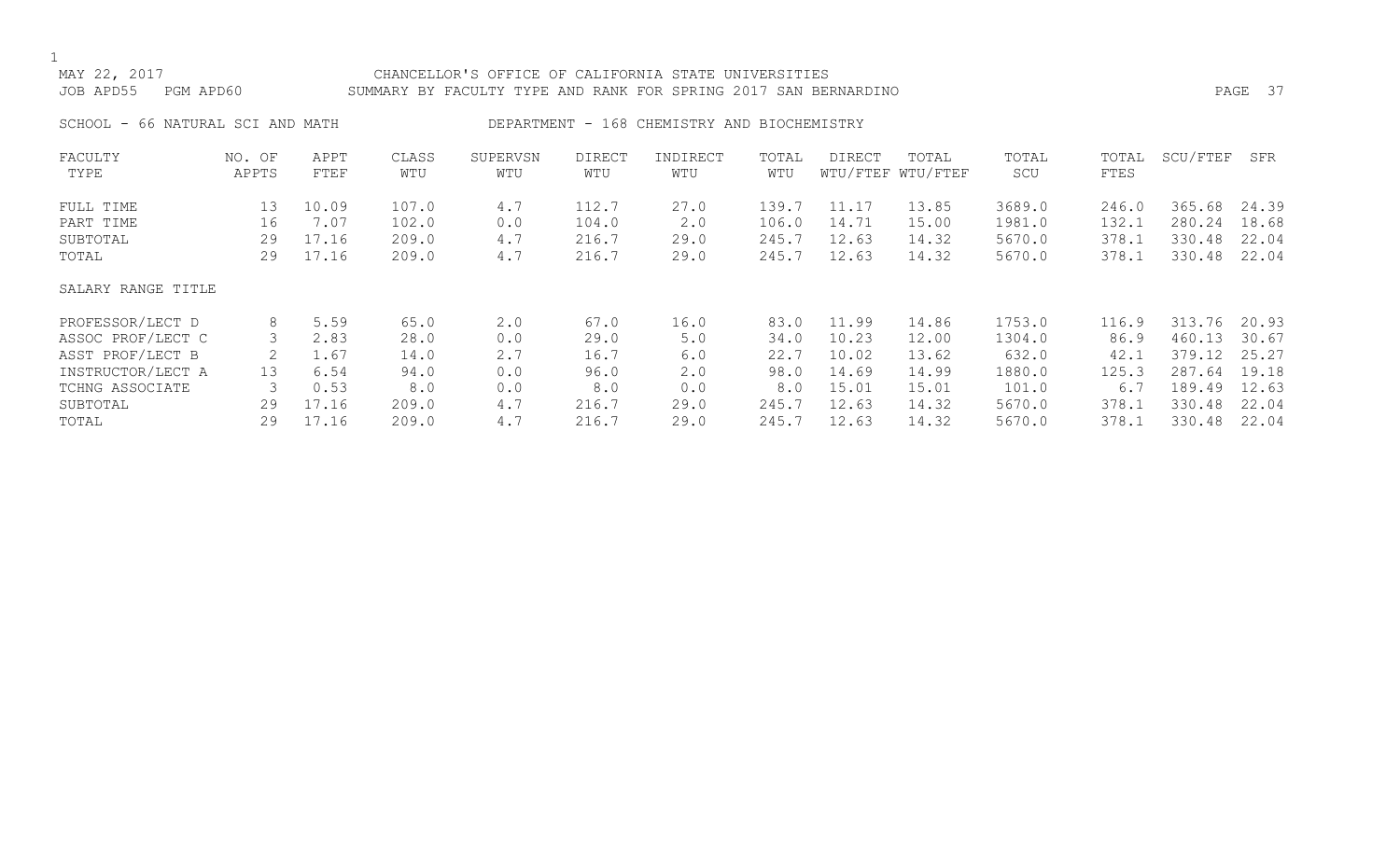# MAY 22, 2017 CHANCELLOR'S OFFICE OF CALIFORNIA STATE UNIVERSITIES JOB APD55 PGM APD60 SUMMARY BY FACULTY TYPE AND RANK FOR SPRING 2017 SAN BERNARDINO PAGE 38

SCHOOL - 66 NATURAL SCI AND MATH DEPARTMENT - 189 COMPUTER SCIENCE

| FACULTY            | NO. OF | APPT  | CLASS | SUPERVSN | <b>DIRECT</b> | INDIRECT | TOTAL | DIRECT | TOTAL             | TOTAL  | TOTAL | SCU/FTEF | SFR   |
|--------------------|--------|-------|-------|----------|---------------|----------|-------|--------|-------------------|--------|-------|----------|-------|
| TYPE               | APPTS  | FTEF  | WTU   | WTU      | WTU           | WTU      | WTU   |        | WTU/FTEF WTU/FTEF | SCU    | FTES  |          |       |
| FULL TIME          | 15     | 12.93 | 129.8 | 8.5      | 173.1         | 20.0     | 193.1 | 13.39  | 15.09             | 4227.0 | 284.2 | 326.94   | 21.98 |
| PART TIME          | 10     | 3.77  | 53.3  | 1.0      | 54.3          | 0.0      | 54.3  | 14.42  | 14.42             | 1530.0 | 102.4 | 406.27   | 27.19 |
| SUBTOTAL           | 25     | 16.70 | 183.1 | 9.5      | 227.4         | 20.0     | 247.4 | 13.62  | 14.94             | 5757.0 | 386.6 | 344.83   | 23.16 |
| TOTAL              | 25     | 16.70 | 183.1 | 9.5      | 227.4         | 20.0     | 247.4 | 13.62  | 14.94             | 5757.0 | 386.6 | 344.83   | 23.16 |
| SALARY RANGE TITLE |        |       |       |          |               |          |       |        |                   |        |       |          |       |
| PROFESSOR/LECT D   | 10     | 7.83  | 75.2  | 9.2      | 105.8         | 16.0     | 121.8 | 13.52  | 15.56             | 2375.0 | 160.2 | 303.40   | 20.46 |
| ASSOC PROF/LECT C  |        | 1.00  | 11.0  | 0.0      | 12.0          | 0.0      | 12.0  | 11.99  | 11.99             | 251.0  | 16.9  | 250.75   | 16.86 |
| ASST PROF/LECT B   |        | 3.00  | 22.6  | 0.3      | 32.3          | 4.0      | 36.3  | 10.77  | 12.10             | 484.0  | 32.5  | 161.33   | 10.84 |
| INSTRUCTOR/LECT A  | 9      | 4.41  | 67.4  | 0.0      | 70.4          | 0.0      | 70.4  | 15.98  | 16.43             | 2479.0 | 165.8 | 562.64   | 37.63 |
| TCHNG ASSOCIATE    |        | 0.46  | 6.9   | 0.0      | 6.9           | 0.0      | 6.9   | 15.00  | 15.00             | 168.0  | 11.2  | 365.22   | 24.37 |
| SUBTOTAL           | 25     | 16.70 | 183.1 | 9.5      | 227.4         | 20.0     | 247.4 | 13.62  | 14.94             | 5757.0 | 386.6 | 344.83   | 23.16 |
| TOTAL              | 25     | 16.70 | 183.1 | 9.5      | 227.4         | 20.0     | 247.4 | 13.62  | 14.94             | 5757.0 | 386.6 | 344.83   | 23.16 |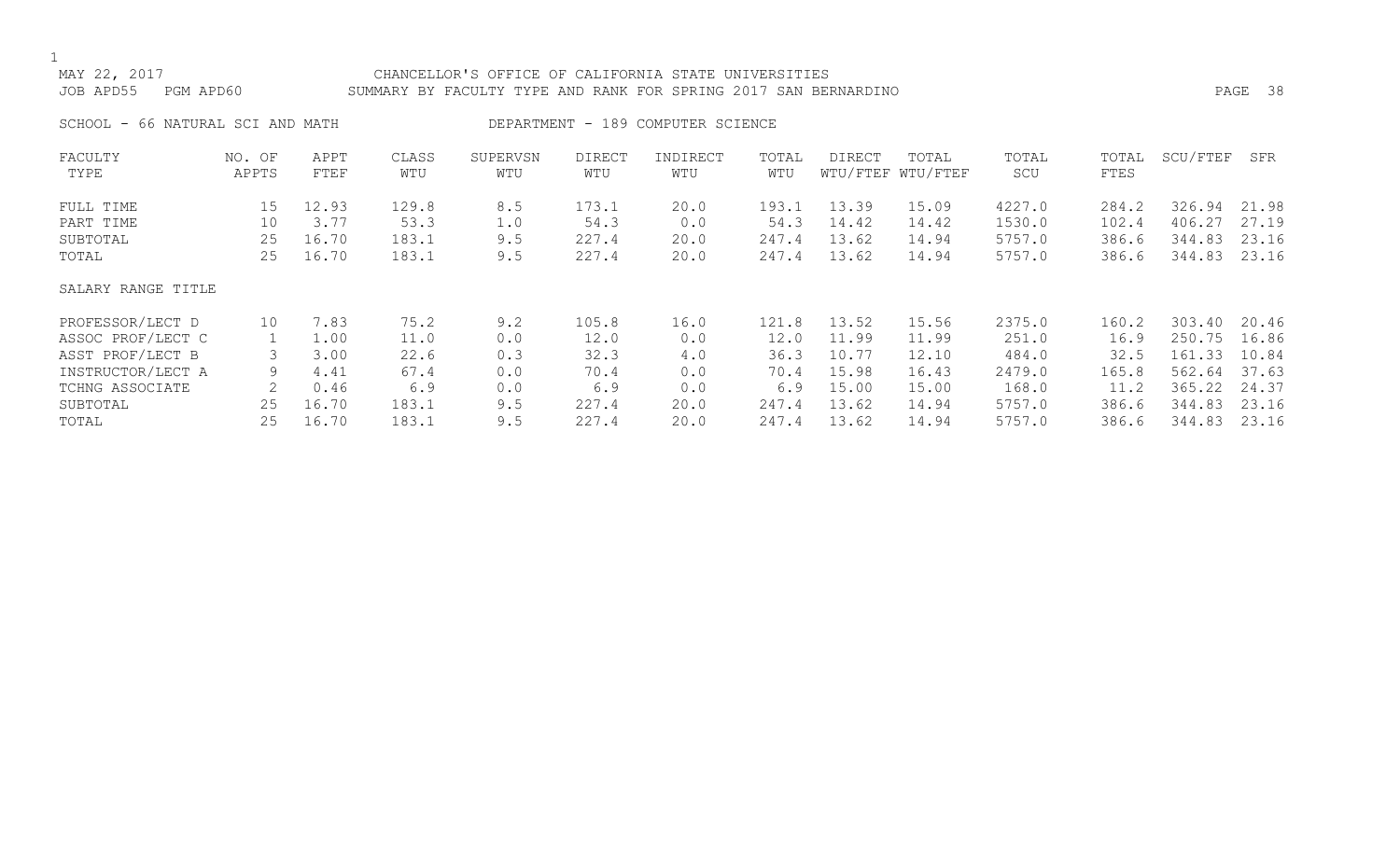# MAY 22, 2017 CHANCELLOR'S OFFICE OF CALIFORNIA STATE UNIVERSITIES JOB APD55 PGM APD60 SUMMARY BY FACULTY TYPE AND RANK FOR SPRING 2017 SAN BERNARDINO PAGE 39

SCHOOL - 66 NATURAL SCI AND MATH DEPARTMENT - 308 GEOLOGICAL SCIENCES

| FACULTY            | NO. OF | APPT | CLASS | SUPERVSN | <b>DIRECT</b> | INDIRECT | TOTAL | <b>DIRECT</b> | TOTAL             | TOTAL  | TOTAL | SCU/FTEF | SFR   |
|--------------------|--------|------|-------|----------|---------------|----------|-------|---------------|-------------------|--------|-------|----------|-------|
| TYPE               | APPTS  | FTEF | WTU   | WTU      | WTU           | WTU      | WTU   |               | WTU/FTEF WTU/FTEF | SCU    | FTES  |          |       |
| FULL TIME          |        | 4.75 | 47.0  | 6.8      | 57.8          | 19.7     | 77.5  | 12.17         | 16.32             | 1591.0 | 106.4 | 335.02   | 22.39 |
| PART TIME          | 11     | 4.27 | 56.0  | 0.0      | 63.0          | 1.0      | 64.0  | 14.76         | 15.00             | 3116.0 | 207.7 | 730.08   | 48.67 |
| SUBTOTAL           | 18     | 9.02 | 103.0 | 6.8      | 120.8         | 20.7     | 141.5 | 13.40         | 15.69             | 4707.0 | 314.1 | 522.01   | 34.83 |
| TOTAL              | 18     | 9.02 | 103.0 | 6.8      | 120.8         | 20.7     | 141.5 | 13.40         | 15.69             | 4707.0 | 314.1 | 522.01   | 34.83 |
| SALARY RANGE TITLE |        |      |       |          |               |          |       |               |                   |        |       |          |       |
| PROFESSOR/LECT D   | 4      | 2.16 | 21.0  | 4.9      | 29.9          | 14.7     | 44.6  | 13.82         | 20.61             | 1339.0 | 89.4  | 618.76   | 41.30 |
| ASSOC PROF/LECT C  |        | 1.00 | 12.0  | 0.6      | 12.6          | 0.0      | 12.6  | 12.60         | 12.60             | 142.0  | 9.5   | 142.00   | 9.47  |
| ASST PROF/LECT B   |        | 1.59 | 14.0  | 1.3      | 15.3          | 5.0      | 20.3  | 9.65          | 12.81             | 110.0  | 7.5   | 69.40    | 4.73  |
| INSTRUCTOR/LECT A  | 8      | 3.53 | 46.0  | 0.0      | 52.0          | 1.0      | 53.0  | 14.72         | 15.00             | 2782.0 | 185.5 | 787.43   | 52.50 |
| TCHNG ASSOCIATE    |        | 0.74 | 10.0  | 0.0      | 11.0          | 0.0      | 11.0  | 14.97         | 14.97             | 334.0  | 22.3  | 454.42   | 30.30 |
| SUBTOTAL           | 18     | 9.02 | 103.0 | 6.8      | 120.8         | 20.7     | 141.5 | 13.40         | 15.69             | 4707.0 | 314.1 | 522.01   | 34.83 |
| TOTAL              | 18     | 9.02 | 103.0 | 6.8      | 120.8         | 20.7     | 141.5 | 13.40         | 15.69             | 4707.0 | 314.1 | 522.01   | 34.83 |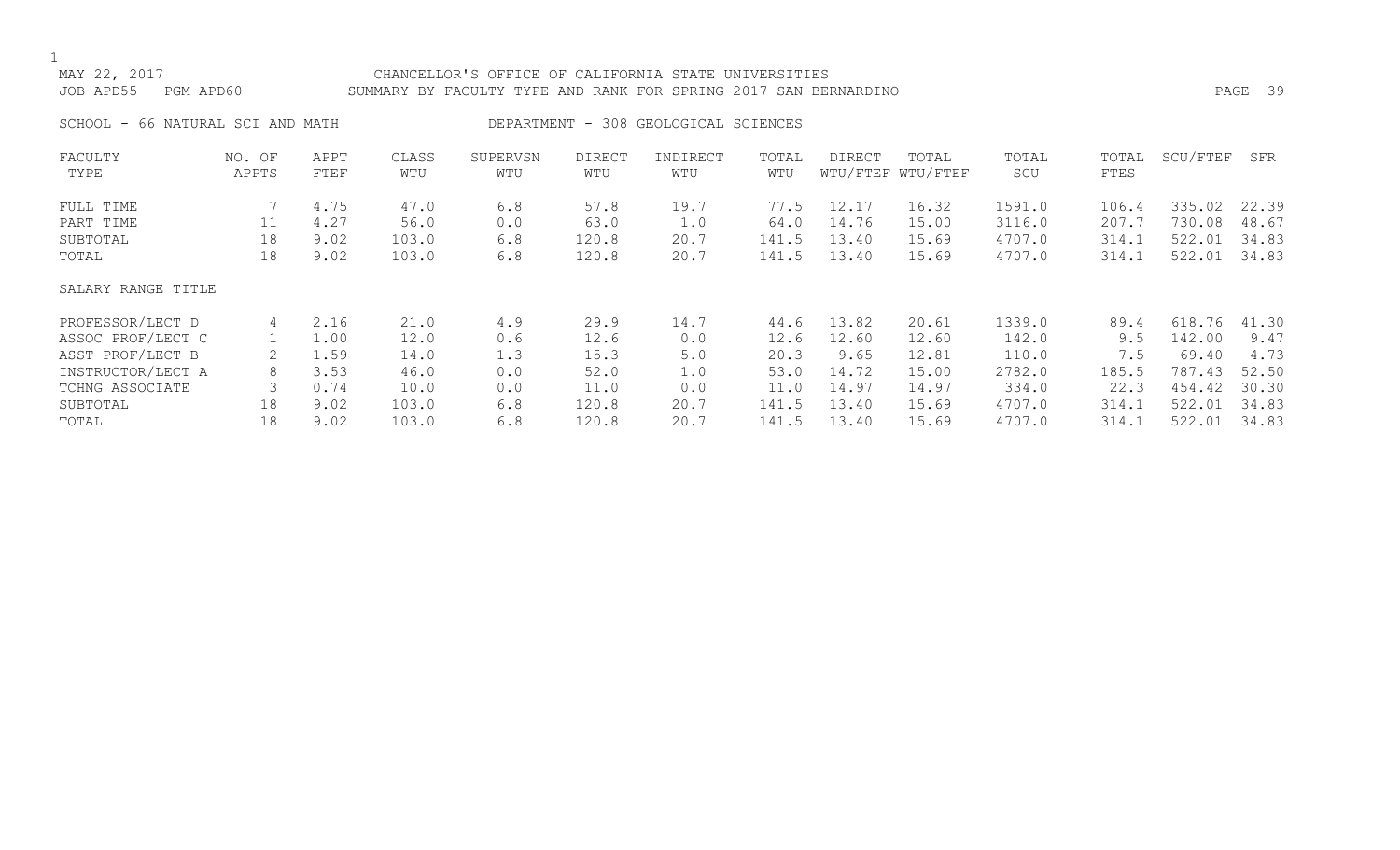# MAY 22, 2017 CHANCELLOR'S OFFICE OF CALIFORNIA STATE UNIVERSITIES JOB APD55 PGM APD60 SUMMARY BY FACULTY TYPE AND RANK FOR SPRING 2017 SAN BERNARDINO PAGE 40

SCHOOL - 66 NATURAL SCI AND MATH DEPARTMENT - 337 HEALTH SCIENCE

| FACULTY            | NO. OF          | APPT  | CLASS | SUPERVSN | <b>DIRECT</b> | INDIRECT | TOTAL | DIRECT | TOTAL             | TOTAL  | TOTAL | SCU/FTEF | SFR   |
|--------------------|-----------------|-------|-------|----------|---------------|----------|-------|--------|-------------------|--------|-------|----------|-------|
| TYPE               | APPTS           | FTEF  | WTU   | WTU      | WTU           | WTU      | WTU   |        | WTU/FTEF WTU/FTEF | SCU    | FTES  |          |       |
| FULL TIME          | 11              | 10.00 | 103.0 | 0.8      | 104.8         | 23.0     | 127.8 | 10.48  | 13.18             | 4607.0 | 313.6 | 460.70   | 31.36 |
| PART TIME          | 24              | 7.81  | 109.0 | 0.0      | 109.0         | 8.0      | 117.0 | 13.96  | 14.99             | 3327.0 | 224.7 | 426.16   | 28.78 |
| SUBTOTAL           | 35              | 17.81 | 212.0 | 0.8      | 213.8         | 31.0     | 244.8 | 12.01  | 13.97             | 7934.0 | 538.3 | 445.56   | 30.23 |
| TOTAL              | 35              | 17.81 | 212.0 | 0.8      | 213.8         | 31.0     | 244.8 | 12.01  | 13.97             | 7934.0 | 538.3 | 445.56   | 30.23 |
| SALARY RANGE TITLE |                 |       |       |          |               |          |       |        |                   |        |       |          |       |
| PROFESSOR/LECT D   | 3               | 2.00  | 22.0  | 0.3      | 22.3          | 6.0      | 28.3  | 11.16  | 14.16             | 867.0  | 57.8  | 433.72   | 28.91 |
| ASSOC PROF/LECT C  |                 | 1.00  | 13.0  | 0.0      | 13.0          | 0.0      | 13.0  | 13.00  | 13.00             | 366.0  | 24.4  | 366.00   | 24.40 |
| ASST PROF/LECT B   | 8               | 6.34  | 72.0  | 0.0      | 73.0          | 10.0     | 83.0  | 11.52  | 13.10             | 3477.0 | 238.8 | 548.77   | 37.69 |
| INSTRUCTOR/LECT A  | 15 <sub>1</sub> | 6.74  | 79.0  | 0.5      | 79.5          | 15.0     | 94.5  | 11.80  | 14.62             | 2837.0 | 191.5 | 421.04   | 28.42 |
| TCHNG ASSOCIATE    | 8               | 1.73  | 26.0  | 0.0      | 26.0          | 0.0      | 26.0  | 14.99  | 14.99             | 387.0  | 25.8  | 223.18   | 14.88 |
| SUBTOTAL           | 35              | 17.81 | 212.0 | 0.8      | 213.8         | 31.0     | 244.8 | 12.01  | 13.97             | 7934.0 | 538.3 | 445.56   | 30.23 |
| TOTAL              | 35              | 17.81 | 212.0 | 0.8      | 213.8         | 31.0     | 244.8 | 12.01  | 13.97             | 7934.0 | 538.3 | 445.56   | 30.23 |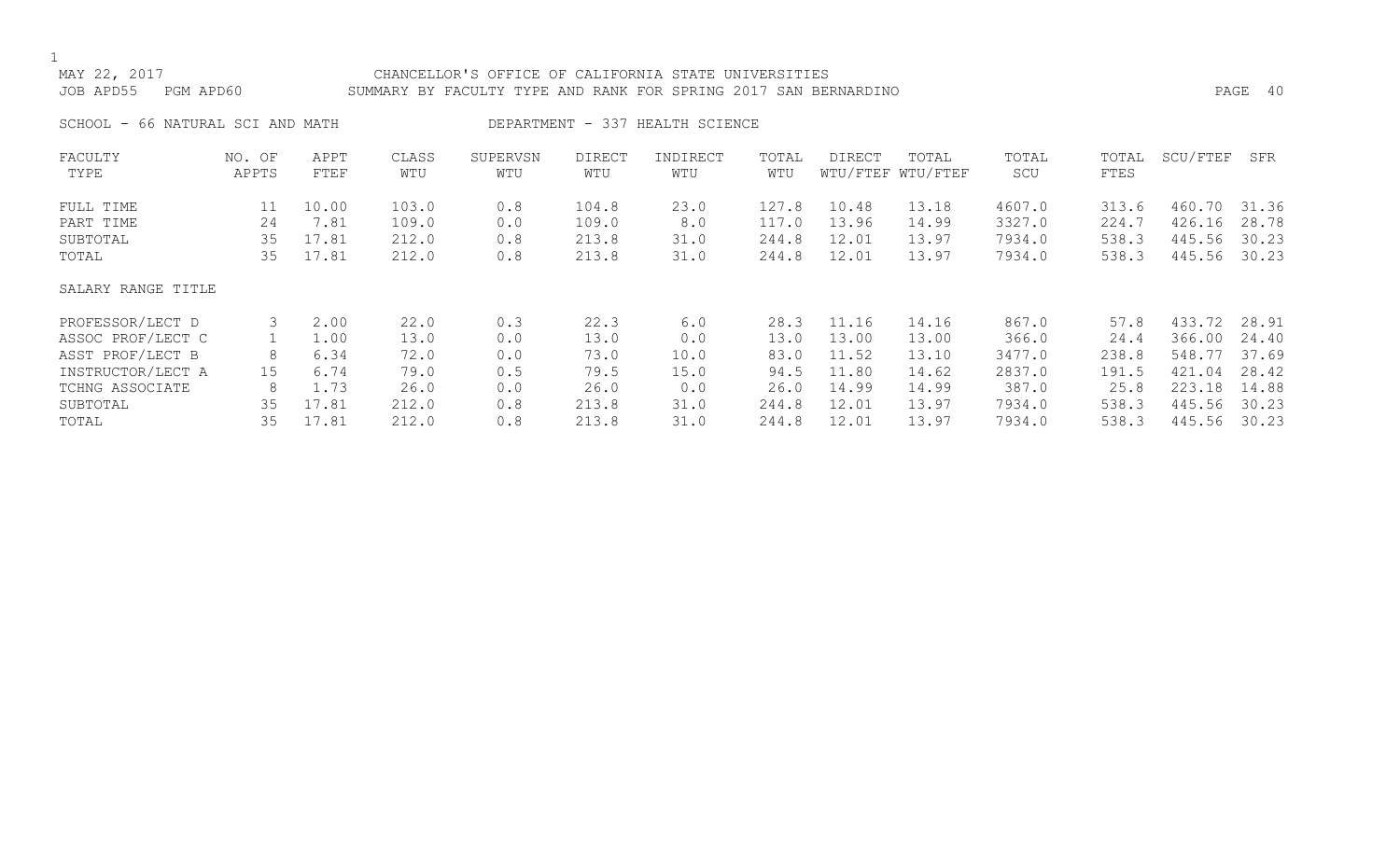# MAY 22, 2017 CHANCELLOR'S OFFICE OF CALIFORNIA STATE UNIVERSITIES JOB APD55 PGM APD60 SUMMARY BY FACULTY TYPE AND RANK FOR SPRING 2017 SAN BERNARDINO PAGE 41

SCHOOL - 66 NATURAL SCI AND MATH DEPARTMENT - 421 KINESIOLOGY

| FACULTY            | NO. OF | APPT  | CLASS | SUPERVSN | <b>DIRECT</b> | INDIRECT | TOTAL | DIRECT | TOTAL             | TOTAL   | TOTAL | SCU/FTEF | SFR   |
|--------------------|--------|-------|-------|----------|---------------|----------|-------|--------|-------------------|---------|-------|----------|-------|
| TYPE               | APPTS  | FTEF  | WTU   | WTU      | WTU           | WTU      | WTU   |        | WTU/FTEF WTU/FTEF | SCU     | FTES  |          |       |
| FULL TIME          | 12     | 11.00 | 118.4 | 0.0      | 123.4         | 12.0     | 135.4 | 11.22  | 12.31             | 4343.0  | 289.6 | 394.82   | 26.32 |
| PART TIME          | 22     | 11.26 | 160.6 | 5.0      | 168.6         | 0.0      | 168.6 | 14.97  | 14.97             | 5985.0  | 399.2 | 531.57   | 35.46 |
| SUBTOTAL           | 34     | 22.26 | 279.0 | 5.0      | 292.0         | 12.0     | 304.0 | 13.12  | 13.66             | 10328.0 | 688.8 | 463.99   | 30.94 |
| TOTAL              | 34     | 22.26 | 279.0 | $5.0$    | 292.0         | 12.0     | 304.0 | 13.12  | 13.66             | 10328.0 | 688.8 | 463.99   | 30.94 |
| SALARY RANGE TITLE |        |       |       |          |               |          |       |        |                   |         |       |          |       |
| PROFESSOR/LECT D   | 2.     | 1.00  | 10.6  | 0.0      | 10.6          | 0.0      | 10.6  | 10.61  | 10.61             | 332.0   | 22.1  | 332.33   | 22.15 |
| ASSOC PROF/LECT C  | 4      | 3.27  | 43.4  | 1.3      | 49.7          | 0.0      | 49.7  | 15.21  | 15.21             | 1606.0  | 107.1 | 491.43   | 32.76 |
| ASST PROF/LECT B   | 6      | 6.00  | 58.8  | 0.0      | 58.8          | 12.0     | 70.8  | 9.80   | 11.80             | 1791.0  | 119.4 | 298.50   | 19.90 |
| INSTRUCTOR/LECT A  | 21     | 11.66 | 165.2 | 0.0      | 168.2         | 0.0      | 168.2 | 14.43  | 14.43             | 6577.0  | 438.7 | 564.16   | 37.63 |
| SUBTOTAL           | 33     | 21.93 | 278.0 | 1.3      | 287.3         | 12.0     | 299.3 | 13.10  | 13.65             | 10306.0 | 687.3 | 470.06   | 31.35 |
| ADMINISTRATOR      |        | 0.33  | 1.0   | 3.7      | 4.7           | 0.0      | 4.7   | 14.07  | 14.07             | 22.0    | 1.5   | 65.87    | 4.40  |
| SUBTOTAL           |        | 0.33  | 1.0   | 3.7      | 4.7           | 0.0      | 4.7   | 14.07  | 14.07             | 22.0    | 1.5   | 65.87    | 4.40  |
| TOTAL              | 34     | 22.26 | 279.0 | $5.0$    | 292.0         | 12.0     | 304.0 | 13.12  | 13.66             | 10328.0 | 688.8 | 463.99   | 30.94 |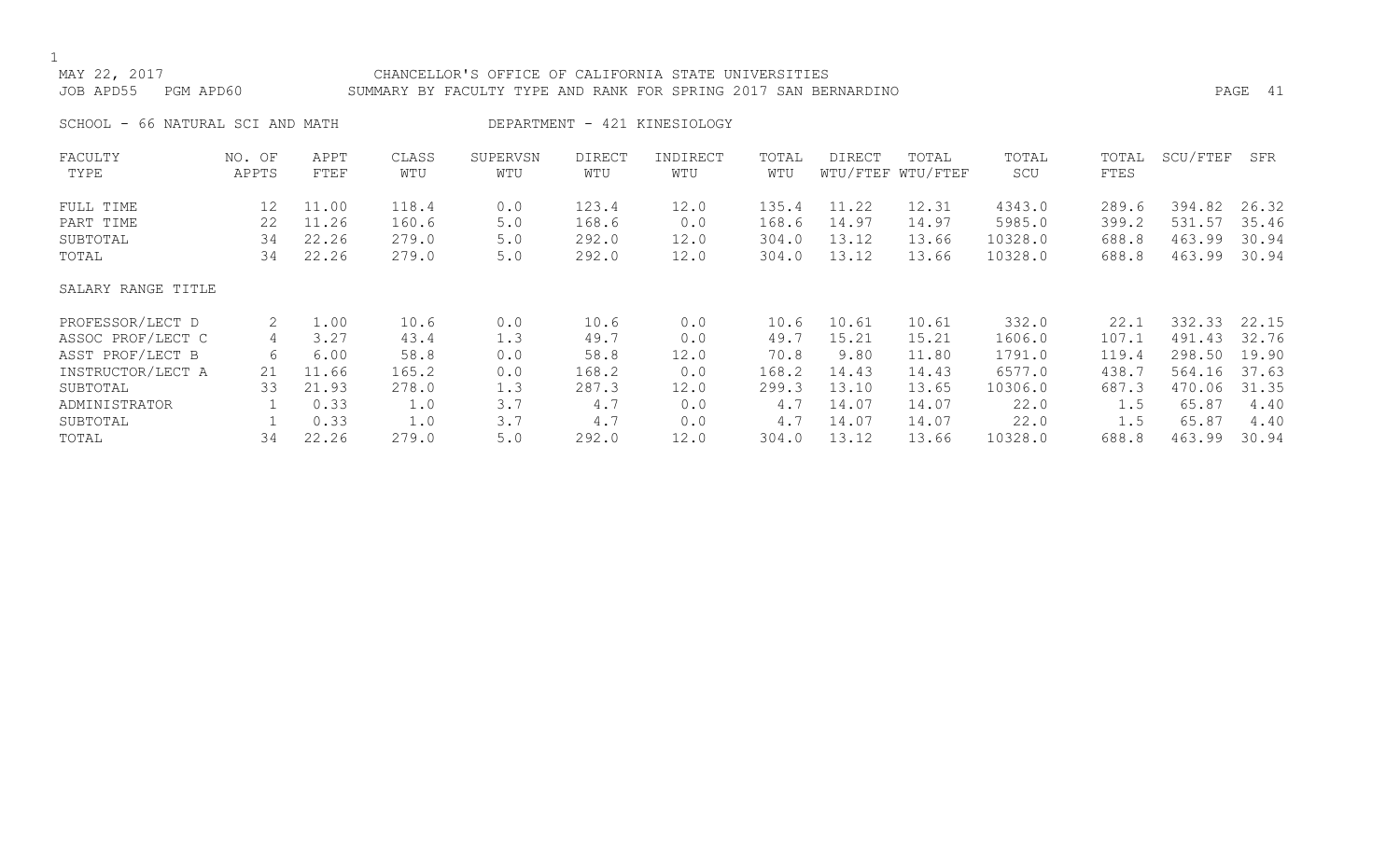# MAY 22, 2017 CHANCELLOR'S OFFICE OF CALIFORNIA STATE UNIVERSITIES JOB APD55 PGM APD60 SUMMARY BY FACULTY TYPE AND RANK FOR SPRING 2017 SAN BERNARDINO PAGE 42

SCHOOL - 66 NATURAL SCI AND MATH CONTROL DEPARTMENT - 487 MATHEMATICS

| FACULTY            | NO. OF | APPT  | CLASS | SUPERVSN | <b>DIRECT</b> | INDIRECT | TOTAL | DIRECT | TOTAL             | TOTAL   | TOTAL | SCU/FTEF | SFR   |
|--------------------|--------|-------|-------|----------|---------------|----------|-------|--------|-------------------|---------|-------|----------|-------|
| TYPE               | APPTS  | FTEF  | WTU   | WTU      | WTU           | WTU      | WTU   |        | WTU/FTEF WTU/FTEF | SCU     | FTES  |          |       |
| FULL TIME          | 24     | 17.58 | 157.5 | 2.6      | 164.1         | 103.0    | 267.1 | 9.34   | 15.19             | 4194.0  | 281.7 | 238.58   | 16.03 |
| PART TIME          | 39     | 17.20 | 261.0 | 0.0      | 261.0         | 0.0      | 261.0 | 15.17  | 15.17             | 8456.0  | 564.9 | 491.60   | 32.84 |
| SUBTOTAL           | 63     | 34.78 | 418.5 | 2.6      | 425.1         | 103.0    | 528.1 | 12.22  | 15.18             | 12650.0 | 846.6 | 363.71   | 24.34 |
| OTHER              |        | 0.00  | 0.0   | 1.0      | 1.0           | 0.0      | 1.0   | 0.00   | 0.00              | 4.0     | 0.3   | 0.00     | 0.00  |
| TOTAL              | 64     | 34.78 | 418.5 | 3.6      | 426.1         | 103.0    | 529.1 | 12.25  | 15.21             | 12654.0 | 846.9 | 363.83   | 24.35 |
| SALARY RANGE TITLE |        |       |       |          |               |          |       |        |                   |         |       |          |       |
| PROFESSOR/LECT D   | 19     | 12.75 | 116.5 | 3.6      | 124.1         | 64.0     | 188.1 | 9.74   | 14.76             | 3054.0  | 205.7 | 239.62   | 16.14 |
| ASSOC PROF/LECT C  | 3      | 0.67  | 8.0   | 0.0      | 8.0           | 16.0     | 24.0  | 11.98  | 35.93             | 236.0   | 15.9  | 353.29   | 23.76 |
| ASST PROF/LECT B   | 4      | 4.00  | 28.0  | 0.0      | 28.0          | 20.0     | 48.0  | 7.00   | 12.00             | 712.0   | 48.5  | 178.00   | 12.13 |
| INSTRUCTOR/LECT A  | 25     | 13.10 | 202.0 | 0.0      | 202.0         | 3.0      | 205.0 | 15.43  | 15.65             | 6276.0  | 418.4 | 479.27   | 31.95 |
| TCHNG ASSOCIATE    | 13     | 4.27  | 64.0  | 0.0      | 64.0          | 0.0      | 64.0  | 14.98  | 14.98             | 2376.0  | 158.4 | 556.18   | 37.08 |
| SUBTOTAL           | 64     | 34.78 | 418.5 | 3.6      | 426.1         | 103.0    | 529.1 | 12.25  | 15.21             | 12654.0 | 846.9 | 363.83   | 24.35 |
| TOTAL              | 64     | 34.78 | 418.5 | 3.6      | 426.1         | 103.0    | 529.1 | 12.25  | 15.21             | 12654.0 | 846.9 | 363.83   | 24.35 |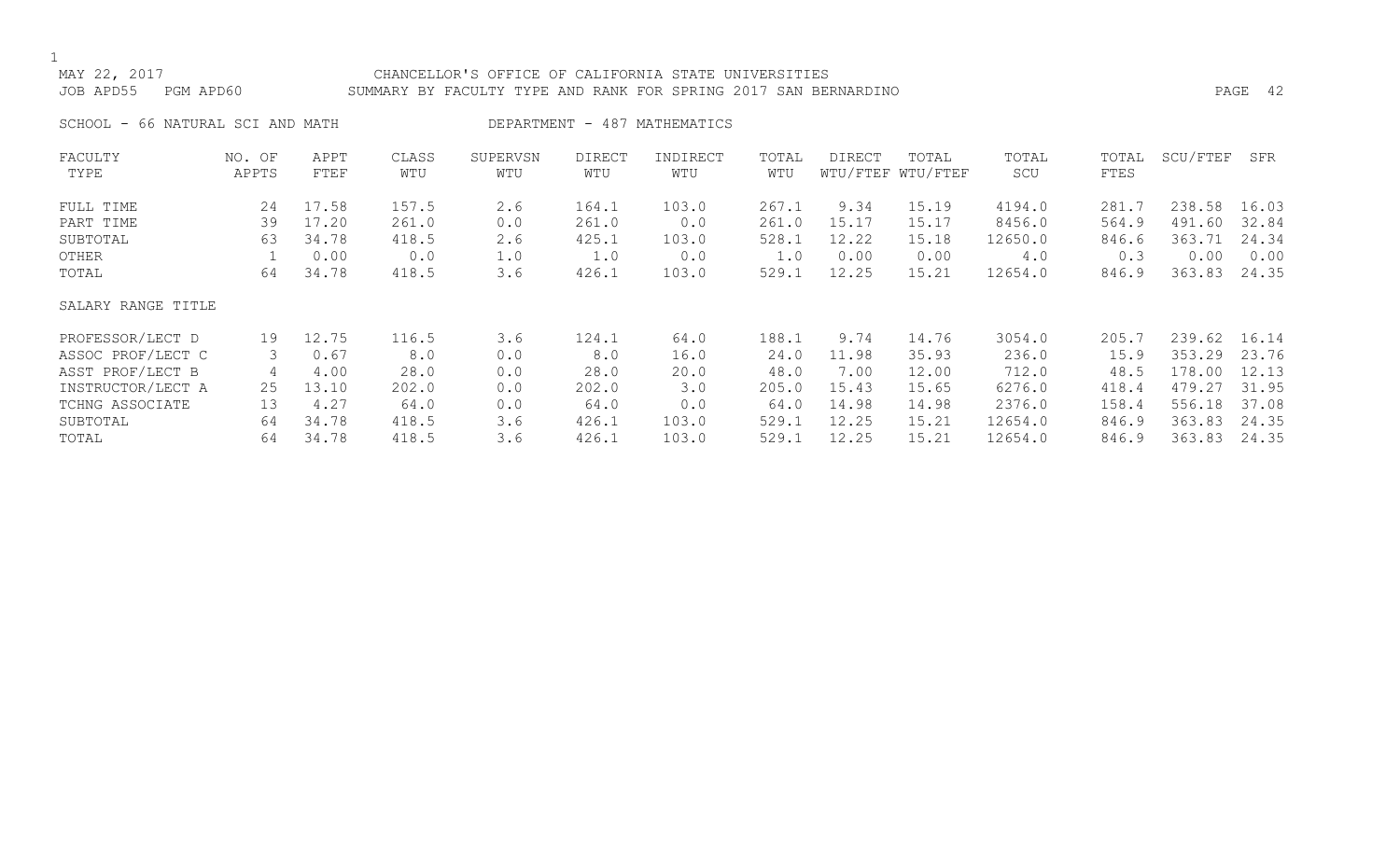# MAY 22, 2017 CHANCELLOR'S OFFICE OF CALIFORNIA STATE UNIVERSITIES JOB APD55 PGM APD60 SUMMARY BY FACULTY TYPE AND RANK FOR SPRING 2017 SAN BERNARDINO PAGE 43

SCHOOL - 66 NATURAL SCI AND MATH DEPARTMENT - 510 NATURAL SCIENCE

| FACULTY            | NO. OF | APPT | CLASS | SUPERVSN | <b>DIRECT</b> | INDIRECT | TOTAL | <b>DIRECT</b> | TOTAL             | TOTAL  | TOTAL | SCU/FTEF     | SFR   |
|--------------------|--------|------|-------|----------|---------------|----------|-------|---------------|-------------------|--------|-------|--------------|-------|
| TYPE               | APPTS  | FTEF | WTU   | WTU      | WTU           | WTU      | WTU   |               | WTU/FTEF WTU/FTEF | SCU    | FTES  |              |       |
| FULL TIME          |        | 1.00 | 16.0  |          | 16.0          | 4.0      | 20.0  | 16.00         | 16.00             | 1076.0 | 72.0  | 76.00        | 72.00 |
|                    |        |      |       | 0.0      |               |          |       |               |                   |        |       |              |       |
| PART TIME          | 6      | 2.22 | 20.0  | 0.0      | 23.0          | 0.0      | 23.0  | 10.37         | 10.37             | 2580.0 | 172.0 | 162.69       | 77.51 |
| SUBTOTAL           | 9      | 3.22 | 36.0  | 0.0      | 39.0          | 4.0      | 43.0  | 12.12         | 12.12             | 3656.0 | 244.0 | 135.76       | 75.80 |
| TOTAL              | 9      | 3.22 | 36.0  | 0.0      | 39.0          | 4.0      | 43.0  | 12.12         | 12.12             | 3656.0 | 244.0 | 135.76       | 75.80 |
| SALARY RANGE TITLE |        |      |       |          |               |          |       |               |                   |        |       |              |       |
| INSTRUCTOR/LECT A  | 9      | 3.22 | 36.0  | 0.0      | 39.0          | 4.0      | 43.0  | 12.12         | 12.12             | 3656.0 | 244.0 | 135.76 75.80 |       |
| SUBTOTAL           | 9      | 3.22 | 36.0  | 0.0      | 39.0          | 4.0      | 43.0  | 12.12         | 12.12             | 3656.0 | 244.0 | 135.76       | 75.80 |
| TOTAL              |        | 3.22 | 36.0  | 0.0      | 39.0          | 4.0      | 43.0  | 12.12         | 12.12             | 3656.0 | 244.0 | 135.76       | 75.80 |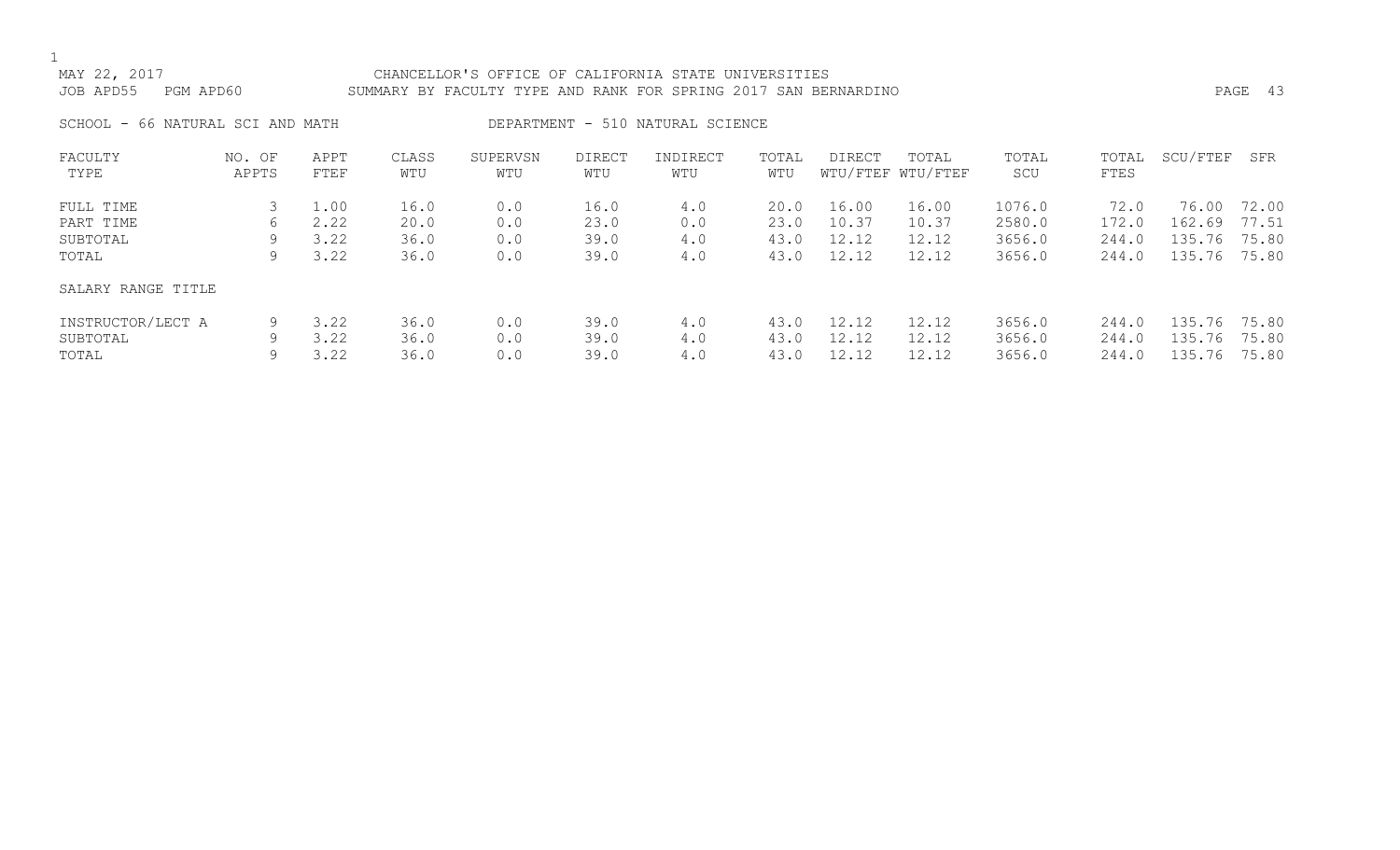# MAY 22, 2017 CHANCELLOR'S OFFICE OF CALIFORNIA STATE UNIVERSITIES JOB APD55 PGM APD60 SUMMARY BY FACULTY TYPE AND RANK FOR SPRING 2017 SAN BERNARDINO PAGE 44

SCHOOL - 66 NATURAL SCI AND MATH DEPARTMENT - 515 NURSING

| FACULTY            | NO. OF | APPT  | CLASS | SUPERVSN | <b>DIRECT</b> | INDIRECT | TOTAL | <b>DIRECT</b> | TOTAL             | TOTAL  | TOTAL | SCU/FTEF | SFR   |
|--------------------|--------|-------|-------|----------|---------------|----------|-------|---------------|-------------------|--------|-------|----------|-------|
| TYPE               | APPTS  | FTEF  | WTU   | WTU      | WTU           | WTU      | WTU   |               | WTU/FTEF WTU/FTEF | SCU    | FTES  |          |       |
| FULL TIME          | 12     | 10.67 | 113.0 | 0.0      | 113.0         | 42.0     | 155.0 | 10.59         | 14.53             | 1427.0 | 95.6  | 133.78   | 8.96  |
| PART TIME          | 30     | 13.29 | 183.4 | 5.0      | 190.4         | 24.0     | 214.4 | 14.32         | 16.13             | 1640.0 | 110.8 | 123.37   | 8.34  |
| SUBTOTAL           | 42     | 23.96 | 296.4 | 5.0      | 303.4         | 66.0     | 369.4 | 12.66         | 15.42             | 3067.0 | 206.4 | 128.01   | 8.61  |
| OTHER              |        | 0.00  | 0.0   | 0.0      | 0.0           | 0.0      | 0.0   | 0.00          | 0.00              | 0.0    | 0.0   | 0.00     | 0.00  |
| TOTAL              | 43     | 23.96 | 296.4 | 5.0      | 303.4         | 66.0     | 369.4 | 12.66         | 15.42             | 3067.0 | 206.4 | 128.01   | 8.61  |
| SALARY RANGE TITLE |        |       |       |          |               |          |       |               |                   |        |       |          |       |
| PROFESSOR/LECT D   | 2      | 1.00  | 5.0   | 0.0      | 5.0           | 7.0      | 12.0  | 5.00          | 12.00             | 18.0   | 1.5   | 18.00    | 1.50  |
| ASSOC PROF/LECT C  |        | 1.67  | 20.0  | 0.0      | 20.0          | 0.0      | 20.0  | 12.00         | 12.00             | 346.0  | 23.1  | 207.56   | 13.88 |
| ASST PROF/LECT B   | 4      | 4.00  | 30.0  | 0.0      | 30.0          | 16.0     | 46.0  | 7.50          | 11.50             | 600.0  | 40.1  | 150.00   | 10.02 |
| INSTRUCTOR/LECT A  | 35     | 17.29 | 241.4 | 5.0      | 248.4         | 43.0     | 291.4 | 14.36         | 16.85             | 2103.0 | 141.7 | 121.61   | 8.19  |
| SUBTOTAL           | 43     | 23.96 | 296.4 | 5.0      | 303.4         | 66.0     | 369.4 | 12.66         | 15.42             | 3067.0 | 206.4 | 128.01   | 8.61  |
| TOTAL              | 43     | 23.96 | 296.4 | 5.0      | 303.4         | 66.0     | 369.4 | 12.66         | 15.42             | 3067.0 | 206.4 | 128.01   | 8.61  |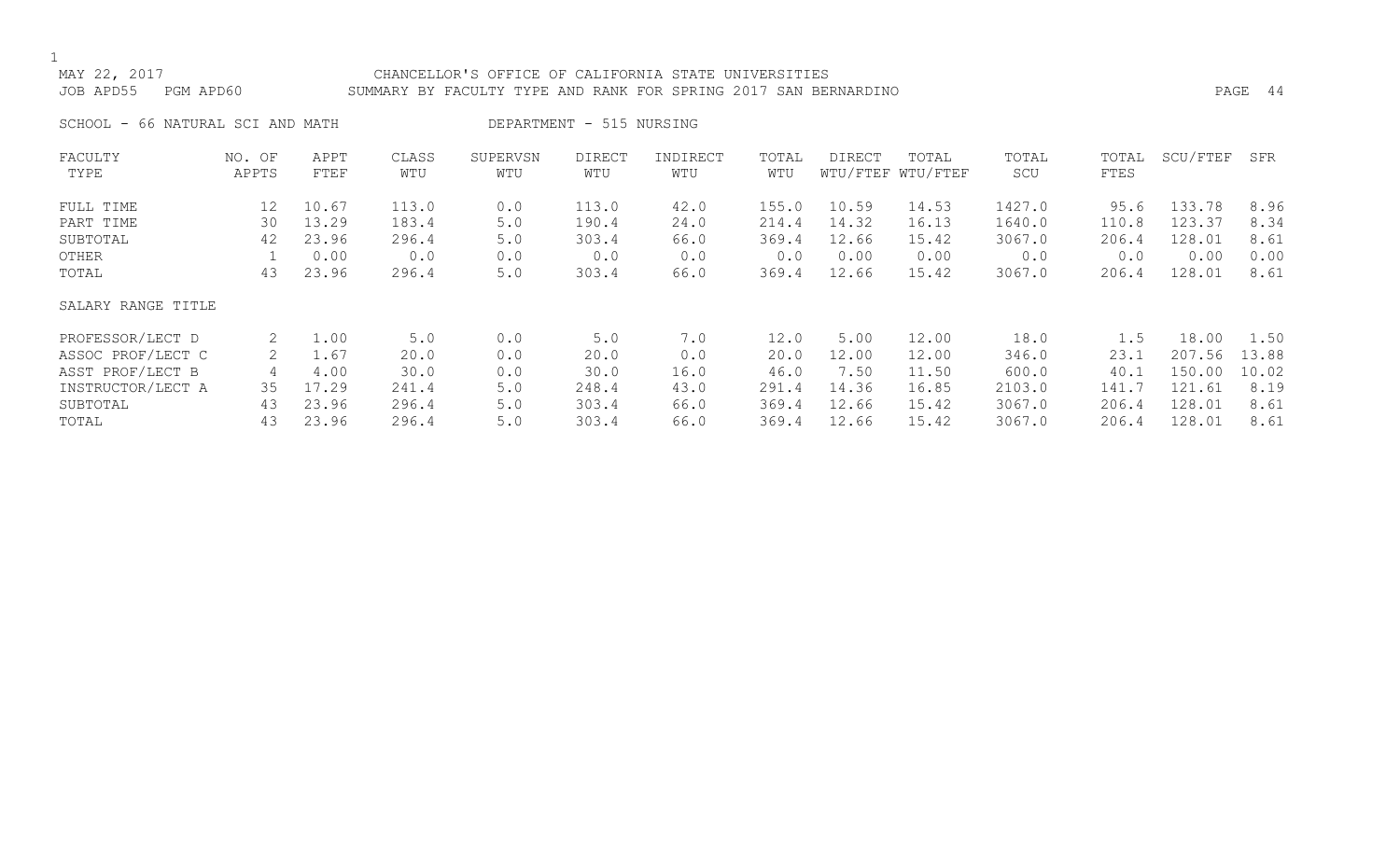# MAY 22, 2017 CHANCELLOR'S OFFICE OF CALIFORNIA STATE UNIVERSITIES JOB APD55 PGM APD60 SUMMARY BY FACULTY TYPE AND RANK FOR SPRING 2017 SAN BERNARDINO PAGE 45

SCHOOL - 66 NATURAL SCI AND MATH DEPARTMENT - 571 PHYSICS

| FACULTY            | NO. OF | APPT | CLASS | SUPERVSN | <b>DIRECT</b> | INDIRECT | TOTAL | <b>DIRECT</b> | TOTAL             | TOTAL  | TOTAL | SCU/FTEF | SFR   |
|--------------------|--------|------|-------|----------|---------------|----------|-------|---------------|-------------------|--------|-------|----------|-------|
| TYPE               | APPTS  | FTEF | WTU   | WTU      | WTU           | WTU      | WTU   |               | WTU/FTEF WTU/FTEF | SCU    | FTES  |          |       |
| FULL TIME          |        | 4.75 | 37.5  | 0.9      | 38.4          | 31.5     | 69.9  | 8.09          | 14.72             | 1231.0 | 82.1  | 259.21   | 17.28 |
| PART TIME          | 8      | 4.65 | 71.0  | 0.0      | 75.0          | 1.0      | 76.0  | 16.14         | 16.35             | 2743.0 | 182.9 | 590.27   | 39.35 |
| SUBTOTAL           | 15     | 9.40 | 108.5 | 0.9      | 113.4         | 32.5     | 145.9 | 12.07         | 15.53             | 3974.0 | 264.9 | 422.95   | 28.20 |
| TOTAL              | 15     | 9.40 | 108.5 | 0.9      | 113.4         | 32.5     | 145.9 | 12.07         | 15.53             | 3974.0 | 264.9 | 422.95   | 28.20 |
| SALARY RANGE TITLE |        |      |       |          |               |          |       |               |                   |        |       |          |       |
| PROFESSOR/LECT D   | 4      | 1.75 | 18.5  | 0.0      | 18.5          | 14.5     | 33.0  | 10.57         | 18.86             | 251.0  | 16.7  | 143.43   | 9.56  |
| ASSOC PROF/LECT C  |        | 1.00 | 7.0   | 0.6      | 7.6           | 5.0      | 12.6  | 7.61          | 12.61             | 130.0  | 8.7   | 130.13   | 8.68  |
| ASST PROF/LECT B   |        | 2.00 | 12.0  | 0.3      | 12.3          | 12.0     | 24.3  | 6.15          | 12.15             | 850.0  | 56.7  | 425.00   | 28.34 |
| INSTRUCTOR/LECT A  | 8      | 4.65 | 71.0  | 0.0      | 75.0          | 1.0      | 76.0  | 16.14         | 16.35             | 2743.0 | 182.9 | 590.27   | 39.35 |
| SUBTOTAL           | 15     | 9.40 | 108.5 | 0.9      | 113.4         | 32.5     | 145.9 | 12.07         | 15.53             | 3974.0 | 264.9 | 422.95   | 28.20 |
| TOTAL              | 15     | 9.40 | 108.5 | 0.9      | 113.4         | 32.5     | 145.9 | 12.07         | 15.53             | 3974.0 | 264.9 | 422.95   | 28.20 |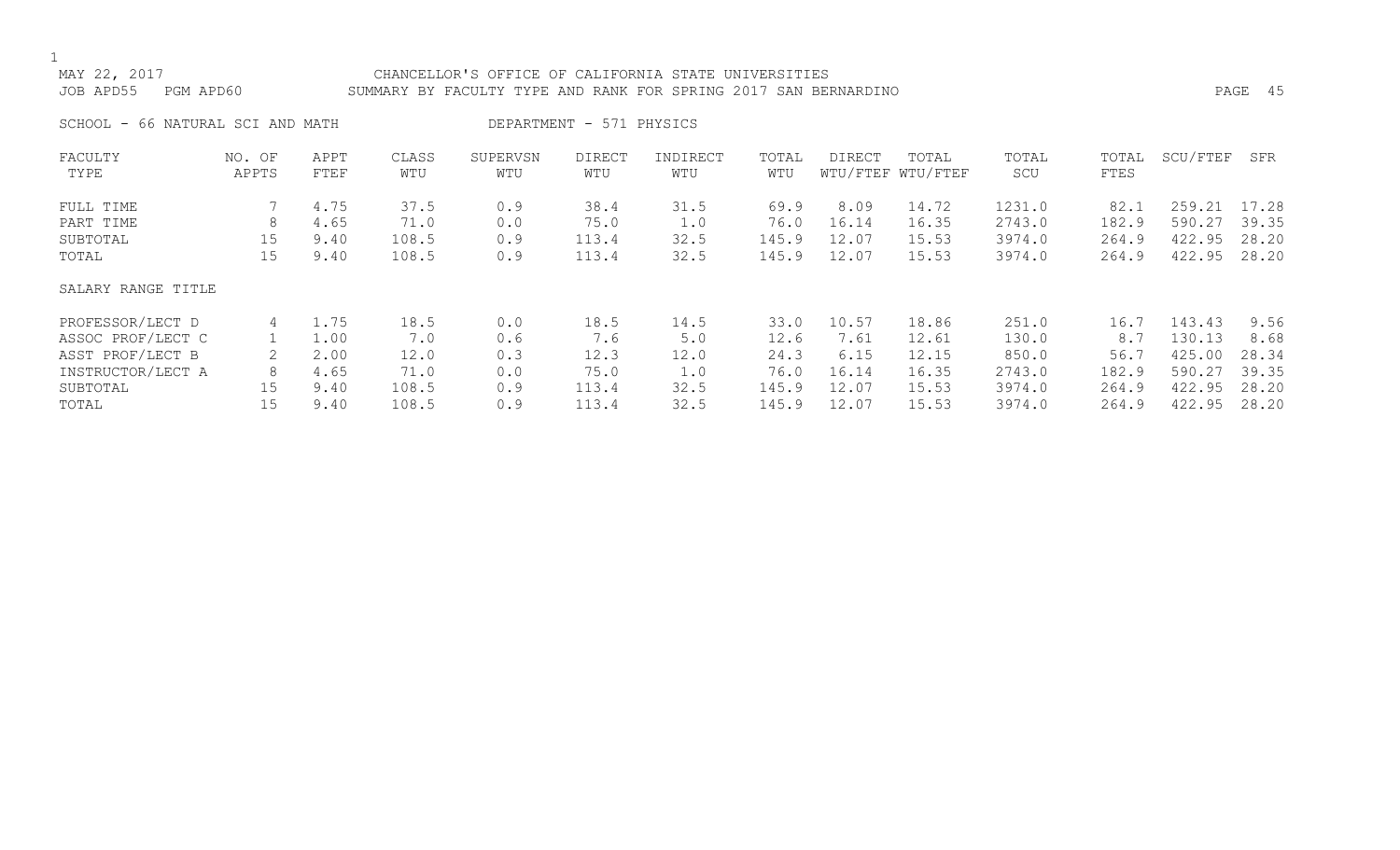## MAY 22, 2017 CHANCELLOR'S OFFICE OF CALIFORNIA STATE UNIVERSITIES JOB APD55 PGM APD60 SUMMARY BY FACULTY TYPE AND RANK FOR SPRING 2017 SAN BERNARDINO PAGE 46

SCHOOL - 66 NATURAL SCI AND MATH

| FACULTY            | NO. OF | APPT   | CLASS  | SUPERVSN | <b>DIRECT</b> | INDIRECT | TOTAL  | <b>DIRECT</b> | TOTAL             | TOTAL   | TOTAL  | SCU/FTEF | SFR   |
|--------------------|--------|--------|--------|----------|---------------|----------|--------|---------------|-------------------|---------|--------|----------|-------|
| TYPE               | APPTS  | FTEF   | WTU    | WTU      | WTU           | WTU      | WTU    |               | WTU/FTEF WTU/FTEF | SCU     | FTES   |          |       |
| FULL TIME          | 122    | 98.83  | 971.2  | 57.9     | 1113.9        | 302.2    | 1416.1 | 11.27         | 14.33             | 32390.0 | 2174.2 | 327.75   | 22.00 |
| PART TIME          | 191    | 80.11  | 1136.3 | 11.3     | 1168.6        | 48.0     | 1216.6 | 14.59         | 15.19             | 33538.0 | 2242.1 | 418.66   | 27.99 |
| SUBTOTAL           | 313    | 178.93 | 2107.5 | 69.2     | 2282.5        | 350.2    | 2632.7 | 12.76         | 14.71             | 65928.0 | 4416.3 | 368.45   | 24.68 |
| OTHER              | 2      | 0.00   | 0.0    | 1.0      | 1.0           | 0.0      | 1.0    | 0.00          | 0.00              | 4.0     | 0.3    | 0.00     | 0.00  |
| TOTAL              | 315    | 178.93 | 2107.5 | 70.2     | 2283.5        | 350.2    | 2633.7 | 12.76         | 14.72             | 65932.0 | 4416.6 | 368.47   | 24.68 |
| SALARY RANGE TITLE |        |        |        |          |               |          |        |               |                   |         |        |          |       |
| PROFESSOR/LECT D   | 63     | 43.59  | 419.9  | 48.7     | 520.5         | 148.2    | 668.7  | 11.94         | 15.34             | 12999.0 | 873.4  | 298.23   | 20.04 |
| ASSOC PROF/LECT C  | 16     | 12.44  | 142.4  | 2.5      | 151.9         | 26.0     | 177.9  | 12.21         | 14.30             | 4381.0  | 292.4  | 352.26   | 23.51 |
| ASST PROF/LECT B   | 36     | 32.92  | 289.3  | 9.8      | 320.0         | 90.0     | 410.0  | 9.72          | 12.45             | 9934.0  | 671.4  | 301.75   | 20.40 |
| INSTRUCTOR/LECT A  | 151    | 74.72  | 1044.0 | $5.5$    | 1074.5        | 76.0     | 1150.5 | 14.38         | 15.40             | 34220.0 | 2286.2 | 457.95   | 30.59 |
| TCHNG ASSOCIATE    | 47     | 14.66  | 208.9  | 0.0      | 209.9         | 10.0     | 219.9  | 14.31         | 15.00             | 4375.0  | 291.7  | 298.37   | 19.89 |
| SUBTOTAL           | 313    | 178.33 | 2104.5 | 66.5     | 2276.8        | 350.2    | 2627.0 | 12.77         | 14.73             | 65909.0 | 4415.1 | 369.59   | 24.76 |
| ADMINISTRATOR      |        | 0.33   | 1.0    | 3.7      | 4.7           | 0.0      | 4.7    | 14.07         | 14.07             | 22.0    | 1.5    | 65.87    | 4.40  |
| OTHER              |        | 0.27   | 2.0    | 0.0      | 2.0           | 0.0      | 2.0    | 7.49          | 7.49              | 1.0     | 0.1    | 3.75     | 0.26  |
| SUBTOTAL           |        | 0.60   | 3.0    | 3.7      | 6.7           | 0.0      | 6.7    | 11.15         | 11.15             | 23.0    | 1.5    | 38.27    | 2.55  |
| TOTAL              | 315    | 178.93 | 2107.5 | 70.2     | 2283.5        | 350.2    | 2633.7 | 12.76         | 14.72             | 65932.0 | 4416.6 | 368.47   | 24.68 |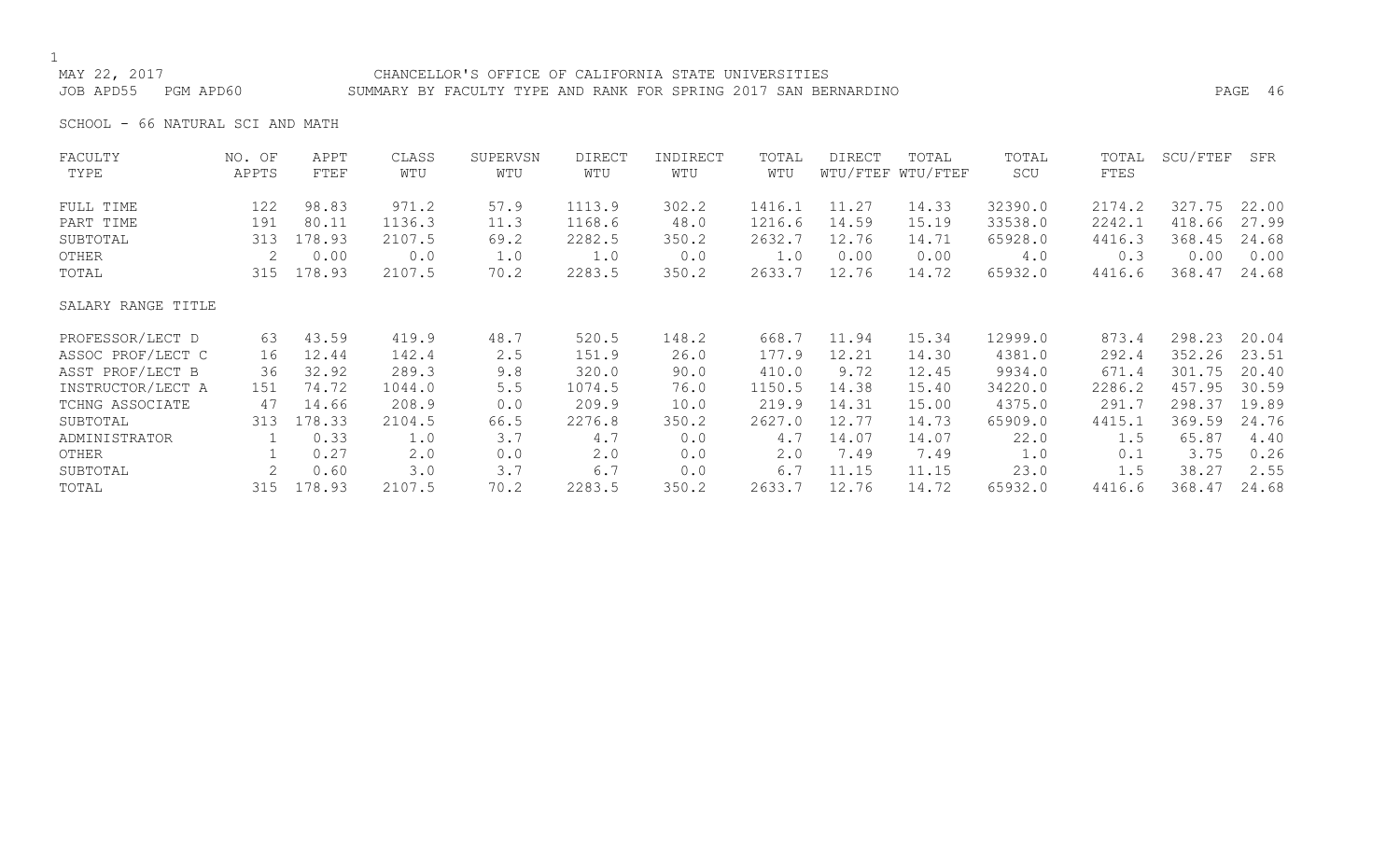## CHANCELLOR'S OFFICE OF CALIFORNIA STATE UNIVERSITIES JOB APD55 PGM APD60 SUMMARY BY FACULTY TYPE AND RANK FOR SPRING 2017 SAN BERNARDINO PAGE 47

# SCHOOL - 99 ALL COLLEGE **DEPARTMENT - 373 INTERDISCIPLINARY STUDIES IN EDUCATION**

| FACULTY            | NO. OF | APPT | CLASS | SUPERVSN | DIRECT | INDIRECT | TOTAL | DIRECT | TOTAL             | TOTAL | TOTAL | SCU/FTEF | SFR   |
|--------------------|--------|------|-------|----------|--------|----------|-------|--------|-------------------|-------|-------|----------|-------|
| TYPE               | APPTS  | FTEF | WTU   | WTU      | WTU    | WTU      | WTU   |        | WTU/FTEF WTU/FTEF | SCU   | FTES  |          |       |
| FULL TIME          | 2      | 0.50 | 0.0   | 0.0      | 0.0    | 0.0      | 0.0   | 0.00   | 0.00              | 0.0   | 0.0   | 0.00     | 0.00  |
| PART TIME          | 10     | 1.51 | 18.6  | 0.0      | 18.6   | 0.0      | 18.6  | 12.34  | 12.34             | 306.0 | 20.4  | 203.05   | 13.54 |
| SUBTOTAL           | 12     | 2.01 | 18.6  | 0.0      | 18.6   | 0.0      | 18.6  | 9.27   | 9.27              | 306.0 | 20.4  | 152.47   | 10.16 |
| OTHER              |        | 0.00 | 0.0   | 0.0      | 0.0    | 0.0      | 0.0   | 0.00   | 0.00              | 218.0 | 14.5  | 0.00     | 0.00  |
| TOTAL              | 15     | 2.01 | 18.6  | 0.0      | 18.6   | 0.0      | 18.6  | 9.27   | 9.27              | 524.0 | 34.9  | 261.09   | 17.40 |
| SALARY RANGE TITLE |        |      |       |          |        |          |       |        |                   |       |       |          |       |
| INSTRUCTOR/LECT A  | 11     | 2.01 | 14.6  | 0.0      | 14.6   | 0.0      | 14.6  | 7.27   | 7.27              | 238.0 | 15.9  | 118.58   | 7.91  |
| TCHNG ASSOCIATE    |        | 0.00 | 4.0   | 0.0      | 4.0    | 0.0      | 4.0   | 0.00   | 0.00              | 106.0 | 7.1   | 0.00     | 0.00  |
| SUBTOTAL           | 13     | 2.01 | 18.6  | 0.0      | 18.6   | 0.0      | 18.6  | 9.27   | 9.27              | 344.0 | 22.9  | 171.40   | 11.43 |
| ADMINISTRATOR      |        | 0.00 | 0.0   | 0.0      | 0.0    | 0.0      | 0.0   | 0.00   | 0.00              | 180.0 | 12.0  | 0.00     | 0.00  |
| SUBTOTAL           |        | 0.00 | 0.0   | 0.0      | 0.0    | 0.0      | 0.0   | 0.00   | 0.00              | 180.0 | 12.0  | 0.00     | 0.00  |
| TOTAL              | 15     | 2.01 | 18.6  | 0.0      | 18.6   | 0.0      | 18.6  | 9.27   | 9.27              | 524.0 | 34.9  | 261.09   | 17.40 |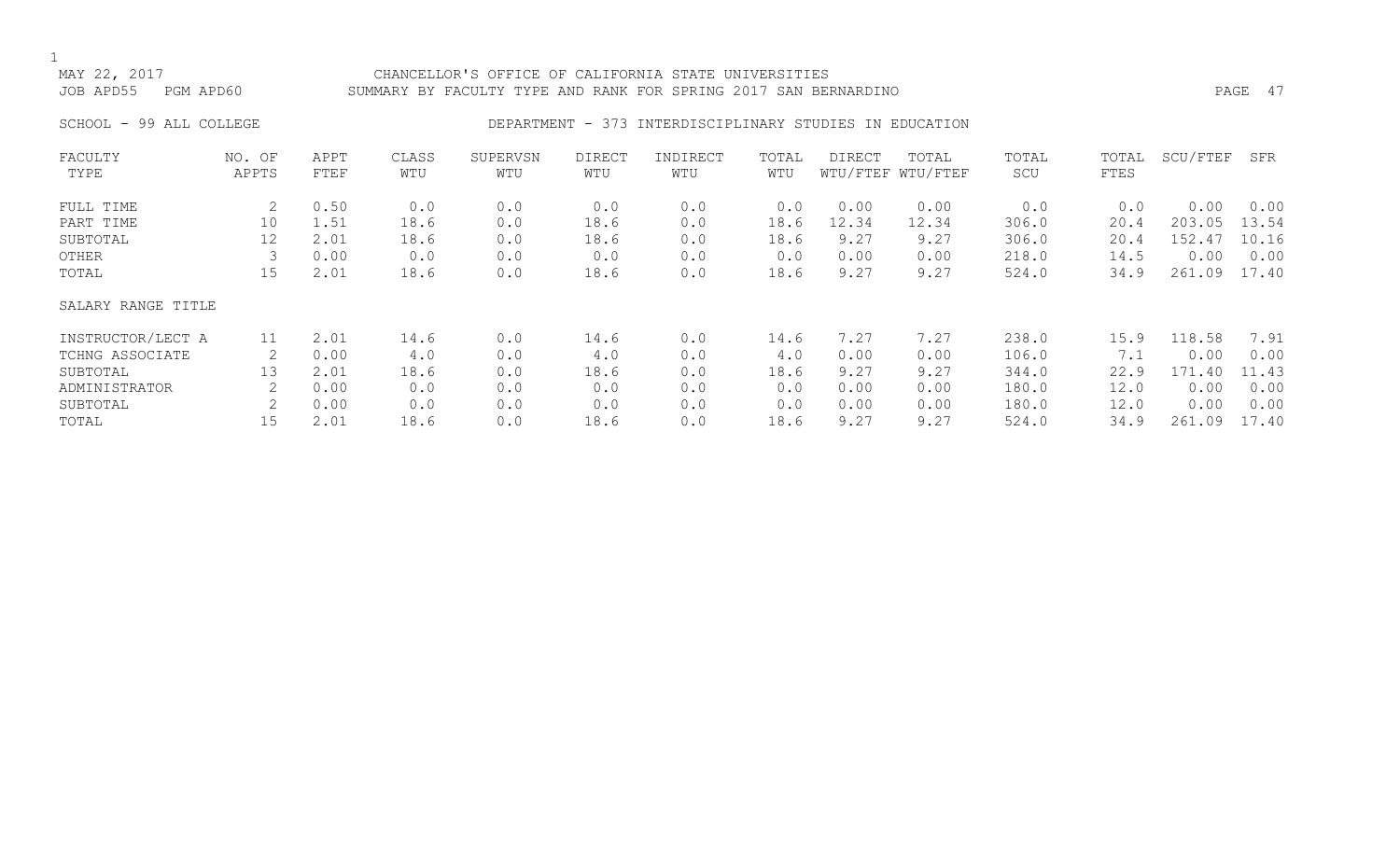## CHANCELLOR'S OFFICE OF CALIFORNIA STATE UNIVERSITIES JOB APD55 PGM APD60 SUMMARY BY FACULTY TYPE AND RANK FOR SPRING 2017 SAN BERNARDINO PAGE 48

SCHOOL - 99 ALL COLLEGE

| FACULTY            | NO. OF            | APPT | CLASS | SUPERVSN | <b>DIRECT</b> | INDIRECT | TOTAL | <b>DIRECT</b> | TOTAL             | TOTAL | TOTAL | SCU/FTEF | SFR   |
|--------------------|-------------------|------|-------|----------|---------------|----------|-------|---------------|-------------------|-------|-------|----------|-------|
| TYPE               | APPTS             | FTEF | WTU   | WTU      | WTU           | WTU      | WTU   |               | WTU/FTEF WTU/FTEF | SCU   | FTES  |          |       |
| FULL TIME          | 2                 | 0.50 | 0.0   | 0.0      | 0.0           | 0.0      | 0.0   | 0.00          | 0.00              | 0.0   | 0.0   | 0.00     | 0.00  |
| PART TIME          | 10                | 1.51 | 18.6  | 0.0      | 18.6          | 0.0      | 18.6  | 12.34         | 12.34             | 306.0 | 20.4  | 203.05   | 13.54 |
| SUBTOTAL           | $12 \overline{ }$ | 2.01 | 18.6  | 0.0      | 18.6          | 0.0      | 18.6  | 9.27          | 9.27              | 306.0 | 20.4  | 152.47   | 10.16 |
| OTHER              |                   | 0.00 | 0.0   | 0.0      | 0.0           | 0.0      | 0.0   | 0.00          | 0.00              | 218.0 | 14.5  | 0.00     | 0.00  |
| TOTAL              | 15                | 2.01 | 18.6  | 0.0      | 18.6          | 0.0      | 18.6  | 9.27          | 9.27              | 524.0 | 34.9  | 261.09   | 17.40 |
| SALARY RANGE TITLE |                   |      |       |          |               |          |       |               |                   |       |       |          |       |
| INSTRUCTOR/LECT A  | 11                | 2.01 | 14.6  | 0.0      | 14.6          | 0.0      | 14.6  | 7.27          | 7.27              | 238.0 | 15.9  | 118.58   | 7.91  |
| TCHNG ASSOCIATE    |                   | 0.00 | 4.0   | 0.0      | 4.0           | 0.0      | 4.0   | 0.00          | 0.00              | 106.0 | 7.1   | 0.00     | 0.00  |
| SUBTOTAL           | 13                | 2.01 | 18.6  | 0.0      | 18.6          | 0.0      | 18.6  | 9.27          | 9.27              | 344.0 | 22.9  | 171.40   | 11.43 |
| ADMINISTRATOR      |                   | 0.00 | 0.0   | 0.0      | 0.0           | 0.0      | 0.0   | 0.00          | 0.00              | 180.0 | 12.0  | 0.00     | 0.00  |
| SUBTOTAL           | 2                 | 0.00 | 0.0   | 0.0      | 0.0           | 0.0      | 0.0   | 0.00          | 0.00              | 180.0 | 12.0  | 0.00     | 0.00  |
| TOTAL              | 15                | 2.01 | 18.6  | 0.0      | 18.6          | 0.0      | 18.6  | 9.27          | 9.27              | 524.0 | 34.9  | 261.09   | 17.40 |